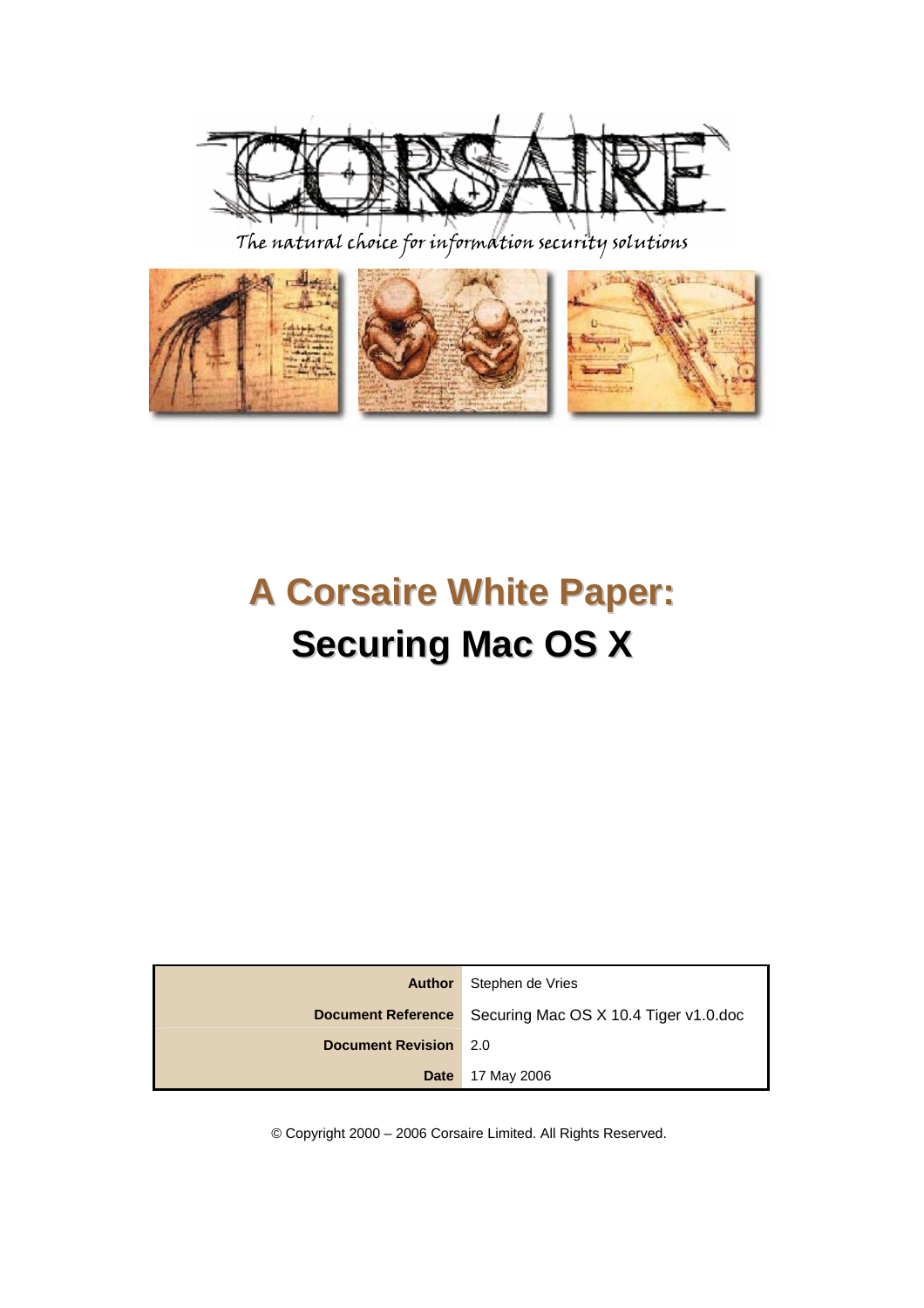**Securing Mac OS X** 

# **Table of Contents**

| $\mathbf 1$ . |  |
|---------------|--|
| 2.            |  |
| 2.1           |  |
| 3.            |  |
| 4.            |  |
| 4.1           |  |
| 4.2           |  |
| 4.3           |  |
| 4.4           |  |
| 4.5           |  |
| 4.6           |  |
| 4.7           |  |
| 4.8           |  |
| 4.9           |  |
| 4.10          |  |
| 4.11          |  |
| 4.12          |  |
| 4.13          |  |
|               |  |
|               |  |
|               |  |
|               |  |



Page 2 of 41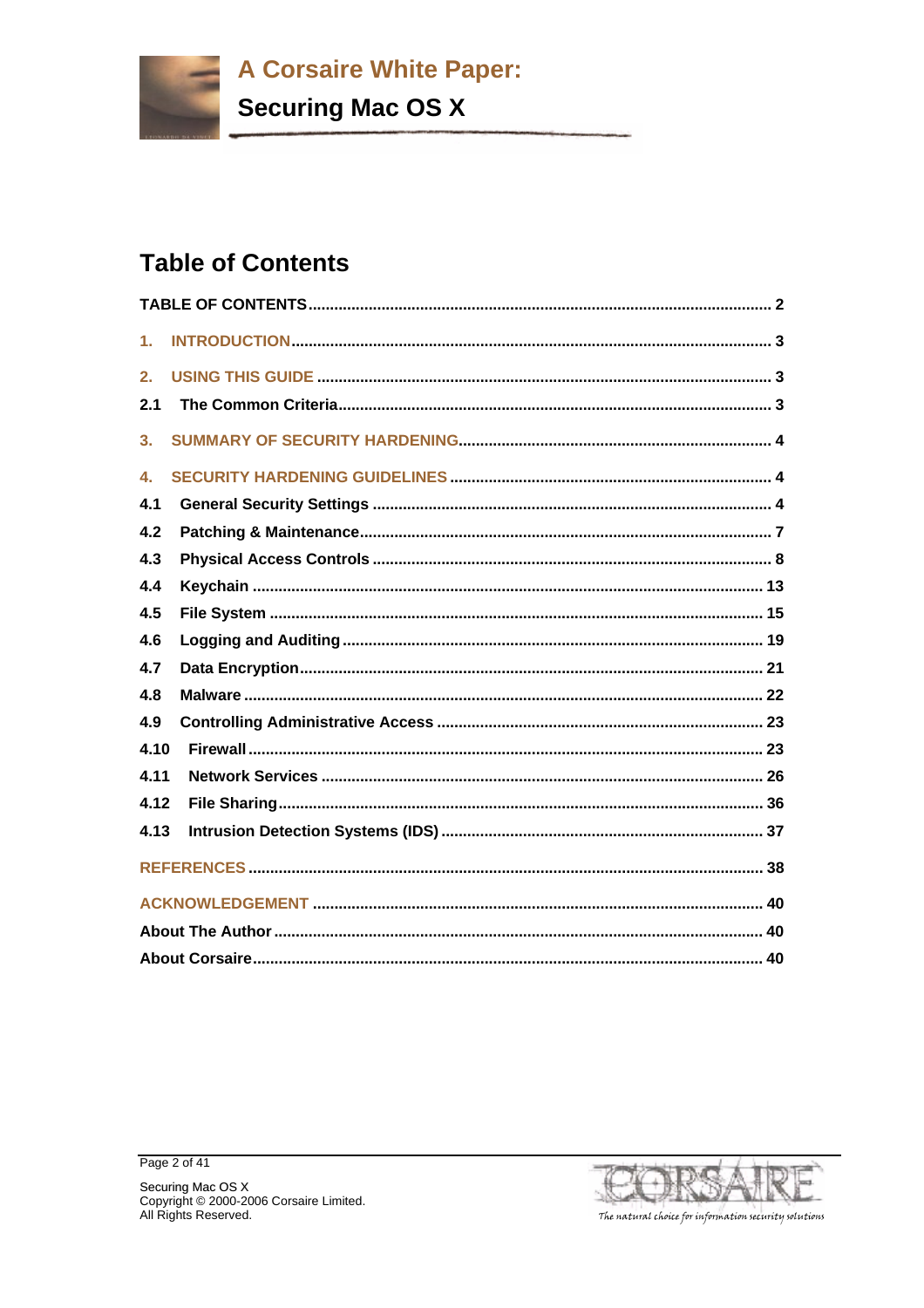

**Securing Mac OS X**

# **1. Introduction**

Mac OS X 10.4 Tiger provides one of the most secure default installations of any desktop operating system. The operating system also includes numerous features and additional tools to help users manage the security of their data. The install follows the accepted best practice of disabling all network services unless explicitly enabled and the default security settings should suit the needs of most users in a workstation setting.

While the default installation provides a relatively secure system it may not always meet organisational security requirements. This guide is aimed at users in environments requiring stronger security controls in an operating system, making full use of the protection features offered by Mac OS X 10.4 It may also be of use to system administrators wishing to enforce an organisation wide desktop security policy.

This guide is an updated version of the guide for Securing Mac OS X (10.3) Panther and covers the new security features offered by Tiger as well as incorporating additional security guidelines that were omitted in the original guide.

# **2. Using this Guide**

This guide covers the security features of Mac OS X 10.4.2 as a multi-user networked system. Most of the console and network based security features are common between Mac OS X and Mac OS X Server, however this guide does not cover Server's additional user, directory and network based security features.

The reader should be familiar with using the UNIX command line and editing plain text configuration files. Most of the operations will require administrator access and it is recommended that each file be backed up before editing it.

In Tiger, some property list (plist) files used to store system and application preferences use a binary format by default. They can be converted to text format using the plutil command or operated on using the Property List Editor application. For example, to edit the file /Library/Preferences/com.apple.loginwindow.plist the following command can be used from the terminal:

sudo open /Library/Preferences/com.apple.loginwindow.plist

Settings are added using key and value pairs, where the key is case sensitive. When saving the file, the "Save as..." function should be used, since the Save function results in a permission error.

While every effort has been made to test the settings specified in this guide, no guarantee can be made as to their effectiveness or suitability for individual systems.

*Any changes to your system are made at your own risk.* 

# **2.1 The Common Criteria**

The Common Criteria (CC) is an international set of security standards for operating systems that provides a reliable view of the security of those systems. Mac OS X 10.4 has been certified under the

Page 3 of 41



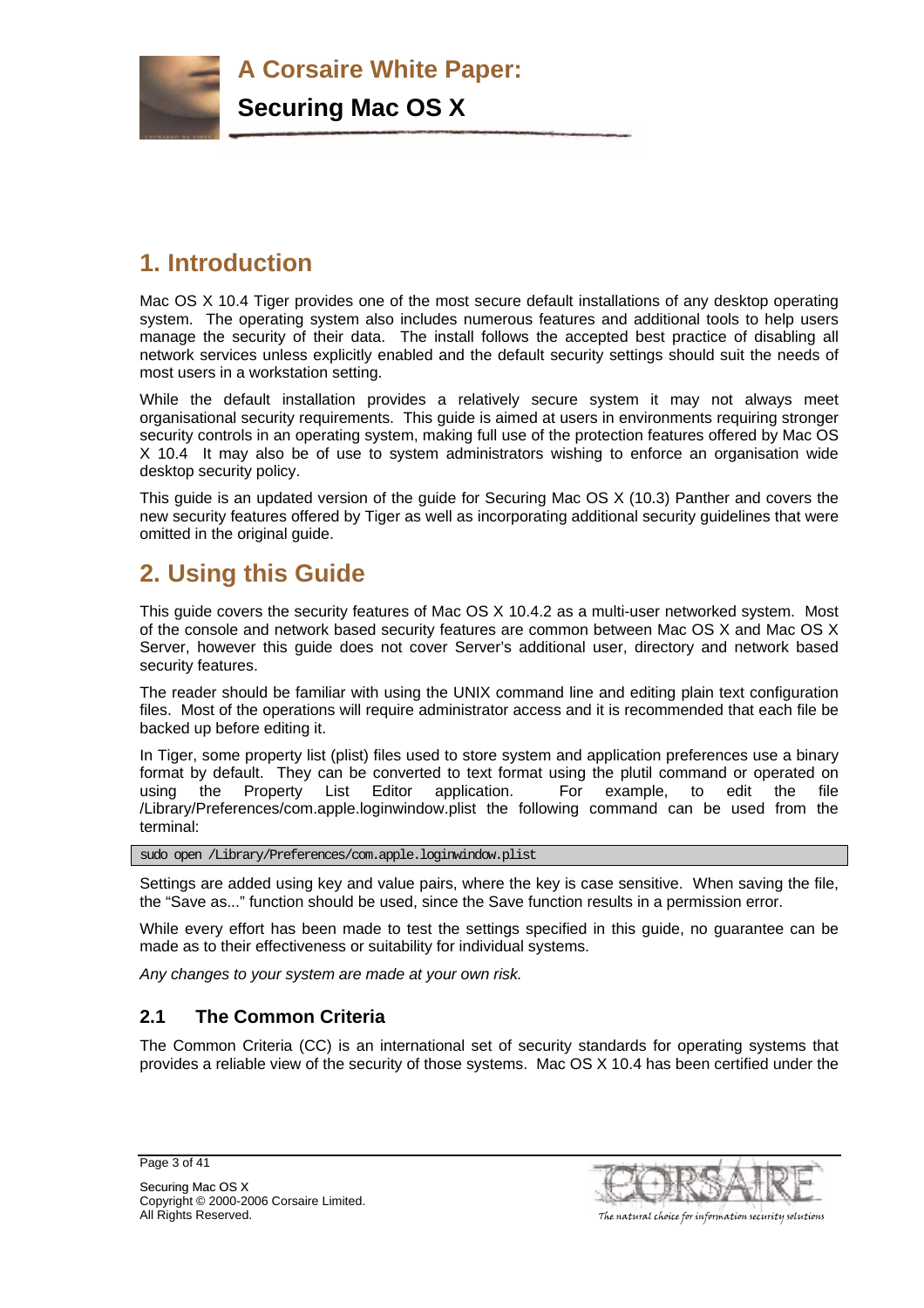

Common Criteria, and Apple has released both an **administrative guide**<sup>1</sup> and a toolkit<sup>2</sup> in order to bring the default system to a compliant state. While this guide covers many of the same areas as the Common Criteria it was not designed to replace the CC administrative guide, and should not be used as such.

If CC compliance is desired, it is recommended that the administrative guide and toolkit provided by Apple first be used to achieve compliance. This guide should then be consulted for information on additional security controls not covered by the Common Criteria.

# **3. Summary of Security Hardening**

This hardening guide includes the following areas:

- 1. *General Security Settings* General security settings and preferences
- 2. *Patching & Maintenance* Strategies to perform regular checks for security updates and patches to mitigate risks in the operating system and software in a timely manner.
- 3. *Physical Access Controls* Steps to make the Mac OS X host resilient to an attacker with physical console access.
- 4. *Keychain* Securing the central authentication repository, or keychain, to reduce the risk of unauthorised access.
- 5. *File system*  Applying access controls to the file system, including the use of ACLs.
- 6. *Accountability* Using logging, process accounting and auditing to maintain accountability.
- 7. *Data Encryption* Use of disk-based encryption to prevent unauthorised access to sensitive data, and to provide organisational escrow to that data.
- 8. *Antivirus Solutions* Solutions to mitigate the risk of viruses or other malware affecting Mac OS X hosts.
- 9. *Controlling Administrative Access* An explanation of administrative privilege under Mac OS X and how best to secure access.
- 10. *Firewall* Details of the provided firewall and how to use its full functionality.
- 11. *Network Services* Information about the available services and how to deploy them securely.
- 12. *File Sharing* How to share files securely.
- 13. *Intrusion Detection System (IDS)* Available host based, and network based IDS solutions.

# **4. Security Hardening Guidelines**

# **4.1 General Security Settings**

# **4.1.1 Security Preferences**

A number of system wide security preferences can be accessed from the *Preferences -> Security pane*.

l



<sup>&</sup>lt;sup>1</sup> http://images.apple.com/support/security/commoncriteria/CC\_AdminGuide.pdf

<sup>&</sup>lt;sup>2</sup> http://www.apple.com/downloads/macosx/apple/commoncriteriatoolsfor104.html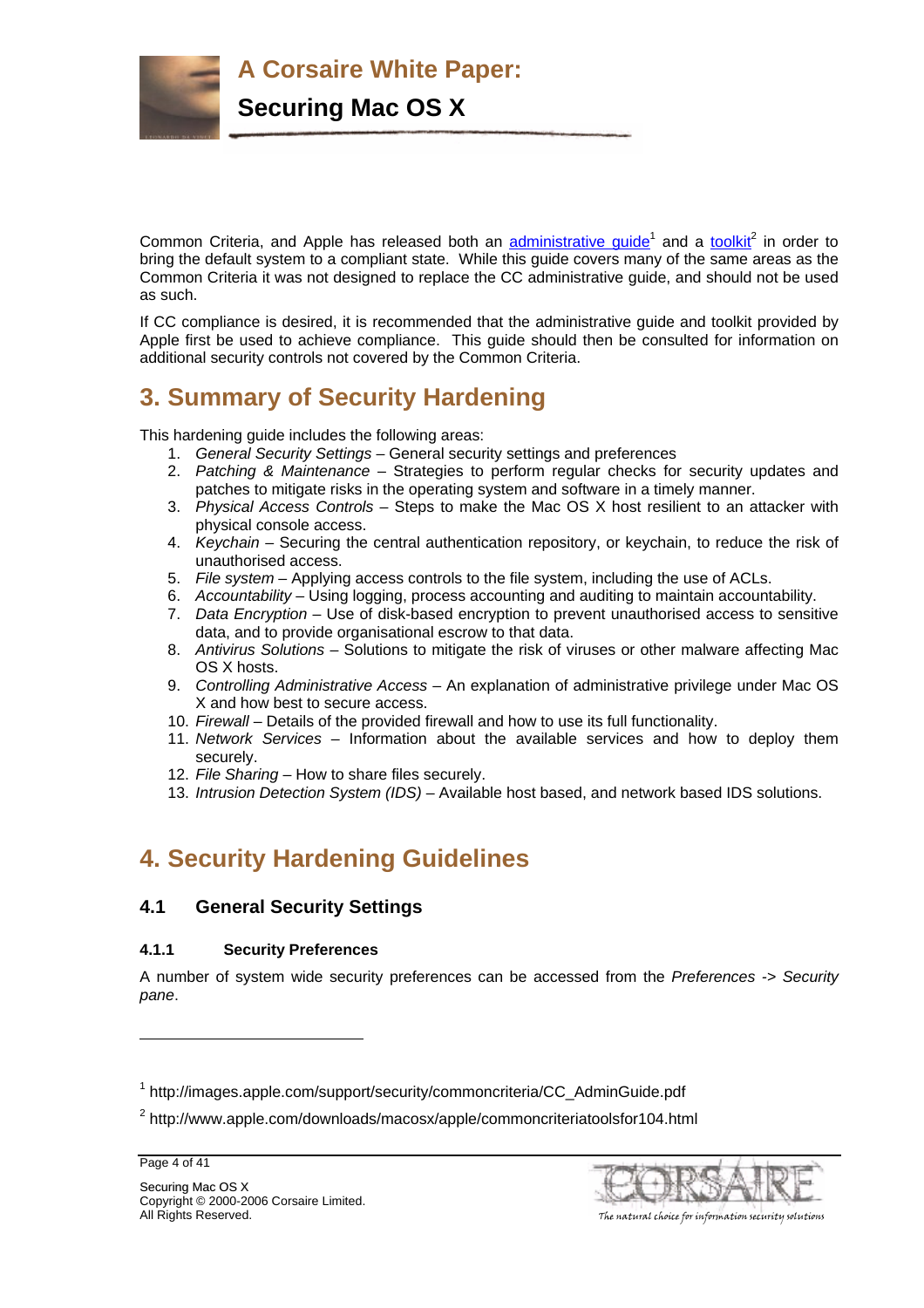

| Security                                                                                                                                                                                                                                                                                                                           |                     |
|------------------------------------------------------------------------------------------------------------------------------------------------------------------------------------------------------------------------------------------------------------------------------------------------------------------------------------|---------------------|
| Show All                                                                                                                                                                                                                                                                                                                           | $\alpha$            |
| FileVault<br>FileVault secures your home folder by encrypting its contents. It automatically<br>encrypts and decrypts your files while you're using them.<br>WARNING: Your files will be encrypted using your login password. If you forget your<br>login password and you don't know the master password, your data will be lost. |                     |
| A master password is not set for this computer.<br>This is a "safety net" password. It lets you unlock any<br>FileVault account on this computer.                                                                                                                                                                                  | Set Master Password |
| FileVault protection is off for this account.<br>Turning on FileVault may take a while.                                                                                                                                                                                                                                            | Turn On FileVault   |
| Require password to wake this computer from sleep or screen saver                                                                                                                                                                                                                                                                  |                     |
| For all accounts on this computer:                                                                                                                                                                                                                                                                                                 |                     |
| Disable automatic login                                                                                                                                                                                                                                                                                                            |                     |
| Require password to unlock each secure system preference                                                                                                                                                                                                                                                                           |                     |
| Log out after 60 minutes of inactivity                                                                                                                                                                                                                                                                                             |                     |
| Use secure virtual memory<br>You must restart for this change to take affect.                                                                                                                                                                                                                                                      |                     |
| Click the lock to prevent further changes.                                                                                                                                                                                                                                                                                         |                     |
|                                                                                                                                                                                                                                                                                                                                    |                     |

A password should be required to wake the computer from sleep or from the screensaver.

Automatic login should be disabled for all users of the system; ensuring that each user must enter their username and password before being granted access.

It is possible to log the user out after a period of inactivity, but in most environments the same security benefits of this feature can be appreciated by using the screensaver password.

Tiger provides "secure virtual memory" which is effectively an encrypted swap space. This ensures that data written to the swap space cannot inadvertently be read. This feature corrects a vulnerability present in previous incarnations of Mac OS X that could allow an attacker, with local access to the system, to access keychain passwords – including the password used for FileVault. It is strongly recommended that this feature be enabled.

The use of FileVault will be covered in more detail in section 4.7.1.

#### **4.1.2 Passwords**

Strong password choice is a fundamental part of a secure system. On a multi-user and/or networked system, it is even more important that users adhere to organisational standards for password choice and password management.

Page 5 of 41



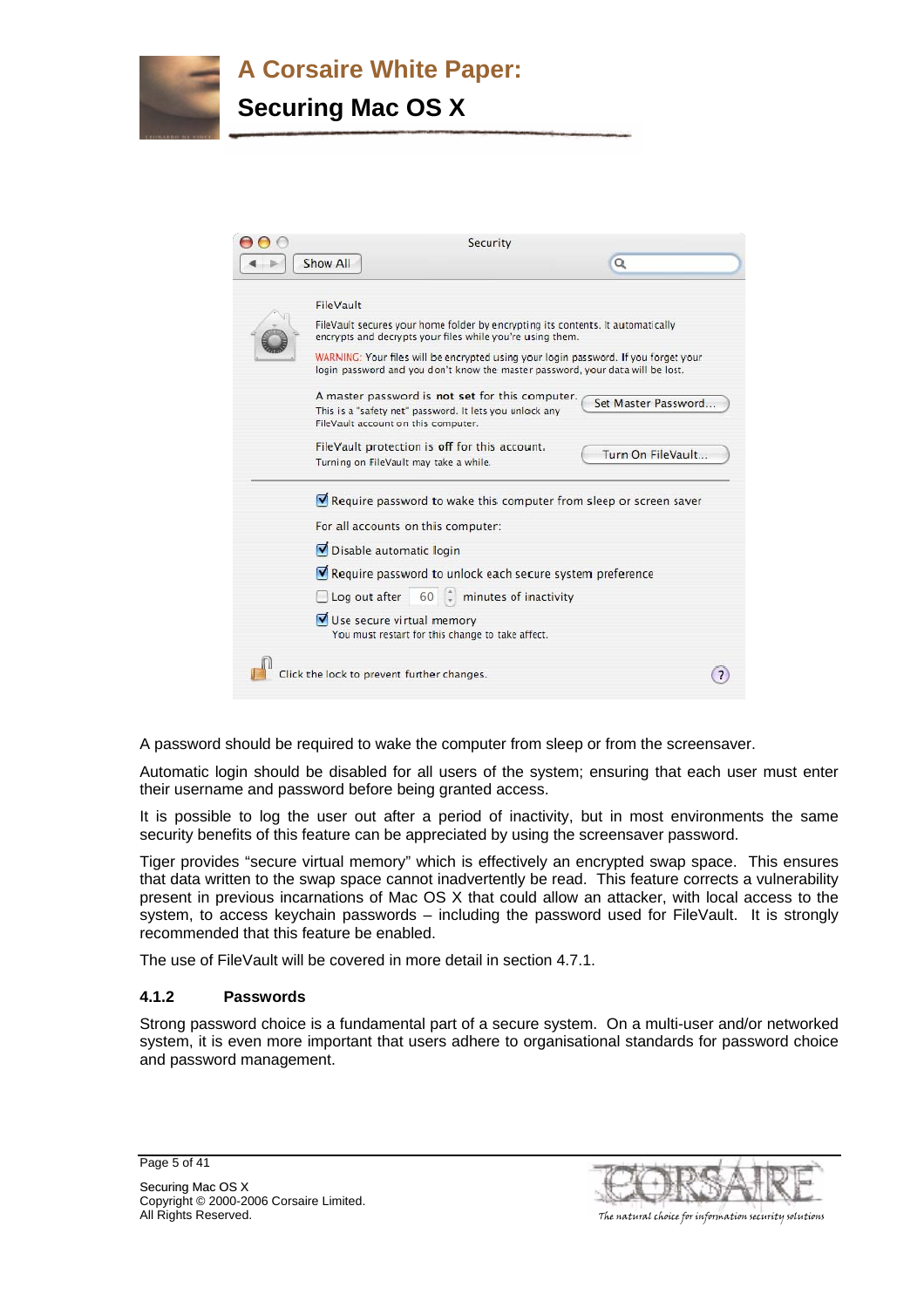

# **4.1.2.1 Password Assistant**

The password assistant is a user-friendly application that assists users in choosing good quality passwords. It can be accessed by clicking the key button that is present on all password choice dialogs. For example, when changing the account password:

| $\bigcap$                                                |                                                 | <b>Accounts</b>                                     |                                        |
|----------------------------------------------------------|-------------------------------------------------|-----------------------------------------------------|----------------------------------------|
| Shov<br>$\rightarrow$                                    | Old Password:                                   |                                                     |                                        |
| My Account<br>Stephe.                                    | New Password:                                   |                                                     | <b>Il Controls</b><br>9.               |
| <b>Admin</b><br>Other Accounts                           | Verify:                                         |                                                     |                                        |
| test<br>Standard<br>bob<br>Standard<br>alice<br>Standard | Password Hint:<br>(Optional)                    | Cancel                                              | sword<br><b>Change Password</b>        |
|                                                          | 00C<br>Type:                                    | Password Assistant<br>Manual                        | ÷                                      |
|                                                          | Suggestion: swill89-bars<br>Length:<br>Quality: | a a Yana a casa a san san                           | $\blacktriangledown$<br>12<br>computer |
| Login O<br>$_{\rm H}$<br>÷                               | Tips:                                           |                                                     |                                        |
| Click the                                                |                                                 | Mix upper and lower case, punctuation, and numbers. | $\overline{z}$                         |

The assistant provides feedback to the user as to the quality of the chosen password in the form of a colour-coded bar and also provides tips on improving the password. The assistant can also suggest strong "memorable" passwords for users. It is strongly recommended that the use of this tool be encouraged in user induction and training programs.

# **4.1.2.2 System wide password policy**

Tiger provides the *pwpolicy* command line tool to allow administrators to set user and global password policies, including the ability to specify:

- Password strength in the form of length and character set. It is not possible to determine whether a password is based on a dictionary word or not, nor can the use of special characters or mixed case be enforced.
- Password expiration
- Password reuse
- Maximum number of failed authentication attempts

In the absence of an organisational password policy, the following policy is recommended:

• Users cannot reuse the last 12 passwords

Page 6 of 41



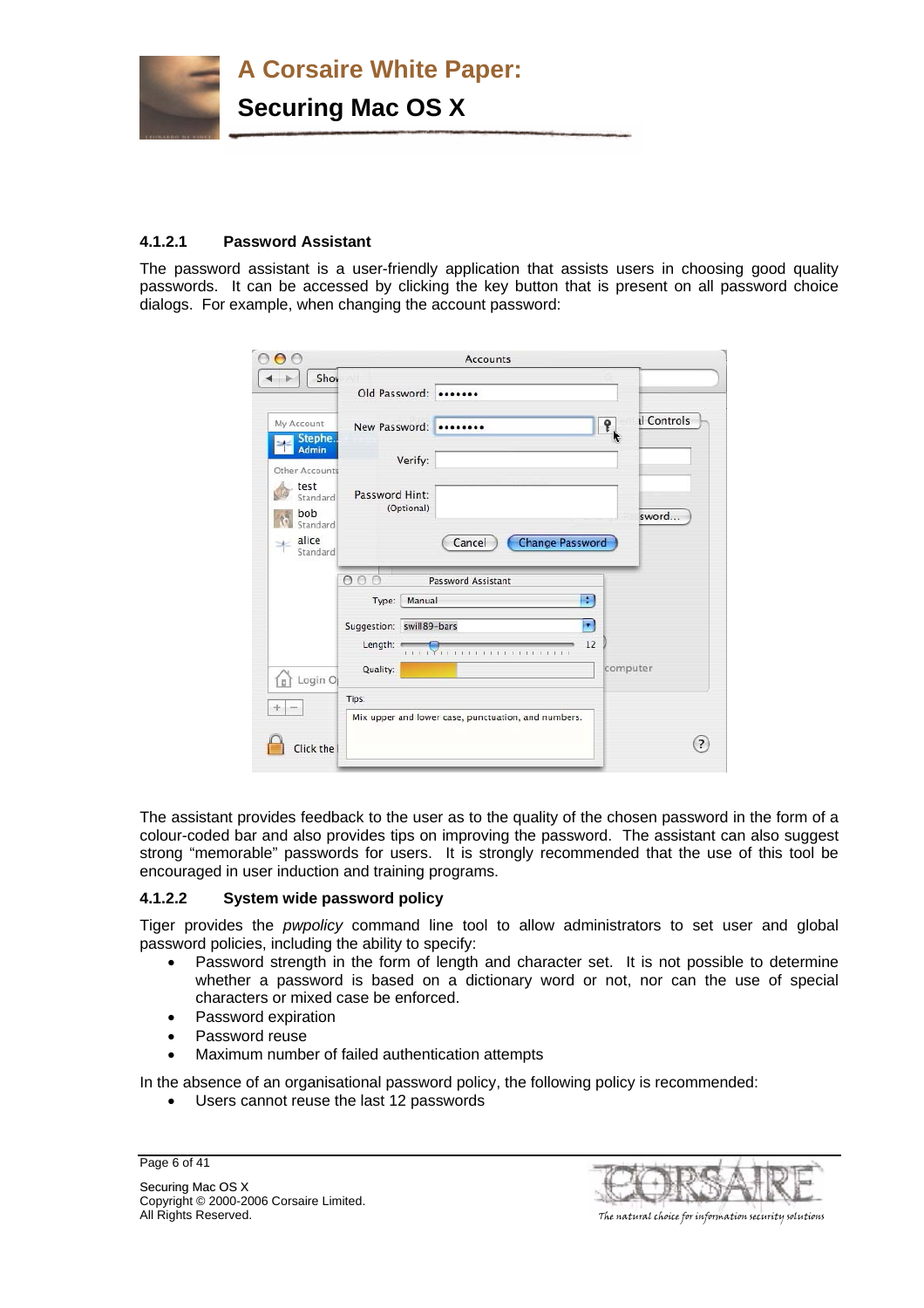

- Passwords must be at least 8 characters in length
- Passwords must contain at least 1 alphabetic and 1 numeric character
- Passwords must be of mixed case and contain at least 1 special character *this cannot be enforced through pwpolicy.*
- After 5 failed authentication attempts the account is locked out

This can partially be implemented using the following command:

sudo pwpolicy -a adminusername -setglobalpolicy "usingHistory=10 minChars=8 requiresAlpha=1 requiresNumeric=1 maxFailedLoginAttempts=5"

Where *adminusername* is the name of the current administrative user. For more information on the policy options supported by pwpolicy, see the pwpolicy man page.

# **4.1.3 Disable Core Dumps**

When certain errors are encountered, the operating system could create a "core dump", which is a dump of the contents of memory to a file. While this is useful for debugging purposes it is considered a security risk since sensitive information held in memory could be exposed. To prevent the kernel from creating core dumps it is necessary to create (as the super-user) the text file /etc/sysctl.conf so that it contains the following line:

kern.coredump=0

The change will take effect when the system reboots.

# **4.2 Patching & Maintenance**

# **4.2.1 Software Update GUI tool**

Mac OS X uses the Software Update tool to download and install system and application patches. It is recommended that it be configured to check for new updates daily and can also be configured to perform downloads in the background and notify the user when the update is ready for installation. The preferences for Software Update can be found under *Preferences -> Software Update.*

Page 7 of 41

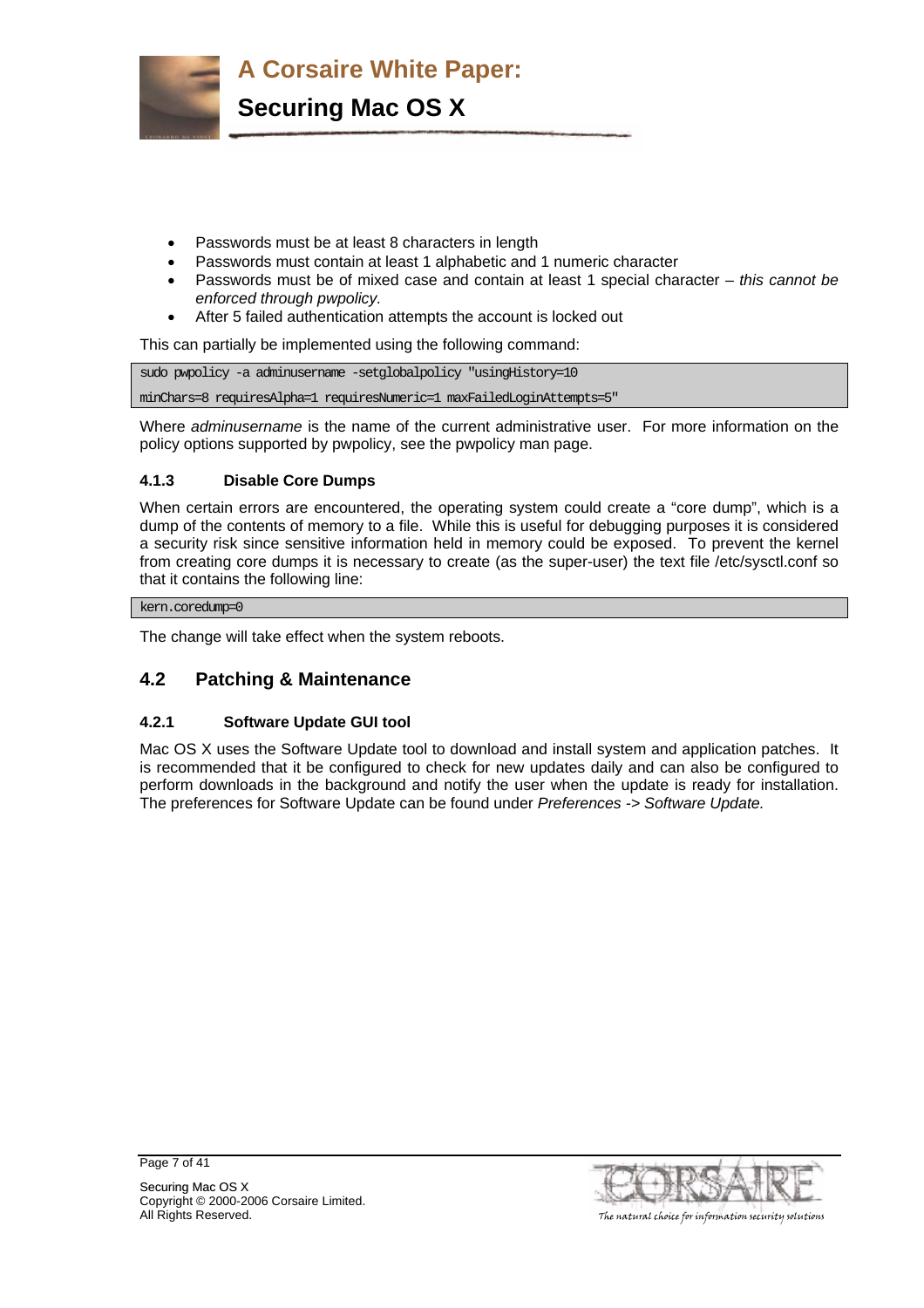



# **4.2.2 Command Line**

Software updates can also be listed and applied through the command line tool: /usr/sbin/softwareupdate. This makes it possible to install updates in shell scripts, or to invoke it remotely through SSH. For example the following command could be executed to automatically install all required updates and log the output to a file:

sudo /usr/sbin/softwareupdate –i –r 2>&1 >> /Library/Logs/auto-softwareupdate.log

Caution should be used when adding software update to the crontab, as some required updates need the system to be manually rebooted before taking effect.

# **4.3 Physical Access Controls**

In environments where attackers could gain physical access to the system, it is important that additional security mechanisms are in place to protect the system from unauthorised access. Should an attacker gain physical access to a system, they could boot an alternate operating system and read data stored on the hard drive, or enable a firmware password that will render the system inoperable. The best solution is to control physical access to systems by putting them under lock and key but sometimes this isn't possible; especially for mobile users or desktop users in shared environments.

# **4.3.1 Open Firmware security**

Open Firmware is the BIOS used by Apple systems, and is used to provide low-level control to some parts of the hardware. Open Firmware uses a command line driven interface more similar to that used by Sun Microsystems than the graphical BIOS used by x86 PCs. For the purposes of securing the system, two operations need to be performed in Open Firmware: Setting a password, and changing the security level. These features are only available in Open Firmware version 4.1.7 or later (see: http://docs.info.apple.com/article.html?artnum=106482).

Page 8 of 41

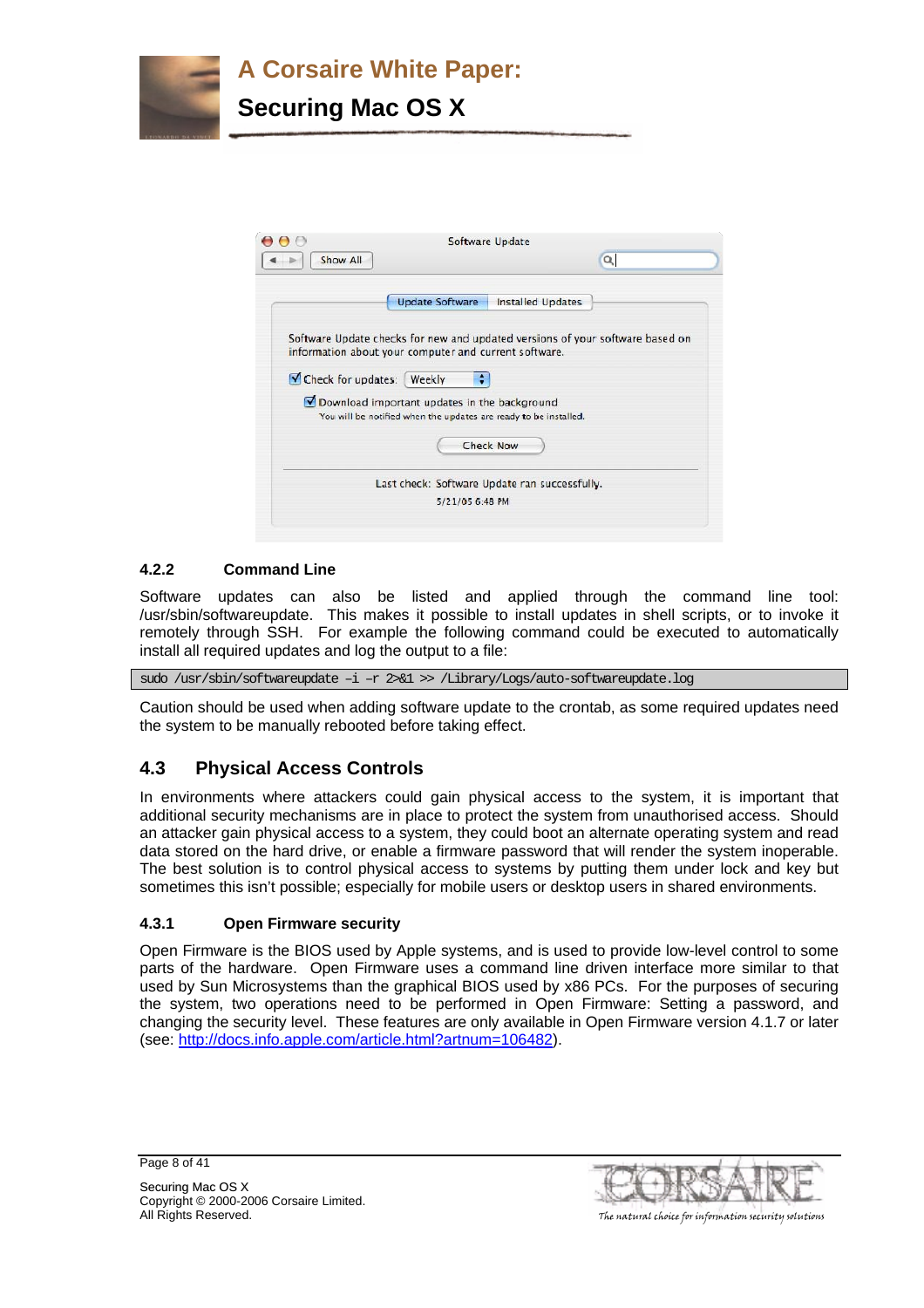

**Securing Mac OS X**

# **4.3.1.1 Caveats**

Open Firmware security can be subverted in a number of ways and therefore does *not* provide complete protection. It does, however, provide more protection than the default settings and will make it more difficult for an attacker to gain access to data.

# **4.3.1.2 Accessing Open Firmware (OF)**

The changes to the firmware described below are made directly from the Open Firmware command line. Apple has released a graphical tool that sets the firmware password, but it does not allow granular control of the security mode<sup>3</sup>. To access the OF command line, the system should be rebooted and Command-Option-O-F held down while the system boots. A screen that similar to the following should be presented:

```
Apple PowerMac,4 4.4.9f1 BootRom build on 11/13/02 at 13:41:09 
Copyright 1994-2002 Apple Computer, Inc. 
All Rights Reserved 
Welcome to Open Firmware, the system time and date is: 02:36:52 01/15/2003 
Full security mode.
To continue booting, type "mac-boot" and press return. 
To shut down, type "shut-down" and press return. 
ok 
0>
```
# **4.3.1.3 Setting a firmware password**

From the Open Firmware command line, type:

#### password

When prompted, enter and re-enter the chosen password. The password should comply with the organisational security policy.

```
0> password 
Enter a new password: ******** 
Enter password again: ******** 
Password will be in place on the next boot! Ok 
0>
```
3 This tool can be found on the installation media under */Application/Utilities/Open Firmware Password.app*

Page 9 of 41

l

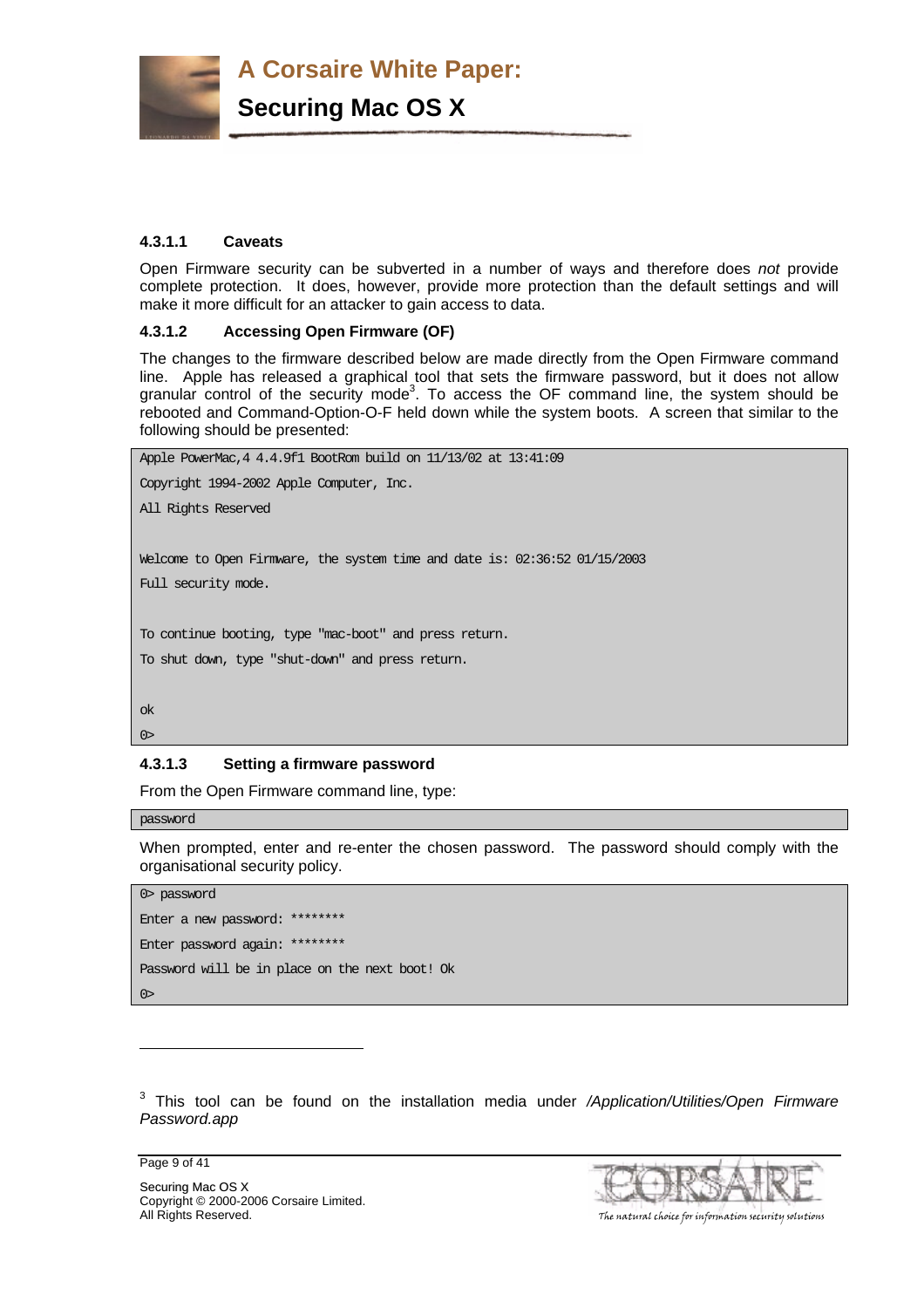

**Securing Mac OS X**

Once the password is set, it is necessary to set the security mode to one of the three values: *none*, *command* or *full*, which are described in more detail below:

- **None** This is the default setting and provides no Open Firmware security protection. Even if a password is set, it has no effect if the security mode is none. It is also possible to set another firmware password without first entering the old one.
- **Command** This setting causes the system to prompt for a password when any changes to Open Firmware are attempted. It will also require a password when booting from any device besides the default boot device.
- **Full** This mode requires that a password be entered before booting and before any changes are made to Open Firmware. A password will be required before *every* reboot.

Once the appropriate security mode has been selected, it can be set by typing:

setenv security-mode full

To save the changes and reboot, type:

reset-all

#### **4.3.2 Login**

#### **4.3.2.1 Banner**

A login banner informs users accessing a system about the system's function, ownership and consequences of unauthorised access. This information should be displayed at all points of entry to the system, usually, login prompts on the desktop, shell logins and ftp access prompts. An appropriate login banner should be defined, after consultation with the organisations legal team. An example login banner could be similar to:

This is a private computer system and is for authorised use only.

Any or all use of this system and all files on this system may be intercepted and monitored.

Unauthorised or improper use of this system may result in disciplinary and/or legal action. By continuing to use this system you indicate your awareness of and consent to these terms and conditions of use.

LOG OFF IMMEDIATELY if you are not an authorised user of this system or do not agree to the conditions stated in this warning.

The first place that this banner should be displayed is at the desktop login prompt where all local users will see it. To insert a login banner in the Mac OS X login window, edit the file /Library/Preferences/com.apple.loginwindow.plist and insert the key named *LoginwindowText* with the value of the login banner that should be displayed:

sudo open /Library/Preferences/com.apple.loginwindow.plist



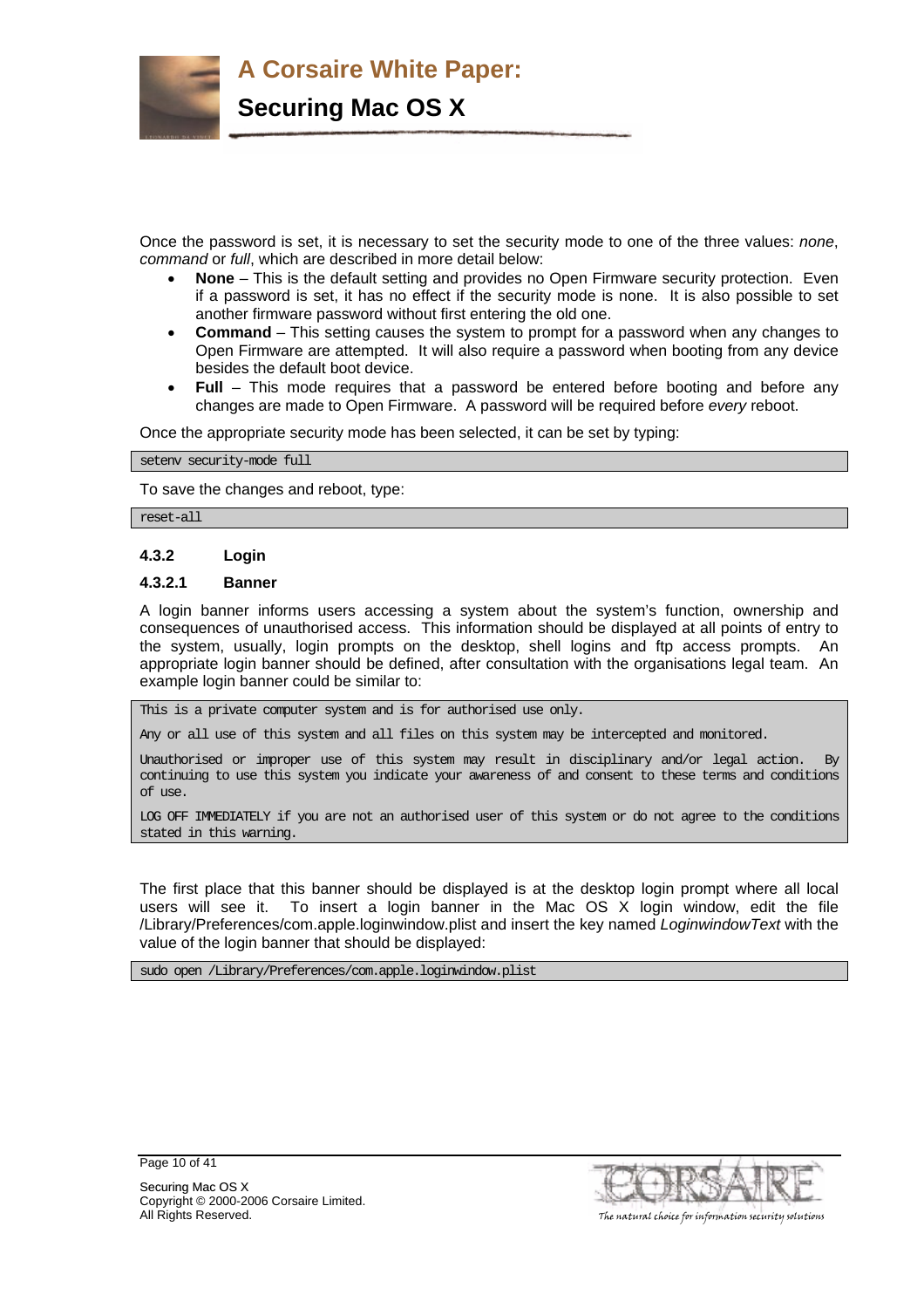# **A Corsaire White Paper: Securing Mac OS X**

| <b>New Sibling</b>   | <b>Delete</b> |                                                                  | Dump             |
|----------------------|---------------|------------------------------------------------------------------|------------------|
| <b>Property List</b> | Class         | Value                                                            |                  |
| <b>WRoot</b>         | Dictionary    | * 7 key/value pairs                                              |                  |
| lastUser             | String        | $\div$ loggedin                                                  |                  |
| lastUserName         | String        | $stephen$                                                        |                  |
| LoginwindowText      | <b>String</b> | ٥<br>This is a private computer system and is for authorised use |                  |
| PowerOffDisabled     | Boolean       | ÷<br>Yes                                                         | A<br>۰           |
| RetriesUntilHint     | Number        | ٠<br>3                                                           |                  |
| <b>SHOWFULLNAME</b>  | Boolean       | Yes                                                              | ٠<br>÷           |
| showInputMenu        | Boolean       | ٠<br>No                                                          | $\blacktriangle$ |
|                      |               |                                                                  |                  |
|                      |               | $\blacktriangle$                                                 |                  |
|                      |               |                                                                  |                  |
|                      |               |                                                                  |                  |
|                      |               |                                                                  |                  |
|                      |               |                                                                  |                  |
|                      |               |                                                                  |                  |
|                      |               |                                                                  |                  |
|                      |               |                                                                  |                  |
|                      |               |                                                                  |                  |

The login window with the new text will be displayed after a reboot.

| Mac OS X<br>matilda                                                                                                                                                                                                                                                                                                                                           |
|---------------------------------------------------------------------------------------------------------------------------------------------------------------------------------------------------------------------------------------------------------------------------------------------------------------------------------------------------------------|
| This is a private computer system and is for authoriSed use only.<br>Any or all use of this system and all files on this system may be<br>intercepted and monitored.<br>Unauthorised or improper use of this system may result in<br>disciplinary and/or legal action. By continuing to use this system<br>inux quincenose of and conceast to those torms and |
| Name:<br>Password:                                                                                                                                                                                                                                                                                                                                            |
| Log In                                                                                                                                                                                                                                                                                                                                                        |

16

Page 11 of 41

Securing Mac OS X Copyright © 2000-2006 Corsaire Limited. All Rights Reserved. The natural choice for information security solutions and the natural choice for information security solutions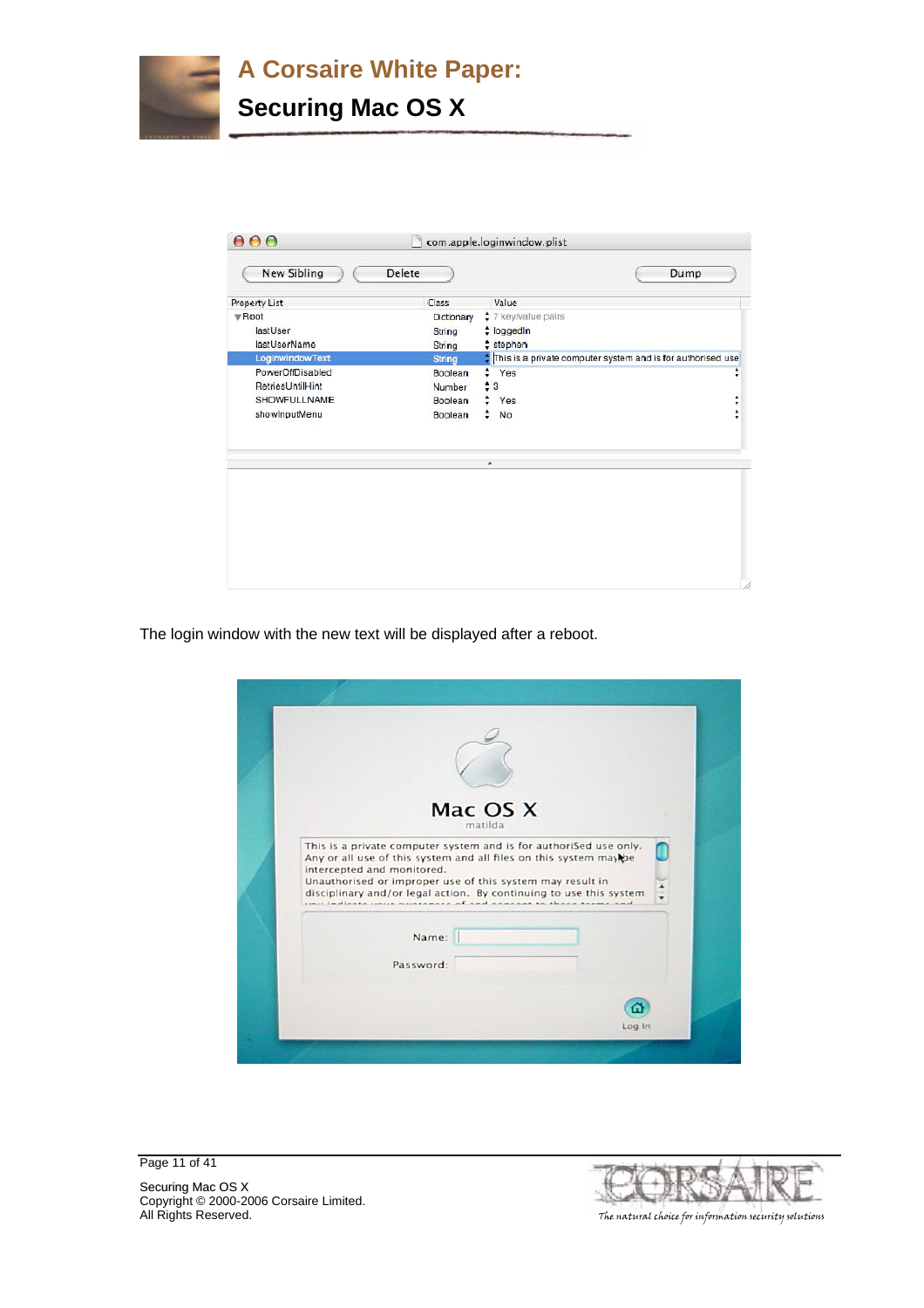

Note that this message will not be displayed when switching users using the fast user-switching feature.

A number of other services should use the same login banner and it will be useful at this point to create a text file containing the banner in */etc/login\_banner*. Since each service that displays the banner will format it according to its own protocol, the length of each line should be less than 80 characters (which is the default for many terminal applications).

#### **4.3.2.2 Displayed usernames**

By default, Mac OS X displays a list of usernames with accompanying graphic at the console login prompt. This provides too much information for passing attackers and should be disabled, requiring users to enter their usernames and passwords.

Disable this setting from: *System Preferences -> Accounts -> Login Options -> Display Login Window as: Name and password*.

### **4.3.2.3 Password hints**

Password hints allow users to set a hint if they have forgotten their passwords. While this is a helpful feature for some home users who don't login very often, it is typically not appropriate in a corporate environment, as it increases the risk of an attacker successfully guessing the password.

To disable password hints on the system, open the file /Library/Preferences/com.apple.loginwindow.plist as root, in the Property List Editor application:

sudo open /Library/Preferences/com.apple.loginwindow.plist

Change the RetriesUntilHint value to 0.

#### **4.3.2.4 Restart, Sleep and Shutdown**

The Sleep, Restart and Shutdown buttons are provided on the login screen. Although it is possible to prevent these buttons from being displayed in the login window, it is not currently possible to disable an unauthenticated user from accessing these functions<sup>4</sup>.

To prevent the buttons from being displayed deselect the option from *System Preferences -> Accounts -> Login Options -> Show the Restart, Sleep and Shutdown buttons.*

#### **4.3.3 Screensaver**

A screensaver should be activated after a short period of inactivity, and should require a password to unlock the workstation. This prevents unauthorised passers-by from accessing an unattended workstation that is logged in. A ten-minute period of inactivity before the screensaver is triggered should suit most organisations. The screensaver can be enabled from *System Preferences* -> *Desktop & Screensaver*. To enable password protection on the screensaver *Require password to wake this computer from sleep or screensaver* should be selected from the Security pane of System Preferences.

l



<sup>&</sup>lt;sup>4</sup> http://www.macosxhints.com/article.php?story=20050603213256255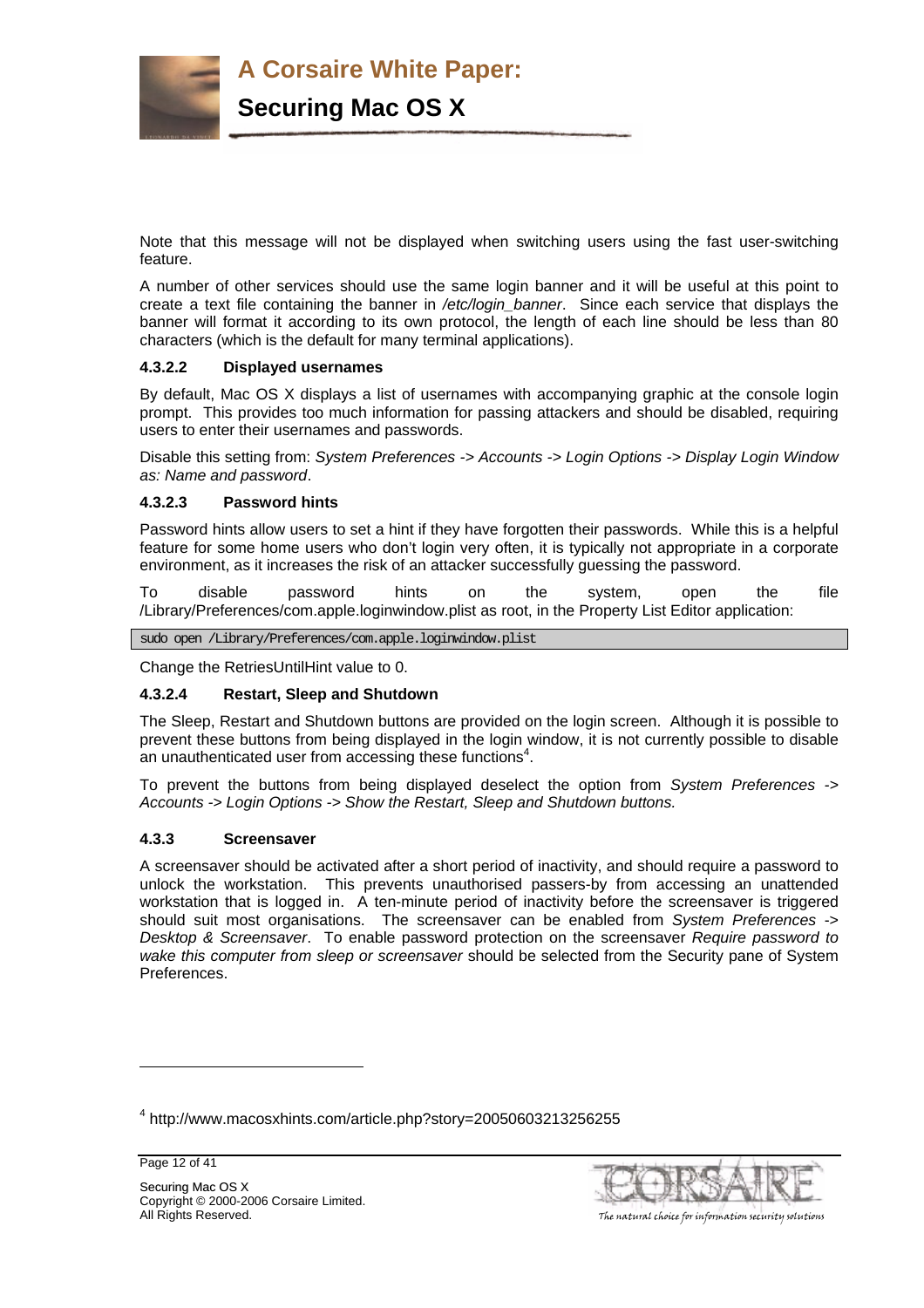

# **4.4 Keychain**

The Mac OS X Keychain allows users and applications to store and access authentication details in one place. It uses the familiar paradigm of a keychain to store and access private authentication credentials. Users can lock or unlock the keychain with a single password; applications can only access authentication details when the keychain is unlocked. Multiple keychains can be created to group similar authentication credentials.

By default, a keychain called "login" is used to store credentials used by most applications. The password for this keychain is the same as the login password and the Keychain is automatically unlocked when a user logs in and is locked again upon logout.

The security of the "login" keychain can be further improved by changing its password to something other than the login password. This will ensure that the keychain has to be explicitly unlocked before any items can be accessed and also prevents keychain items from being accessed if the login credentials are compromised. From the Keychain Access application in Applications -> Utilities, choose *Edit* -> *Change password for Keychain "login".* 

A keychain should also be locked after a period of inactivity and when the system wakes from sleep. These options are accessed from the *Edit* -> *Change settings for Keychain "login"* menu in the Keychain Access application.



The Keychain Access application also allows individual access controls to be placed on each key in the Keychain. Where keys grant access to particularly sensitive information, it is recommended that the access control be changed to '*Ask for Keychain password'*.



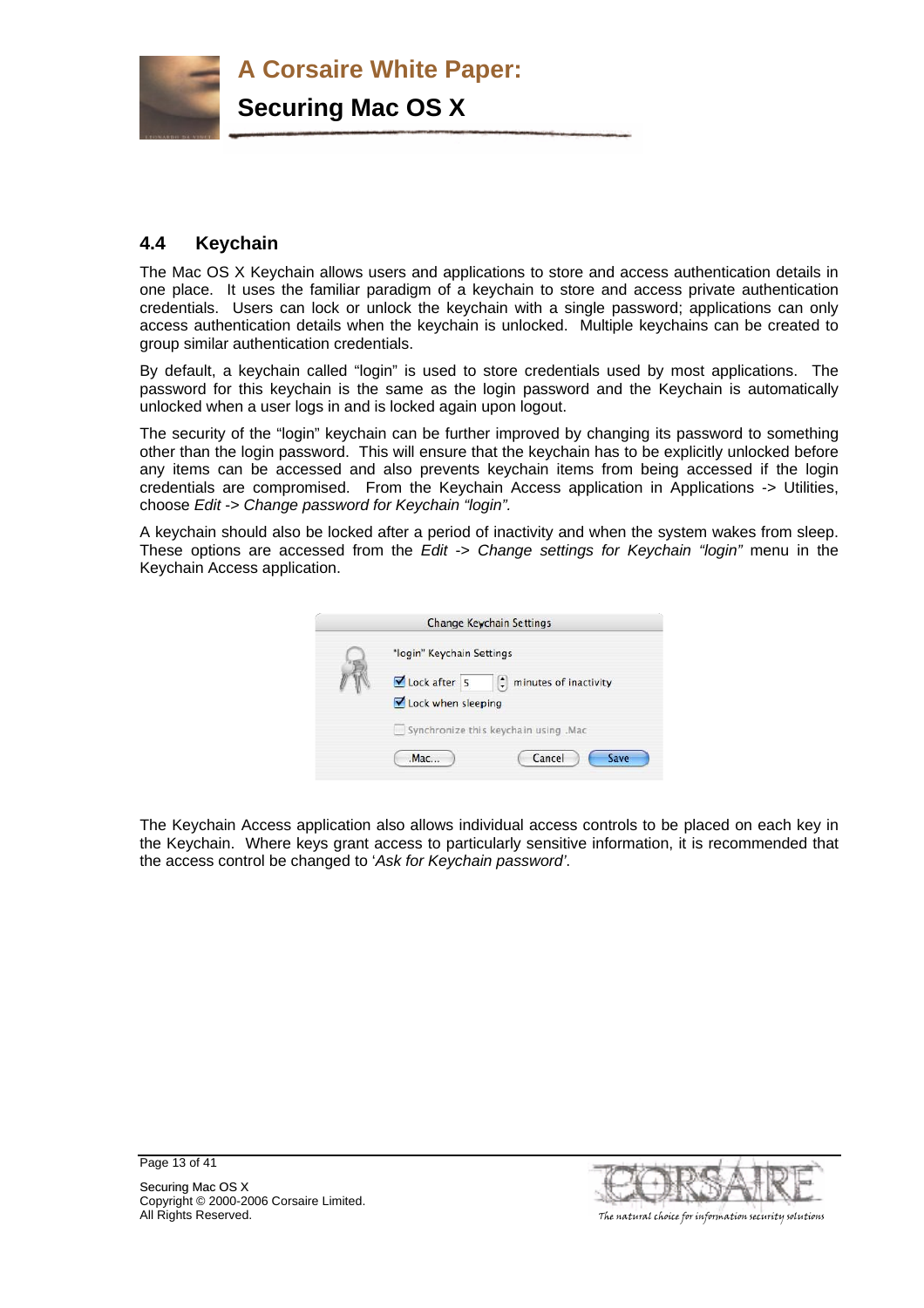

|             | <b>Attributes</b>                                      | <b>Access Control</b> |                |
|-------------|--------------------------------------------------------|-----------------------|----------------|
| $\sim$      | Allow all applications to access this item             |                       |                |
|             | Confirm before allowing access                         |                       |                |
|             | Ask for Keychain password                              |                       |                |
| Name        | Always allow access by these applications:<br>Location |                       | Version        |
| S.<br>Skype | /Applications                                          |                       | 0.4 (v1.0.0.7) |
|             |                                                        |                       |                |
|             |                                                        |                       |                |

Keychains can also be used to store confidential information that does not belong to a specific application, such as bank, credit card or confidential personal information in the form of a *Secure note item*. These can be added to existing keychains from the *File -> New Secure Note Item.* It is recommended that secure notes be added to a separate keychain that does not share the same password as the login keychain. This ensures, that should the confidentiality of the login password be compromised, the secure note will remain secure.

To create a new keychain and add a secure note, choose File -> New Keychain, once a name and password have been chosen, select the keychain and choose *File -> New Secure Note Item:* 

|                                    | Keychain Access                                                                    |          |
|------------------------------------|------------------------------------------------------------------------------------|----------|
| Click to unle                      | Keychain Item Name:                                                                |          |
| Keychains                          | banking                                                                            |          |
| சி<br>login                        | Enter a name for this note.                                                        |          |
| personal<br>€                      | The Library Council of the Analysis<br>Note:                                       |          |
| Microsoft<br>A                     |                                                                                    |          |
|                                    | ABC bank: account: 11133333444444<br>System<br>a<br>Internet password: Whso89£%£21 |          |
| X509Anchi                          |                                                                                    | Keychain |
|                                    |                                                                                    | personal |
| ×                                  |                                                                                    |          |
| Category                           |                                                                                    |          |
| ä<br>All Items                     |                                                                                    |          |
| Passwords<br>$\blacktriangleright$ |                                                                                    |          |
| Certificate:<br>區                  | Add<br>Cancel                                                                      |          |
| My Certific<br>量<br>ę              |                                                                                    |          |
| Keys<br>Secure Note                |                                                                                    |          |
|                                    |                                                                                    |          |
|                                    |                                                                                    |          |
|                                    |                                                                                    |          |
|                                    |                                                                                    |          |
|                                    |                                                                                    |          |
|                                    |                                                                                    |          |
| <b>Hide Keychains</b>              | (i)<br>$+$<br>1 item                                                               | /h       |

Page 14 of 41



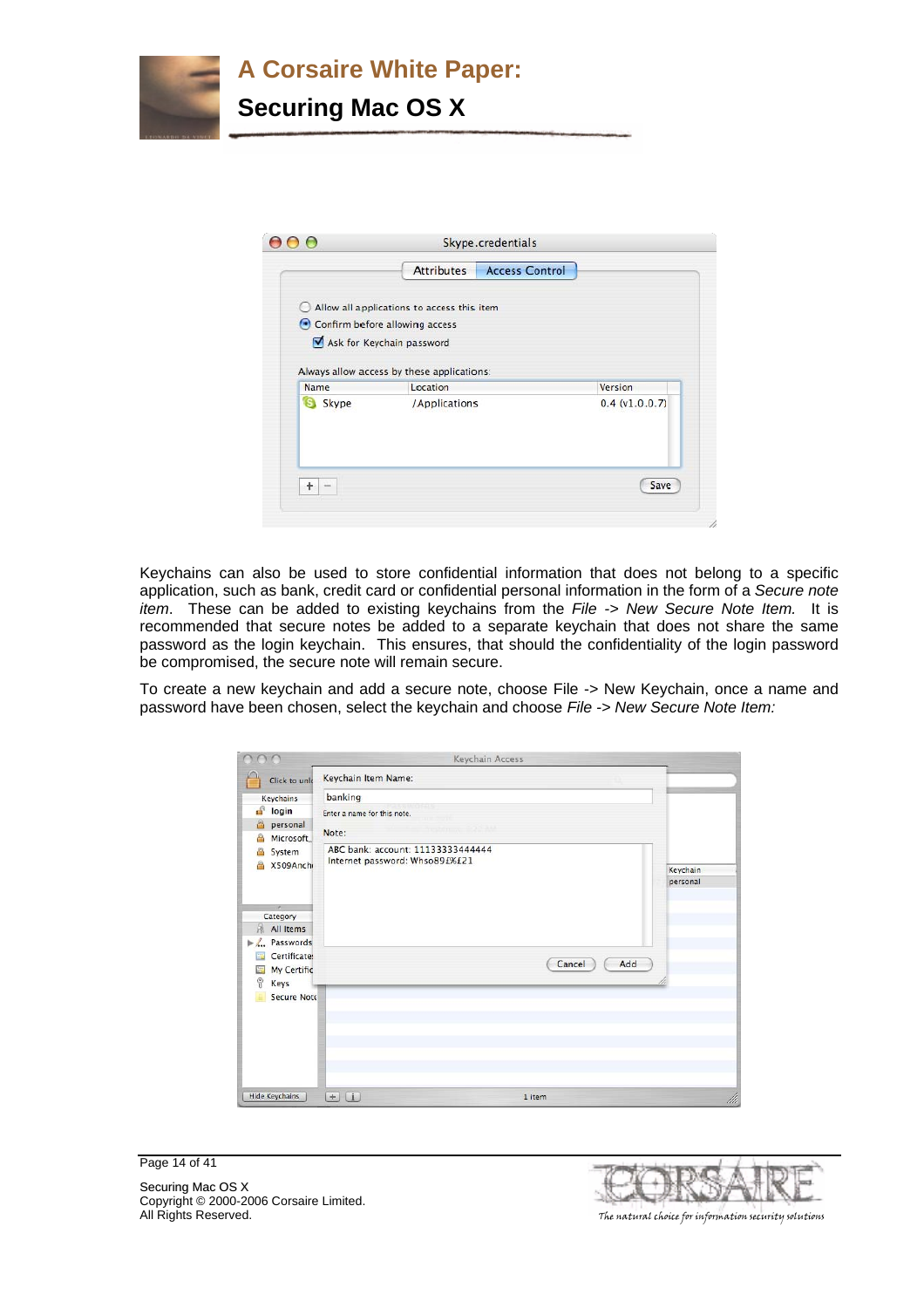**A Corsaire White Paper: Securing Mac OS X**

From the Keychain Access application's preferences there is an option to *Show status in menu bar*, this allows common keychain function to be easily accessible from the menu bar. It also allows quick access to the screen lock function.

# **4.5 File System**

# **4.5.1 Default umask**

The default umask on Mac OS X systems is 022, this means that by default all users are granted read access to all newly created files. It is recommended that this be changed to 027 so that only users in the same group are permitted automatic read access to new files. Organisational security standards may dictate an alternative umask. Since the umask setting must be specified as a decimal value, the octal value 027 would be 23 in decimal notation. To change the default umask, execute the following command:

sudo defaults write /Library/Preferences/.GlobalPreferences NSUmask 23

# **4.5.2 File system defaults**

The initial account used to administer the system, as well as any accounts created prior to changing the umask, will allow all users read access to the files in their home folders. It is recommended that this be changed so that only owners and groups have read access to these files. For all users on the system, execute the following command:

#### sudo chmod –R 740 /Users/username

Where username is the name of the user. This operation will have to be performed every time a new user is added to the system.

This has the added effect of preventing other users from reading the contents of ~/Public and ~/Sites folders and from writing files to the ~/Public/Drop Box folder. It is recommended that the permissions on these folders be changed on a per user basis.

# **4.5.3 Access Control Lists**

# **4.5.3.1 Background**

One of the more significant changes to Mac OS X, from a security point of view, is the support of Access Control Lists (ACL's) on the file system. This allows for more granular control of file system resources than was previously offered through standard BSD file permissions. The ACLs implemented by Mac OS X 10.4 follow the POSIX standard and are entirely compatible with ACL's on Microsoft Windows systems.

ACL's are stored within the extended attributes of the HFS+ file system. Note that it is not necessary to reformat the file system to take advantage of the extended attributes. Before ACLs can be used, the relevant file system needs to be enabled, this can be done through the fsaclctl command. The command takes the path to the mounted file system as one of the parameters. For example, to enable ACL's on the root file system the following command can be used:

sudo fsaclctl –p / -e

To disable ACL's on the same file system, use:

Page 15 of 41

Securing Mac OS X Copyright © 2000-2006 Corsaire Limited.



All Rights Reserved. The natural choice for information security solutions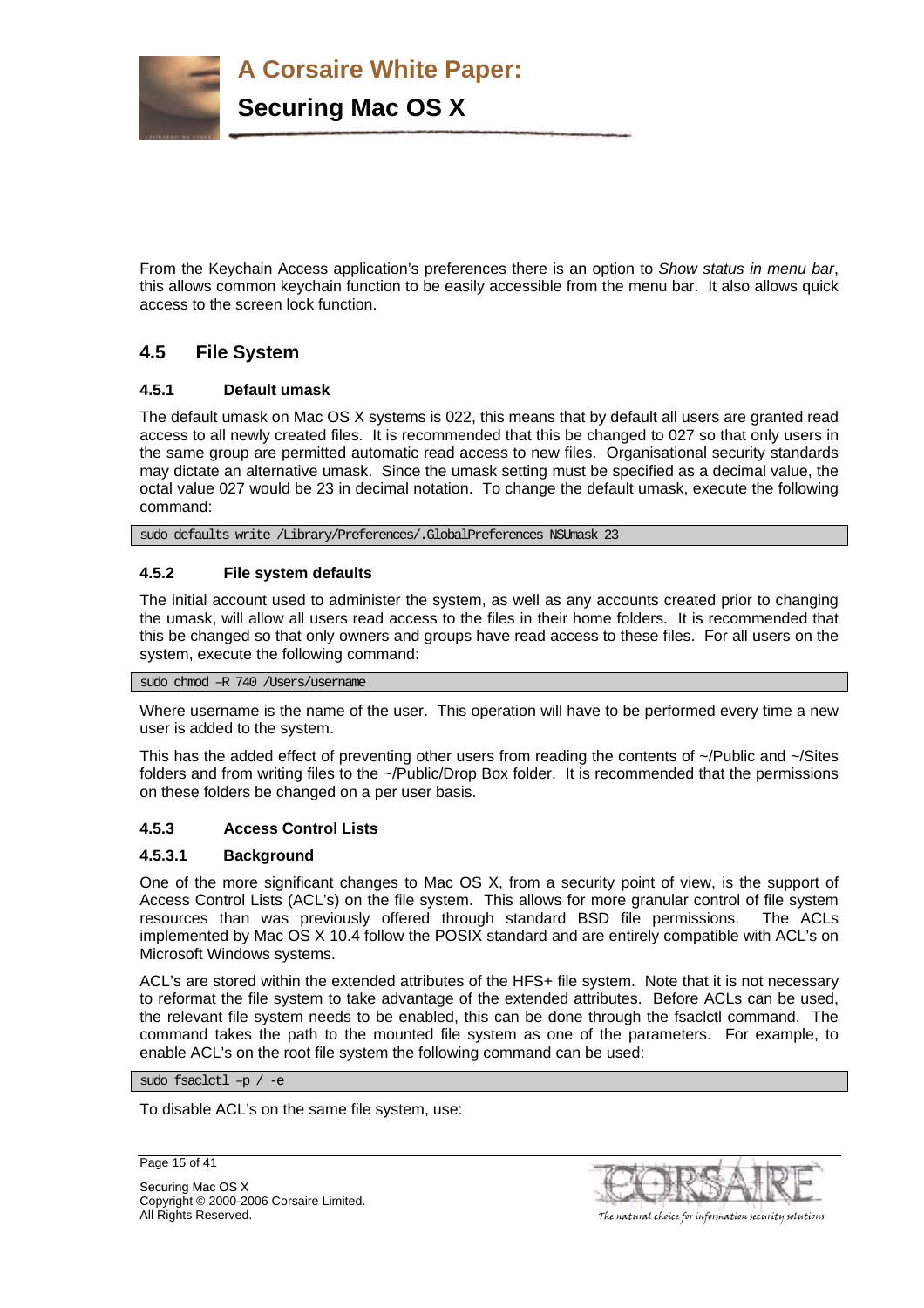

sudo fsaclctl –p / -d

### **4.5.3.2 Roles, Permissions and Resources**

Access controls define the actions (*permissions)* that a *role* can perform on a *resource.* A role is typically a user or a group of users. Permission could be an action like *read* or *write* and a resource could be a file or directory on the file system.

Standard BSD file permissions provide 3 classes of 'roles' (owner, group and other) and 3 classes of *permission* (write, read and execute) that can be used to control access to a resource. While this provides an adequate access control mechanism in some environments it can be cumbersome and unwieldy in many multi-user environments. For example, if user Bob wanted to allow user Alice to read one of his files (but did not want anyone else on the system to read the file), he would have to create a new group, put Alice in the group, and then allow read access to that group  $-$  a fairly complex operation for a relatively straightforward policy. In some cases, UNIX permissions simply do not offer the functionality needed to reflect the access control policy for a resource. For example, using UNIX permissions it is not possible for a user to permit someone to delete a file, but not change (write) it – since there is no separate "delete" permission defined. Similarly, it is not possible to allow a user to append to a file, without also allowing them to change the existing contents.

ACL's address these issues by supporting more granular permissions and by allowing these to be assigned to individual roles, instead of only groups of roles. The following tables list the supported permissions and the resources to which they can be applied:

| <b>Permission</b> | <b>Description</b>                                                                                                                                          |
|-------------------|-------------------------------------------------------------------------------------------------------------------------------------------------------------|
| delete            | Delete the item. Deletion may be granted by either this<br>permission on an object or the delete_child right on the<br>containing directory.                |
| Readattr          | Read an object's basic attributes. This is implicitly granted if the<br>object can be looked up and not explicitly denied.                                  |
| Writeattr         | Write an object's basic attributes.                                                                                                                         |
| Readextattr       | Read extended attributes.                                                                                                                                   |
| Writeextattr      | Write extended attributes.                                                                                                                                  |
| Readsecurity      | Read an object's extended security information (ACL). When<br>not explicitly denied, all users who can list the object can read<br>its security attributes. |
| Writesecurity     | Write an object's security information (ownership, mode, ACL).                                                                                              |
| Chown             | Change an object's ownership.                                                                                                                               |

# **All file system objects**

# **Non-directory file system objects (e.g. files)**

| <b>Permission</b> | <b>Description</b>                                                                                           |
|-------------------|--------------------------------------------------------------------------------------------------------------|
| read              | Open for reading.                                                                                            |
| write             | Open for writing.                                                                                            |
| append            | Open for writing, but in a fashion that only allows writes<br>into areas of the file not previously written. |

Page 16 of 41

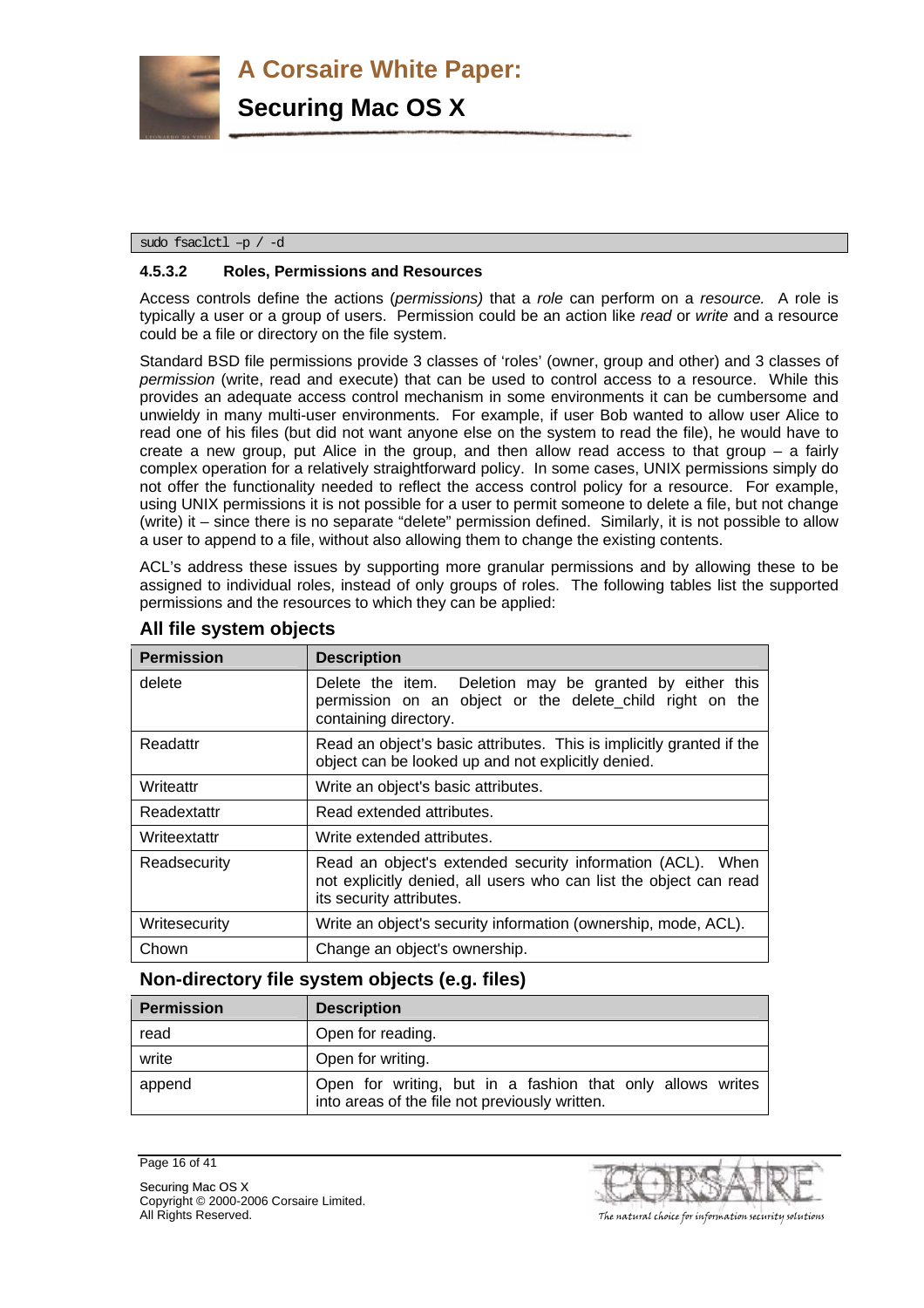**Securing Mac OS X**

| Execute            | Execute the file as a script or program. |
|--------------------|------------------------------------------|
| <b>Directories</b> |                                          |
| <b>Permission</b>  | <b>Description</b>                       |
| list               | List entries.                            |
| Search             | Look up files by name.                   |
| add file           | Add a file.                              |
| add subdirectory   | Add a subdirectory.                      |
| delete child       | Delete a contained object.               |

A single ACL can be specified per resource, each ACL consists of a list of *ordered* Access Control Entries (ACEs). The semantics of an ACE follow the pattern:

*Role [allow or deny] permission resource* 

This may be familiar to users of network based access control lists or firewall rules. Mac OS X uses the chmod command to manipulate ACLs. For example, the following command could be used to add an entry to an ACL that allows user Alice read access to a resource:

chmod +a "alice allow read" ./resource.txt

It is important to note that ACLs are acted on before the UNIX permissions and they operate on the principle that the first matching rule is the one that takes effect – in other words, the order of the list is significant. For example, consider the following file, BSD permissions and ACL:

-rwxrwxrwx + 1 alice wheel 6 May 1 15:45 test.txt

0: user:bob deny read

1: user:bob allow read

The BSD permissions permit all users (including bob) read access to the file. However, entry 0 in the ACL explicitly denies read access to user bob, while the subsequent rule allows him read access. In this case bob will be denied access, since rule 0 is the first matching rule.

# **4.5.3.3 Inheritance**

ACLs set on directories can be inherited by subdirectories and files. The following inheritance permissions are applicable to directories:

| <b>Permission</b> | <b>Description</b>                                                                                                                                                                                                                      |
|-------------------|-----------------------------------------------------------------------------------------------------------------------------------------------------------------------------------------------------------------------------------------|
| file_inherit      | Inherit to files.                                                                                                                                                                                                                       |
| Directory_inherit | Inherit to directories.                                                                                                                                                                                                                 |
| limit inherit     | This flag is only relevant to entries inherited by subdirectories. It<br>causes the directory_inherit flag to be cleared in the entry that is<br>inherited, preventing further nested subdirectories from also<br>inheriting the entry. |
| only_inherit      | The entry is inherited by created items but is not considered<br>when evaluating the ACE for the given resource.                                                                                                                        |

# **4.5.3.4 Manipulating ACLs**

ACL's can be manipulated using the chmod command and the following modes:

Page 17 of 41

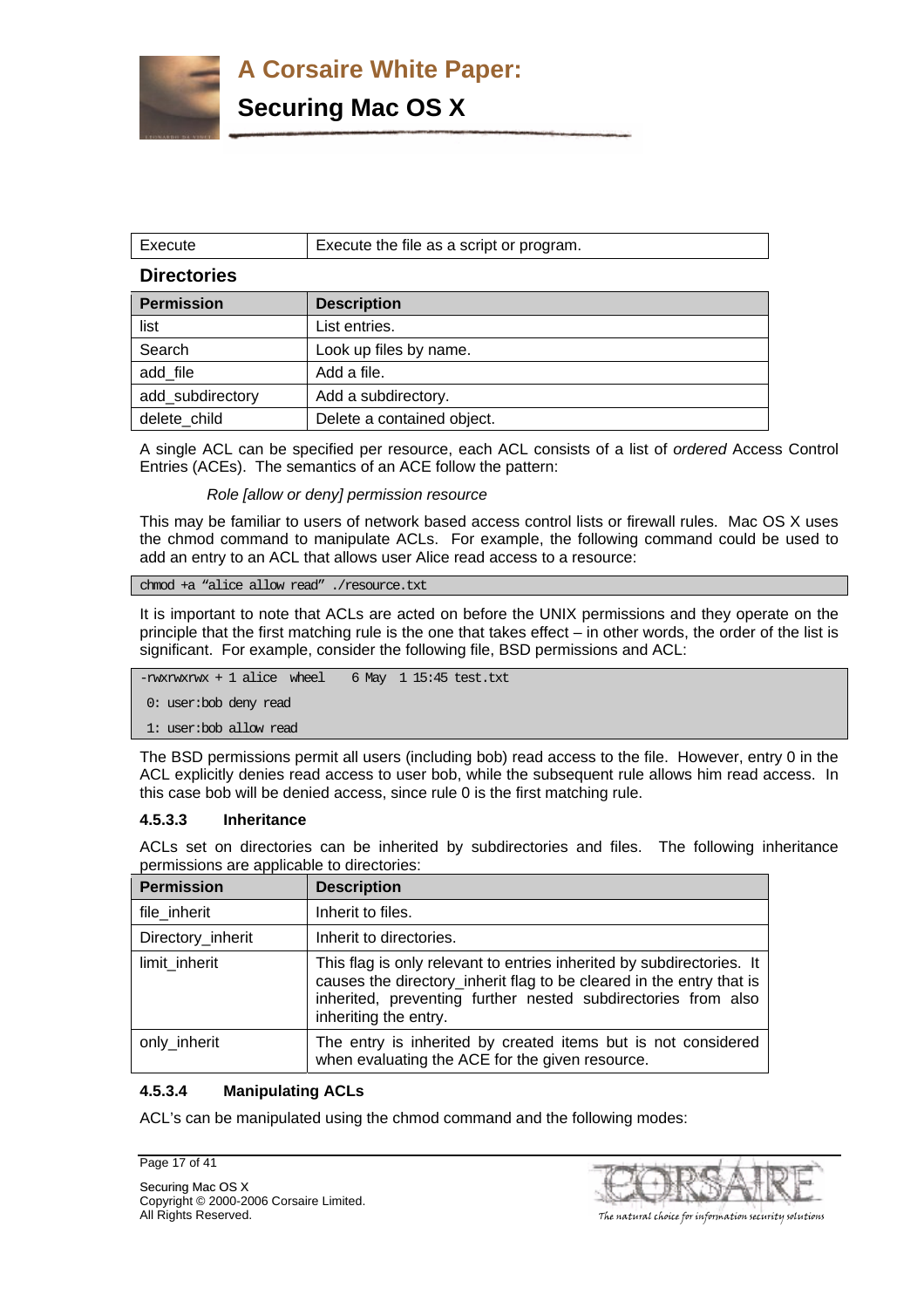

| <b>Permission</b>     | <b>Description</b>                                                                                                                                                                                                  |  |
|-----------------------|---------------------------------------------------------------------------------------------------------------------------------------------------------------------------------------------------------------------|--|
| +a entry              | Add entries to the list. Note that this mode inserts entries<br>following the canonical form:<br>Local deny<br>$\bullet$<br>Local allow<br>$\bullet$<br>Inherited deny<br>$\bullet$<br>Inherited allow<br>$\bullet$ |  |
| -a entry              | Deletes the first matching entry.                                                                                                                                                                                   |  |
| +a# position entry    | Inserts the entry at exactly 'position' in the list. Note that this<br>does not follow the same canonical form as the +a mode.                                                                                      |  |
| $=$ a# position entry | The entry at 'position' is replaced by the entry provided.                                                                                                                                                          |  |

To view ACL's, Tiger provides an additional option to the ls command: -e, typically used as: ls –le.

#### **4.5.3.5 Example**

Consider the following access control requirements for a folder and its contents:

- 1. All users are permitted to view file names and change into directories.
- 2. The user 'test' is allowed to read all files in the documents directory, but not in any subdirectories.
- 3. User 'bob' is permitted to create new files and edit existing files, but is not permitted to create directories.
- 4. The group 'admin' is permitted to create directories but not to delete them or view their contents.
- 5. The user 'alice' (who is not an administrator) is allowed to delete directories and files.
- 6. Anything not explicitly allowed in these rules, is denied.

Note that, strictly speaking, this access control policy is not enforceable on any system that implements discretionary access control, since administrative users always have the ability to change permissions or disable ACL's all together, even if this right is not explicitly granted by the policy.

Since the UNIX permissions will come into effect if there is no matching ACL, for this example, the permissions on the directory will be set to 000 i.e.

sudo chmod 000 documents

This partially applies the requirement of rule 6. The umask will also play a role here, since newly created files will use the UNIX permissions defined by the mask. A umask of 027 is assumed. The chmod command will be used to manipulate the ACL and add ACEs. The +a method inserts the ACE in canonical form – this could have an adverse effect on the policy since canonical form may not express the policy exactly. Since the policy is clearly defined, the ACE will be added with explicit entry numbers to ensure that it is applied in the intended fashion.

**Rule 1:** *All users are permitted to view file names and change into directories.*

sudo chmod +a "everyone allow list, search, directory\_inherit" documents

The 'list' right allows users to view the files in the directory (e.g. Is documents) and the 'search' right allows users to change into the directory. The 'directory\_inherit' permission ensures that this ACE is also used on any subdirectories. Note that subdirectories will only inherit the ACE if they are created after the entry was made.



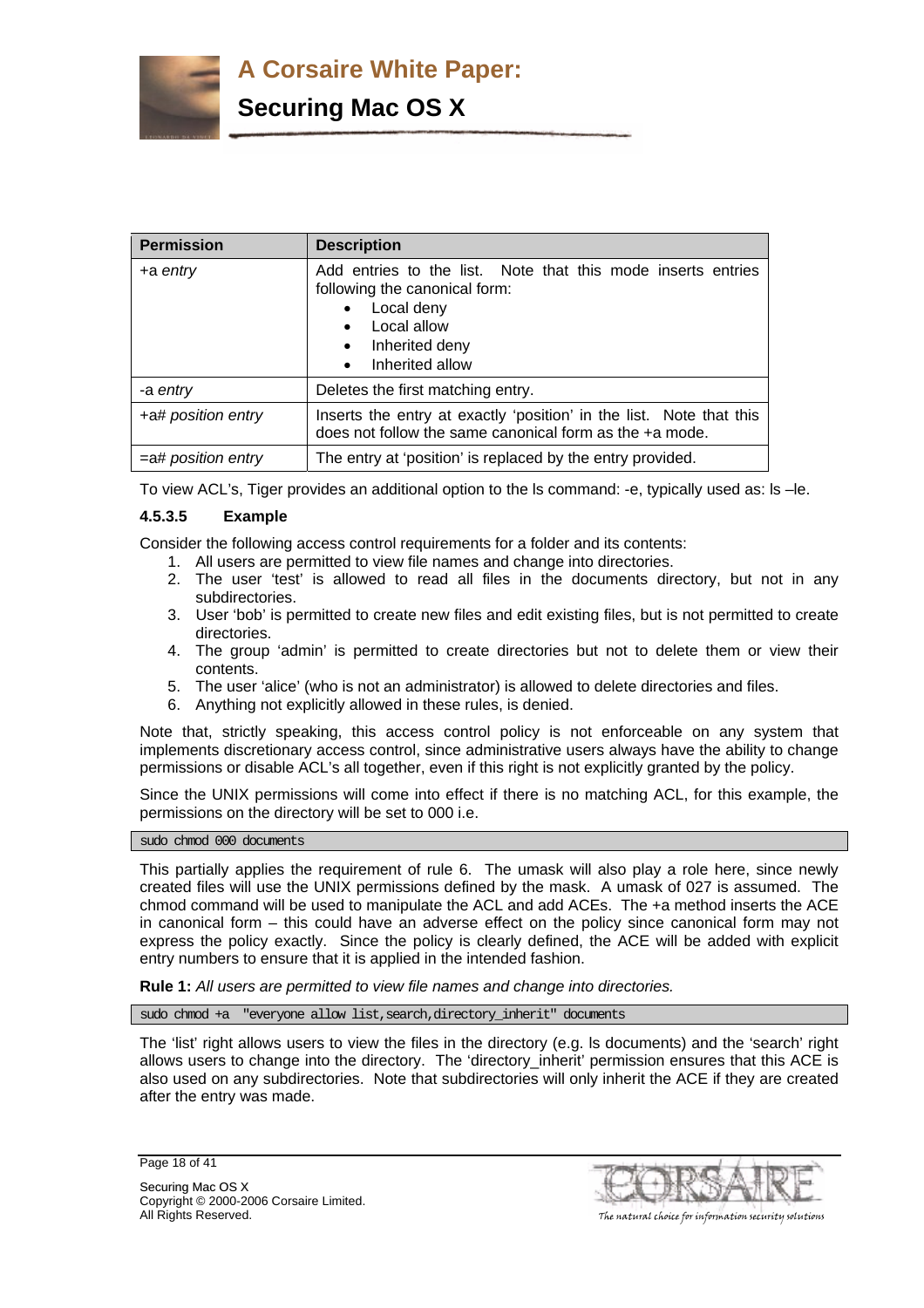

**Rule 2:** *The user 'test' is allowed to read all files in the documents directory, but not in any subdirectories.* 

sudo chmod +a# 1 "test allow read,file\_inherit,directory\_inherit,limit\_inherit" documents

The 'read' attribute is only applicable to non-directory objects and will therefore only be applied to contained files. The 'limit inherit' permission ensures that this ACE is only applied to the documents directory itself, and not to any subdirectories.

**Rule 3:** *User 'bob' is permitted to create new files and edit existing files, but is not permitted to create directories.*

sudo chmod +a# 2 "bob allow add\_file,directory\_inherit" documents

The 'add\_file' permission is only applicable to directories, and only permits the role to add a file, not another directory.

sudo chmod +a# 3 "bob allow write,file\_inherit,directory\_inherit" documents

The write permission is only applicable to files, not directories. The 'file\_inherit' permission is used so that the permission is inherited by files. Although bob has write permission, he does not have delete permissions so will not be able to delete files (although he can edit them and clear their contents).

**Rule 4:** *The group 'admin' is permitted to create directories but not to delete them or view their contents.* 

sudo chmod +a# 4 "admin allow add\_subdirectory,directory\_inherit" documents

The add\_subdirectory command neatly provides the required functionality. However, since subdirectories created by the admin group would use the UNIX permissions set by the umask, they would be writable by the owners. And since the sticky bit was not set on the documents directory, admin users would be able to delete files in the subdirectories they created. The following command explicitly denies this ability.

chmod +a# 0 "admin deny delete\_child,directory\_inherit" documents

Note that the rule is inserted at position 0; this follows general good practice when manipulating an ACL: Where the role and permission are specific it is preferable to place the entry towards the top of the ACL. This ensures that the entry is the first matching rule and does not get overridden by any prior 'allow' rules. In this example, the position is irrelevant, since the corresponding 'allow' rule is the UNIX permission which is always evaluated after the ACL.

**Rule 5:** *The user 'alice' (who is not an administrator) is allowed to delete directories and files.*

chmod +a# 5 "alice allow delete\_child,directory\_inherit" documents

The 'delete\_child' permission means that all contained objects can be deleted, including directories and files.

# **4.6 Logging and Auditing**

It is important that user accountability be maintained on a secure system. Accountability ensures that actions performed on the system can be traced back to users, this is maintained through: system and application logs, process accounting and auditing.

Page 19 of 41



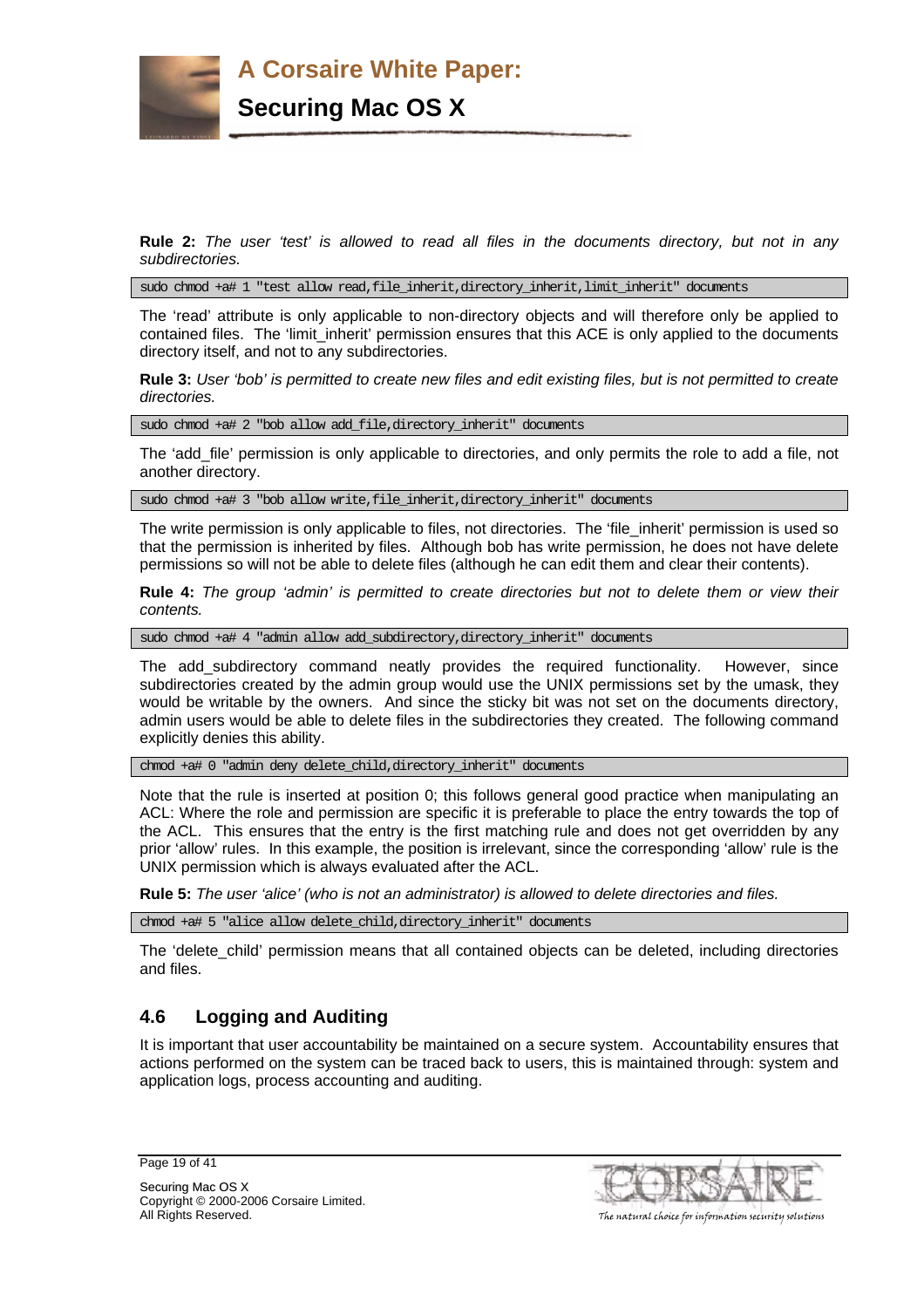

**Securing Mac OS X**

# **4.6.1 Logging**

The syslogd daemon is used for system and application logging on Mac OS X and its behaviour is controlled by the file: /etc/syslog.conf. Since syslog is a common UNIX logging facility, existing standards within the organisation may stipulate how it should be configured.

The following changes to the default configuration in /etc/syslog.conf are recommended:

Change the line:

| authpriv.*;remoteauth.crit | $\sqrt{var/log/sec}$ ure.log |
|----------------------------|------------------------------|
| to:                        |                              |

authpriv.\*;remoteauth.err;auth.err /var/log/secure.log

This ensures that remote authentication error messages and other authentication error messages are logged to the /var/log/secure.log file.

Additionally, it is recommended that logs be stored on a remote system. These would be useful in the case of a full system compromise where the logs on the system itself become untrustworthy. Remote logging across the network is supported by the syslog facility, but since this is performed through an unencrypted and unauthenticated transport the risk exists that the log information could be compromised in transit or manipulated. Ensure that the network used to transport log information and the remote syslog server are adequately protected.

To enable remote logging of the /var/log/secure.log and /var/log/system.log files to the host 10.0.0.1, add the following lines to the syslog.conf file:

authpriv.\*;remoteauth.err;auth.err  $\qquad \qquad \qquad \text{\&} 10.0.0.1$ \*.notice;authpriv,remoteauth,ftp,install.none;kern.debug;mail.crit @10.0.0.1

# **4.6.2 Process Accounting**

Mac OS X supports process accounting, which logs all commands executed by all users. To enable this feature create the folder /var/account

sudo mkdir /var/account

And then create the empty file /var/account/acct

sudo touch /var/account/acct

This file will be used to store all the process accounting information. To start accounting on the system issue the command:

sudo accton /var/account/acct

Process accounting will automatically be started on system start-up. Since accounting has to write to the specified file, if it cannot for any reason (e.g. the file system is full), then accounting will be stopped and will only resume when the problem has been corrected.

# **4.6.3 Auditing**

Mac OS X supports granular auditing of system events. In order to use the auditing subsystem it is necessary to first enable auditing and then install the Common Criteria Tools. A full explanation of

Page 20 of 41

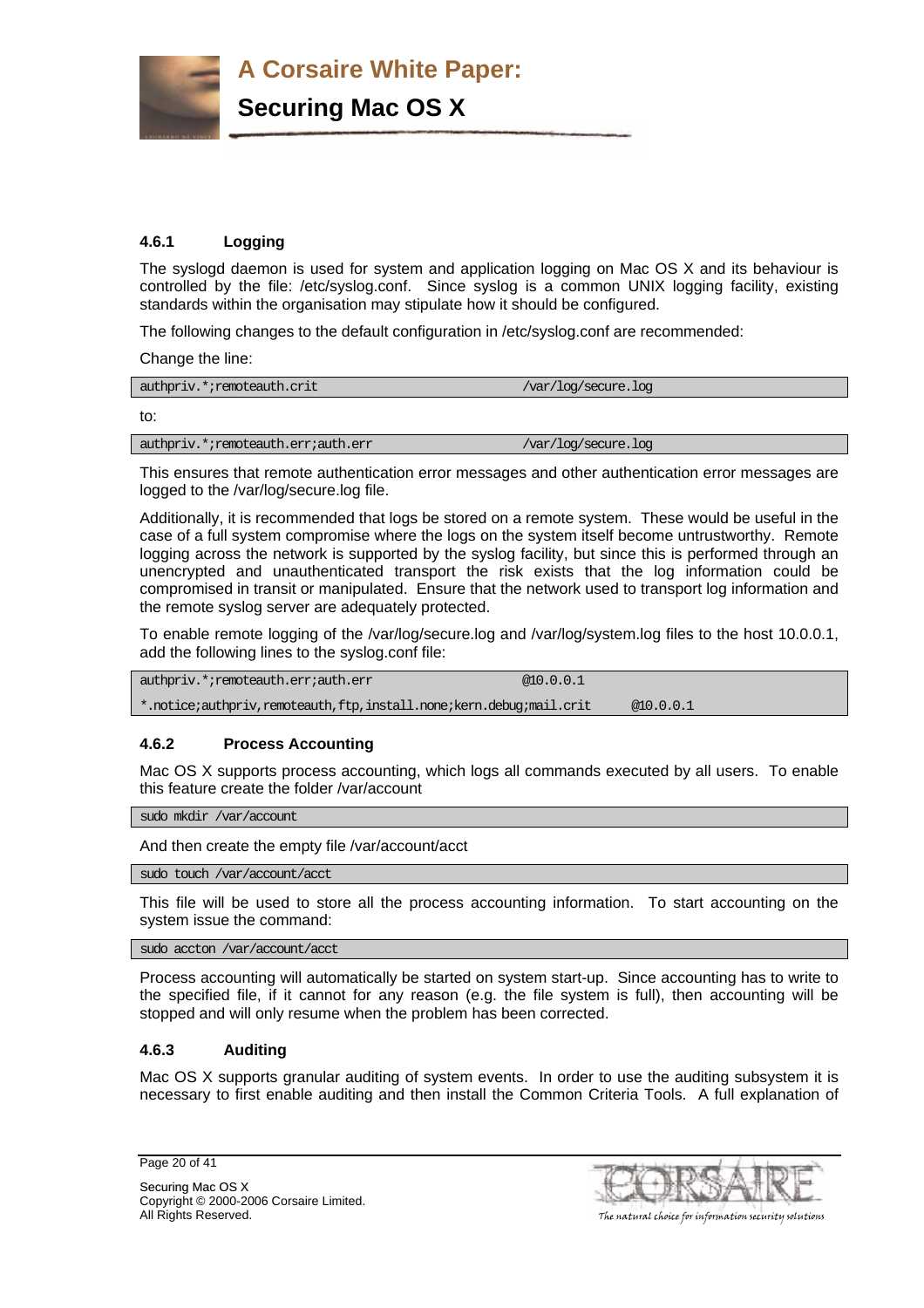

the auditing subsystem is beyond the scope of this document. The reader is advised to consult the Common Criteria Admin Guide<sup>5</sup> for more information.

# **4.7 Data Encryption**

Mac OS X provides built in data encryption features using the  $AES^6$  algorithm with 128 bit keys. This allows users to encrypt data with military strength cryptographic functions.

# **4.7.1 FileVault**

The first of the encryption features is the FileVault function, which encrypts and decrypts a user's entire home folder, protecting the data from unauthorised access. Decryption is performed in realtime as needed and appears seamless to the user.

The user's login password is used to decrypt the encrypted folder. An additional 'master password' may also be set which will be able to decrypt *all* FileVault protected folders on the system. This provides the ability to recover a user's data should they forget their password or leave the organisation, allowing the holder access to all users' encrypted data. Organisational access control policies should dictate whether this is desirable, and who should hold the master password. The ability to decrypt user data is currently a requirement of the UK's RIP Act (http://www.homeoffice.gov.uk/crimpol/crimreduc/regulation/).

FileVault can be enabled on a per-user basis from the *Security* pane of *System Preferences*.

# **4.7.2 Disk Utility**

The Disk Utility application (*Applications* -> *Utilities* -> *Disk Utility*) can also be used to encrypt data. When a new image is created, 'AES-128 (Recommended)' should be selected as the *encryption setting*. A password will be required to decrypt the image when mounted. This is especially useful for exchanging encrypted data, or for mobile users who wish to store their data on external drives. An option is provided to store the password for an encrypted volume in the user's Keychain, this is useful for most users and should only be ignored by users with the utmost concern for the confidentiality of their data.

Page 21 of 41

l



<sup>&</sup>lt;sup>5</sup> http://images.apple.com/support/security/commoncriteria/CC\_AdminGuide.pdf

<sup>6</sup> http://csrc.nist.gov/CryptoToolkit/aes/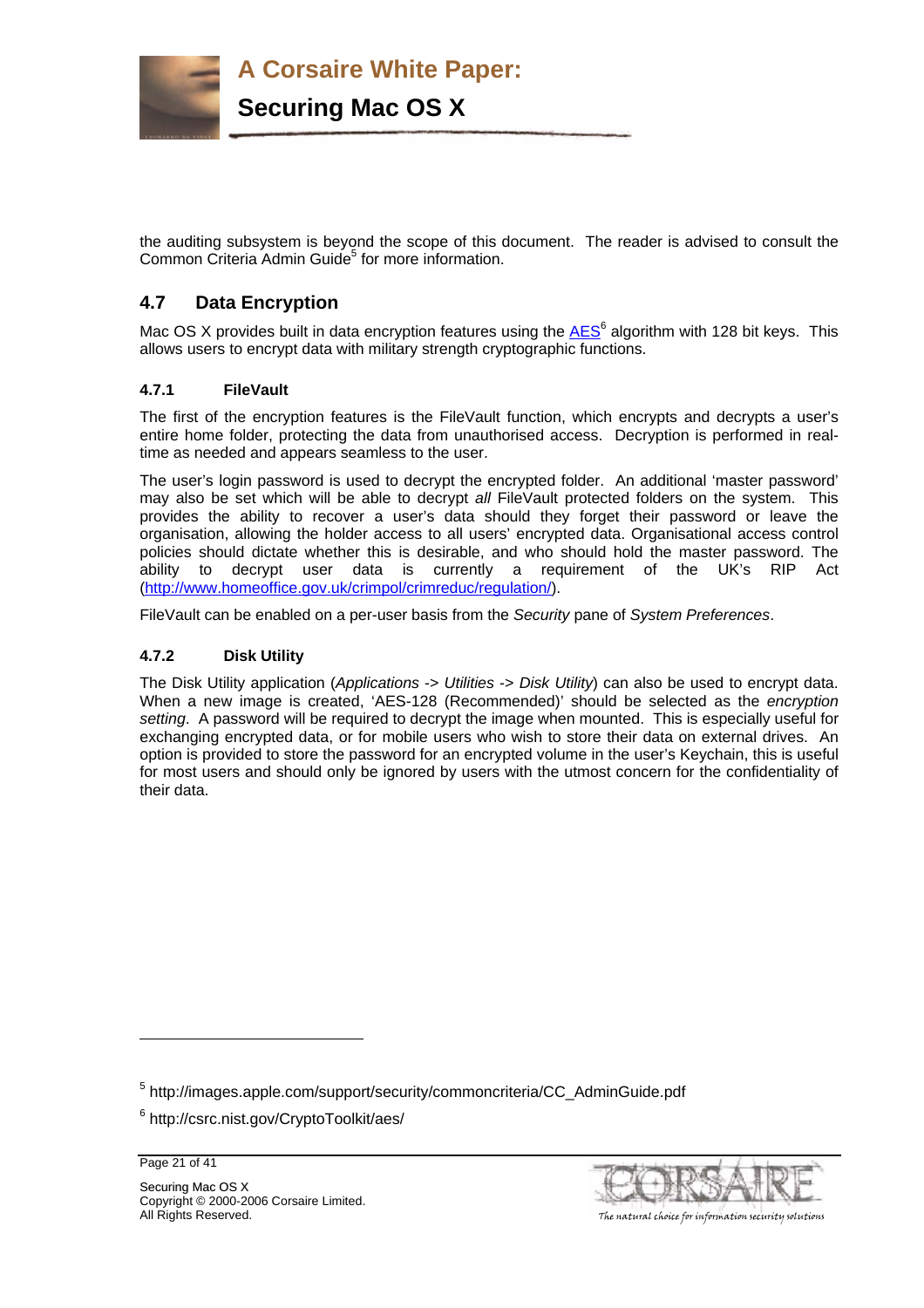

| Save As: secure          |                       |                            |
|--------------------------|-----------------------|----------------------------|
| Where: <b>B. Desktop</b> |                       | $\frac{\star}{\mathbf{v}}$ |
| Size:                    | 2.5 MB                | $\div$                     |
| Encryption:              | AES-128 (recommended) | ÷                          |
| Format:                  | read/write disk image | ÷                          |

# **4.8 Malware**

Viruses, trojans and other malware are relatively uncommon on the Mac OS X platform, and as a result currently present a far lower risk than on Windows systems. However, it should be highlighted that their relative absence does not mean that the operating system itself is immune from malware, only that the current combination of a low OS X install base together with the operating system's security features, make the Mac OS X platform more unattractive than other platforms from a virus writer's perspective.

In some organisations, security policies may mandate the use of anti-virus solutions for all desktop systems, regardless of the relative absence of viruses that specifically target Mac OS X. This could help prevent a Mac OS X system from acting as a virus transmission agent in a heterogeneous computing environment.

Mac OS X Server ships with the popular and free (GPL) ClamAV (clamav.net) anti-virus software for Unix. This is a command line application that is best suited to a server environment, but can also be used on the desktop. An easy to use GUI application that uses the ClamAV scanning engine is available from www.clamxav.com which may be more useful to the majority of Mac OS X desktop users.

A number of well-known commercial anti-virus vendors now ship versions of their products for Mac OS X, including:

- McAfee's Virex http://www.networkassociates.com/us/products/mcafee/antivirus/desktop/virex.htm
- Symantec's Norton AntiVirus http://www.symantec.com/nav/nav\_mac/index.html
- Sophos' Anti-Virus http://www.sophos.com/products/es/endpoint-server/sav-mac.html
- Intego's VirusBarrier http://www.intego.com/virusbarrier/



Securing Mac OS X Copyright © 2000-2006 Corsaire Limited.

Page 22 of 41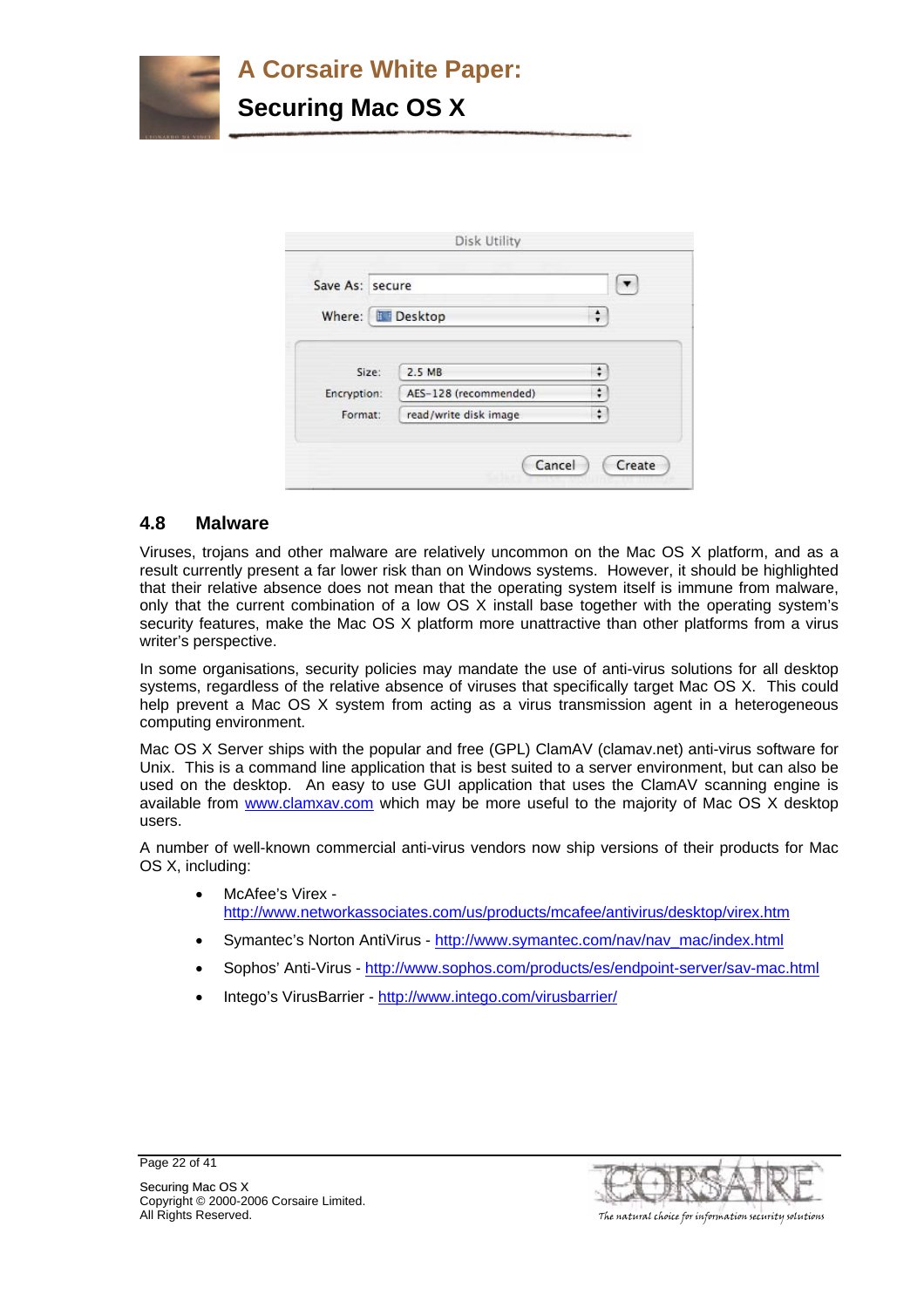**Securing Mac OS X**

# **4.9 Controlling Administrative Access**

# **4.9.1 The root user**

The default installation of OS X ships with the root user disabled, making it impossible to login or su to root. This reduces the risk of many common attacks traditionally aimed at UNIX operating systems. It is possible to enable the root user but this is strongly discouraged. The status of the root user can be checked from the *Security* menu in the *NetInfo Manager* application.

# **4.9.2 Administrative user**

The access control mechanisms of the system may be further secured by granting administrative rights to only specific users. For each administrative user, there should be two user accounts, one to perform normal user operations, and the other to perform administrative functions. For example, if the user James is a designated administrator he should have a standard system account "james" with no special privileges and an administrative account "admin\_james" with administrator rights. This provides accountability where there is more than one administrator on a system. The administrative users should be restricted from logging in to the system from network services using their administrative accounts. This further reduces the risk of the authentication credentials being compromised. To restrict remote access, the configuration of each network service will have to be altered as described in section 4.11.

# **4.9.3 Sudo**

Since the root user is disabled, it is not possible to use the su command to obtain root privileges; instead, Mac OS X makes use of the sudo program. By default Tiger allows all administrative users access to the sudo command and it allows these users to run any program with sudo. In some circumstances, this may contravene system usage policies. In these cases, it is possible to disallow sudo access to the administrator group and instead, enable it on a per user basis.

From the terminal, edit the /etc/sudoers file by typing:

```
sudo visudo
```
Insert a hash (#) character, in front of the line:

%admin ALL=(ALL) ALL

To allow only the user 'bob' access to sudo add the line:

bob ALL= (ALL) ALL

Make sure that at least one user has permissions to run sudo before saving the file! Access controls within the sudoers file can be specified minutely, for example, it is possible to grant the user james access to the file /usr/bin/kill, but only with the privileges of user tim. See the sudo man page for more details on tightening access controls through sudo.

# **4.10 Firewall**

Mac OS X is derived from BSD, and as such features the IPFW firewall. By default, the firewall is disabled (as are most network services), it can be activated and configured from the Firewall tab in the *Sharing* pane of *System Preferences*. The simplistic GUI does not provide access to the full capabilities of the ipfw firewall, however. To enable a more granular control of network traffic it's first

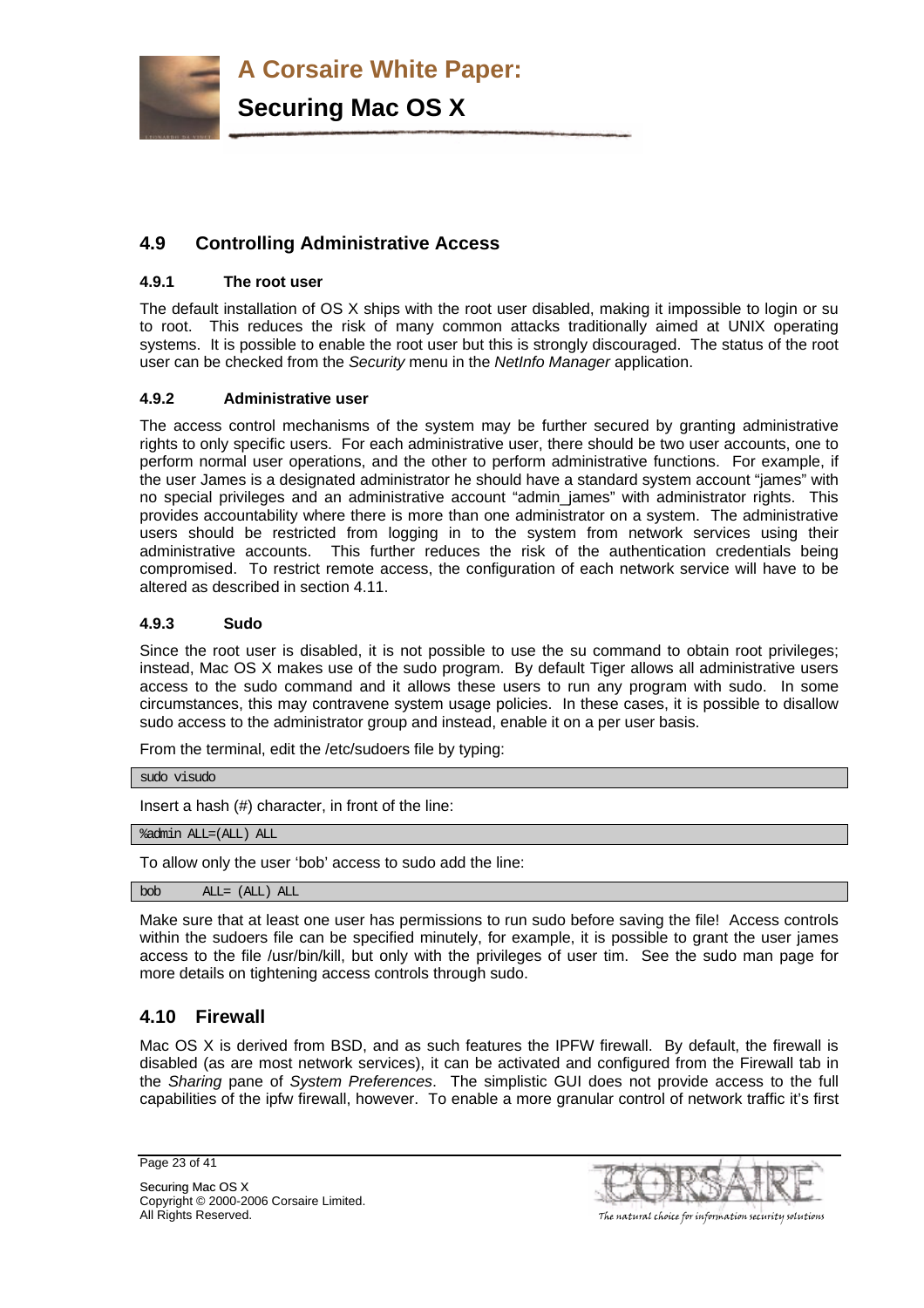

necessary to stop the firewall through the GUI and then create a new startup item, which defines the firewall's behaviour.

Create the directory */Library/StartupItems/Firewall*

Create and open the file */Library/StartupItems/Firewall/StartupParameters.plist* in a text editor and insert the following:

```
{ 
    Description = "Firewall"; 
    OrderPreference = "None"; 
    Provides = ("Firewall"); 
    Requires = ("Network"); 
   Messages =
     { 
       start = "Starting firewall"; 
       stop = "Stopping firewall"; 
     }; 
}
```
Create and open the file */Library/StartupItems/Firewall/Firewall* in a text editor and add a firewall script that defines the firewall rule base. This is a shell script that will be launched as part of the system start-up process and should contain all the actions to be performed by the firewall, including the definition of a rule base. This should be a direct reflection of your organisation's network access policy. An example of a minimal configuration is included below:

```
#!/bin/sh 
# Enable verbose logging 
/usr/sbin/sysctl -w net.inet.ip.fw.verbose=1 
# DEFINE VARIABLES 
# Replace xxx.xxx.xxx.xxx with the external address of your system 
EXT="xxx.xxx.xxx.xxx"
FW="/sbin/ipfw" 
# DEFINE NETWORKS AND HOSTS 
SSH_HOST="192.168.0.1"
# Replace yyy.yyy.yyy.yyy with the address of your primary DNS server 
DNS1="yyy.yyy.yyy.yyy" 
# START OF FIREWALL RULES
```
Page 24 of 41



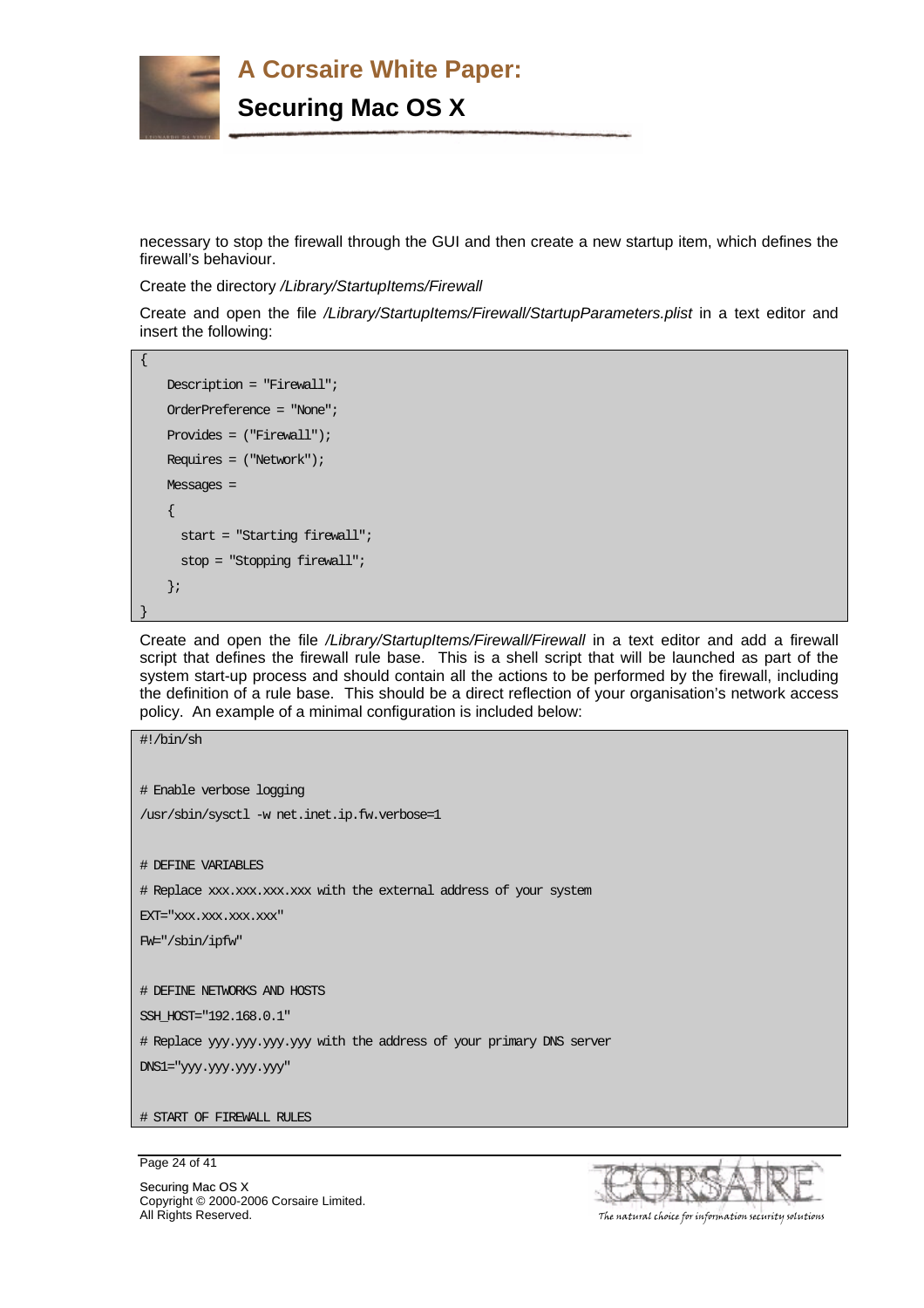

# **Securing Mac OS X**

# First flush the firewall rules \$FW -q flush

# Allow all traffic from the loopback interface \$FW add allow all from any to any via lo0

# Allow the system itself to initiate any connections externally \$FW add allow all from \$EXT to any

# Allow established connections to continue \$FW add allow tcp from any to any established

# Allow DNS replies back to the system \$FW add allow udp from \$DNS1 53 to \$EXT

# Allow certain hosts to SSH in \$FW add allow tcp from \$SSH\_HOST to \$EXT 22

# Deny all other traffic

\$FW add 65534 deny log ip from any to any

A more detailed example with service-based restrictions can be found at: http://www.novajo.ca/firewall.html (Although the article references Mac OS 10.2, it also applies to 10.4)

Since this file is used system wide, the ownership and permissions of the Firewall directory should be changed as follows:

sudo chown -R root:wheel /Library/StartupItems/Firewall

sudo chmod -R 700 /Library/StartupItems/Firewall

For the new firewall rules to take effect, either reboot, or manually execute the */Library/StartupItems/Firewall/Firewall* script with super user privileges:

sudo /Library/StartupItems/Firewall/Firewall

The state of the firewall (enabled or disabled) can be changed by directly changing a kernel parameter:

sysctl -w net.inet.ip.fw.enable=0

disables the firewall, while

sysctl -w net.inet.ip.fw.enable=1

enables it.

Page 25 of 41

Securing Mac OS X Copyright © 2000-2006 Corsaire Limited. All Rights Reserved. The natural choice for information security solutions

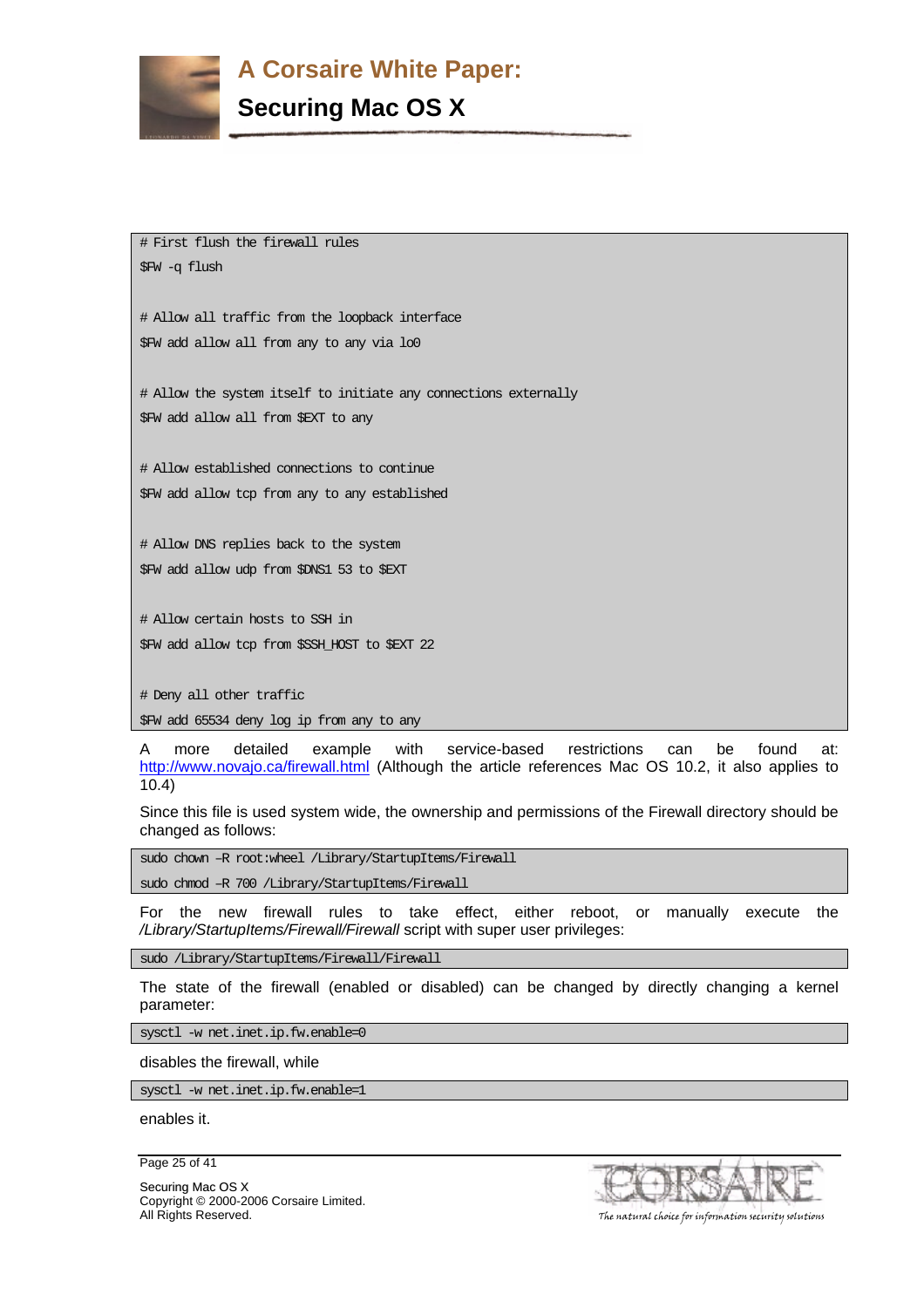

# **4.11 Network Services**

By default all networking services are disabled, which provides less opportunities for remote attackers. Enabling network services (SSH, Personal Web Sharing, FTP etc.) allows users some form of remote access to the system and should only be permitted if there is an explicit requirement for it.

Tiger uses a new daemon management framework to handle system and daemon start up and control in the form of 'launchd'. Launchd incorporates the functionality of inetd, init, mach init and SystemStarter and promises to simplify the management of daemons on Mac OS X. In the current version (10.4), either launchd or xinetd are used to control network services, depending on the installation method chosen.

The xinetd daemon is started by launchd. If there are existing xinetd configuration files in the /etc/xinetd.d directory, then xinetd is used to start these services. However, if the configuration files are not present, then launchd is used to start the services, as configured in the /System/Library/LaunchDaemons directory. This can result in inconsistencies between systems, since systems that were upgraded from Panther will use xinetd to control network services, while systems that were cleanly installed will use launchd to control network services.

Since launchd was designed as a general daemon management system, it does not offer as many security features for network services as xinetd does; such as IP based access control and limiting connections. If these security services are required then launchd can either be used together with TCP wrappers or xinetd can be used to handle network services.

# **4.11.1 Xinetd**

The xinetd package used by Tiger provides a number of security features including the ability to finely control access based on source IP address and time of access. It features extensive logging and also provides some protection from denial of service attacks. The configuration of xinetd, and the degree to which access is limited will depend largely on the defined function of the server and the organisation's access control policies.

Global defaults for all services launched through xinetd are configured in the file /etc/xinetd.conf:

| # man xinetd.conf for more information |                 |  |  |
|----------------------------------------|-----------------|--|--|
|                                        |                 |  |  |
| defaults                               |                 |  |  |
|                                        |                 |  |  |
| instances                              | $= 60$          |  |  |
| log type                               | = SYSLOG daemon |  |  |
| log on success                         | = HOST PID      |  |  |
| log on failure                         | $=$ HOST        |  |  |
| CDS                                    | $= 2530$        |  |  |
|                                        |                 |  |  |
| includedir /etc/xinetd.d               |                 |  |  |

The first configuration option "instances" specifies the maximum number of connections permitted for any one service. This can be used to protect the system from certain types of denial of service

Page 26 of 41

Securing Mac OS X Copyright © 2000-2006 Corsaire Limited. All Rights Reserved. The natural choice for information security solutions

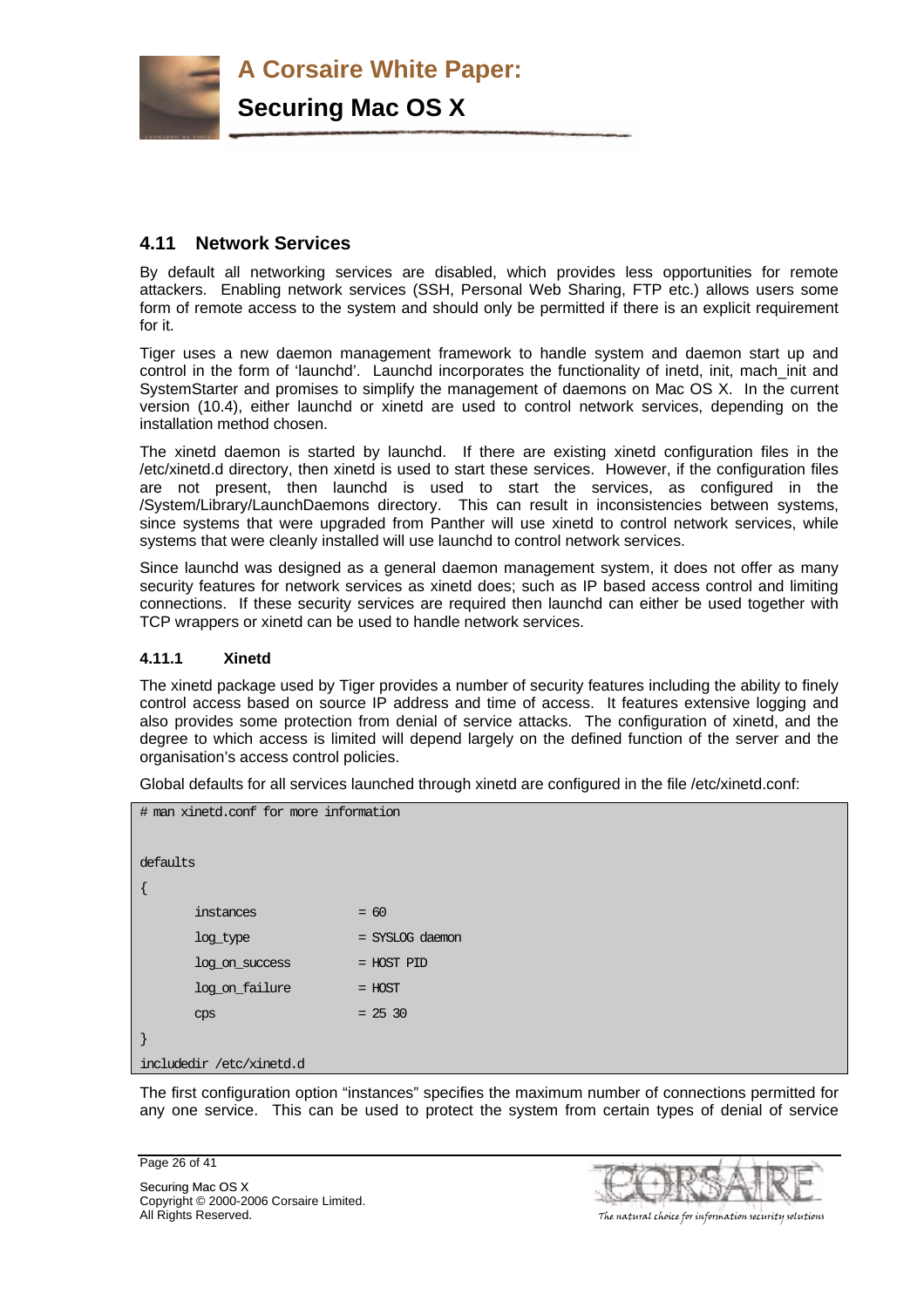

attacks. The value chosen will depend on the available system resources and bandwidth. Another denial of service protection mechanism is to limit the number of connections from a single host. To enable this functionality, add the following line to the configuration (just below "cps =  $25\,30$ "):

 $per$  source  $= 10$ 

This will limit each host to only 10 connections per service.

By default, xinetd accepts connections from all hosts; to change this behaviour, add the line:

only\_from =

to the configuration options. This will *deny* access to all hosts for all services, by default. The hosts permitted to connect to specific services will have to be configured in each of those services' configuration settings.

Xinetd uses separate configuration files to define the behaviour of each service it supports. If the system was upgraded from Panther, then these files can be found in the /etc/xinetd.d directory. If a clean install was performed, then these configuration files will have to be created.

For example, to permit access from 192.168.2.2 and 10.1.1.1 to the SSH (remote login) service, edit the /etc/xinetd.d/ssh file:

| service ssh |                        |                                    |
|-------------|------------------------|------------------------------------|
|             |                        |                                    |
|             | $disable = no$         |                                    |
|             | $socket_type = stream$ |                                    |
|             | wait                   | $= no$                             |
|             | user                   | $=$ root                           |
|             | server                 | = /usr/libexec/sshd-keygen-wrapper |
|             | server args            | $=-i$                              |
|             | <b>groups</b>          | $=$ yes                            |
|             | flags                  | $=$ REUSE IPv6                     |
|             | session create = yes   |                                    |
|             |                        |                                    |

And add the lines (just after the line 'session create  $=$  yes'):

only\_from = 192.168.2.2 10.1.1.1

If any hosts are to be explicitly denied access, the no\_access setting can be used, for example:

 $no\ access = 10.1.1.9$ 

It is also possible to add networks instead of individual IP addresses to either of the configuration settings mentioned above. These can be specified in a number of formats (see the xinetd.conf man page for more details).

Any settings specified in service specific configuration files override the global settings specified in /etc/xinetd.conf. For example, to override the default maximum numbers of instances of SSH, add the line:

Page 27 of 41

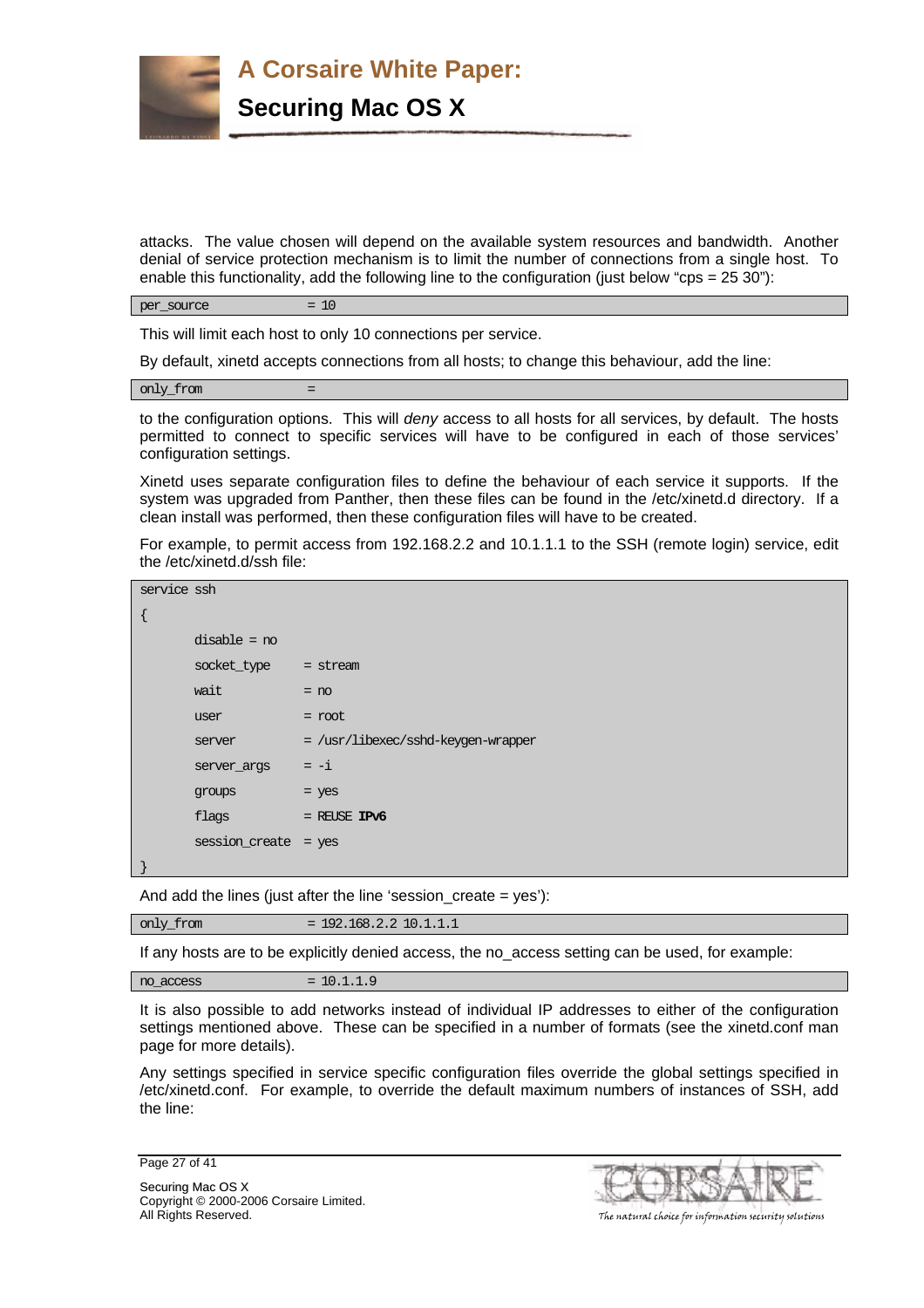**A Corsaire White Paper: Securing Mac OS X**

#### $instances = 8$

#### **Note:**

By default, Mac OS X enables IP version 6 on all network services started through the xinetd service, but since the IP addresses specified above are in IPv4 notation, they will not work as expected. It is necessary to disable IPv6 compatibility on all network services where access controls are specified using the IPv4 notation. This is done, by removing the string "IPv6" from the line:

flags = REUSE **IPv6**

from each service's configuration file. Restart the xinetd process for the changes to the configuration files to take effect.

#### **4.11.2 TCP Wrappers**

TCP wrappers can be used together with launchd to provide IP based access control for network services. TCP wrappers are already installed on Mac OS X and the launchd configuration files need only be edited to take advantage of the features offered by TCP wrappers (tcpd). Both TCP and UDP based services can be controlled through tcpd. TCP wrappers work by accepting the initial network connection on behalf of the relevant service, logging the connection, applying access control rules and then either denying or permitting access to the service. Besides simple network based access control, tcpd is also capable of performing IDENT checks and launching shell commands in response to a connection attempt. In this paper, only the network access control features will be discussed. This differs from the way the firewall works in that tcpd will always accept the connection and then hand it over to the relevant service, or drop it. From a network perspective (say for example from a portscan), a service controlled with tcpd will always appear to be open, irrespective of whether the service is actually permitted or not.

To enable TCP wrappers on Mac OS X Tiger it is necessary to edit the appropriate launchd configuration files. These files can be found in /SystemLibrary/LaunchDaemons. For example, the default configuration file for the SSH (Remote login) daemon is /System/Library/LaunchDaemons/ssh.plist, the relevant section of the default file is:

```
<key>Program</key>
```
<string>/usr/libexec/sshd-keygen-wrapper</string>

<key>ProgramArguments</key>

<array>

<string>/usr/sbin/sshd</string>

<string>-i</string>

</array>

This tells launchd to run the program /usr/libexec/sshd-keygen-wrapper with the arguments /usr/sbin/sshd and –i. To enable TCP wrappers, the tcpd daemon must be called instead of /usr/libexec/sshd-keygen-wrapper and it must be passed the name of the daemon to launch and all its relevant command line arguments:

<key>Program</key>

<string>/usr/libexec/tcpd</string>

<key>ProgramArguments</key>

Page 28 of 41

Securing Mac OS X Copyright © 2000-2006 Corsaire Limited. All Rights Reserved. The natural choice for information security solutions

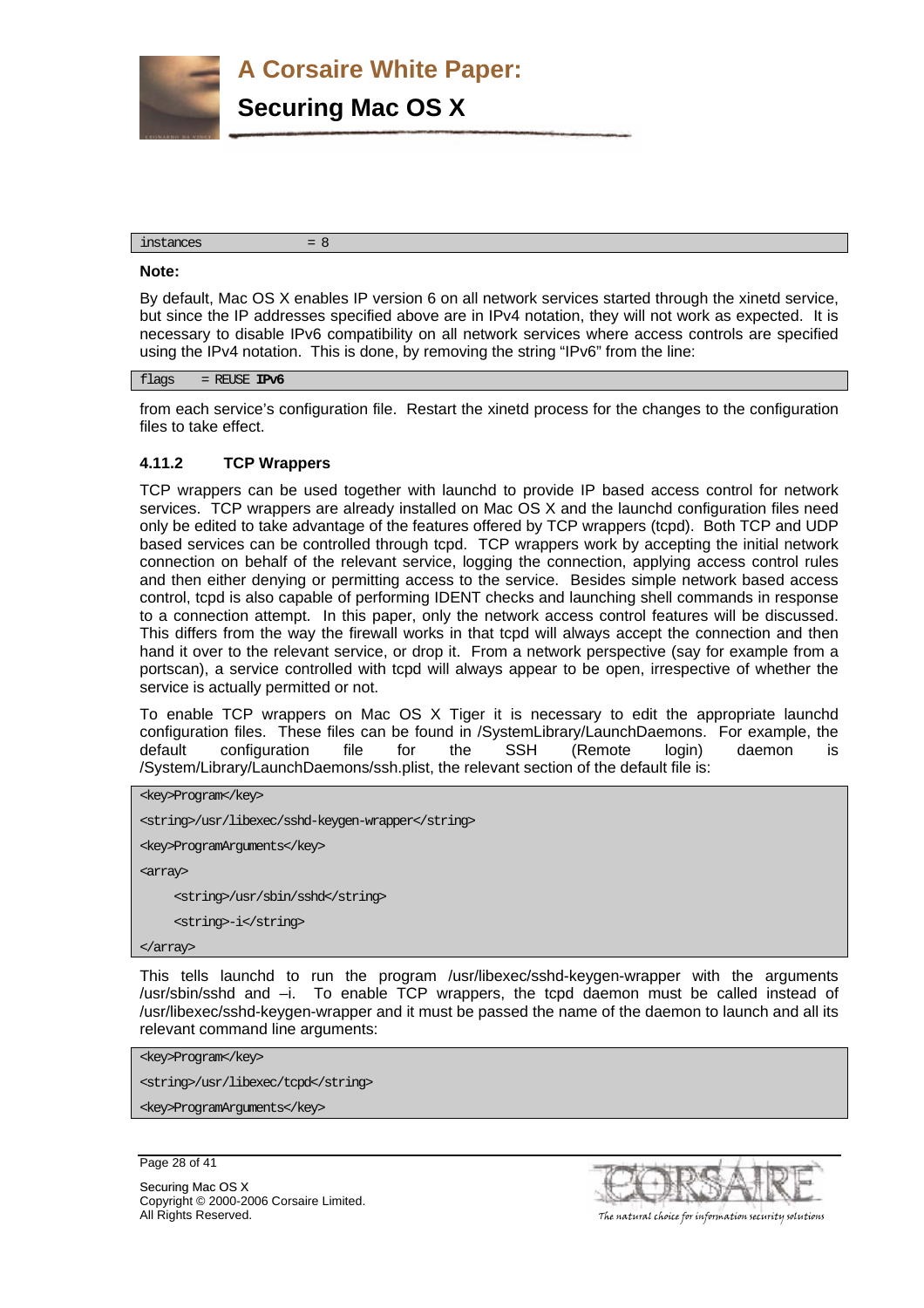

<array>

<string>/usr/sbin/sshd</string>

<string>-i</string>

</array>

Notice that in this example, tcpd calls the sshd daemon directly and does not make use of the sshdkeygen-wrapper script. It is necessary to ensure that the required ssh keys have already been created before using this method.

To enable the changes, unload and then load the configuration script:

sudo launchctl unload /System/Library/LaunchDaemons/ssh.plist

sudo launchctl load /System/Library/LaunchDaemons/ssh.plist

To control access, tcpd makes use of two files, /etc/hosts.allow and /etc/hosts.deny that specify pattern matching rules to allow or deny access respectively. The access control algorithm, works in the following manner:

- 1. If a matching rule is found in /etc/hosts.allow, then access is granted;
- 2. Otherwise, if a matching rule is found in /etc/hosts.deny then access is denied; or
- 3. If no matching rule is found then **access will be granted.**

The pattern matching rules take the form:

*daemon\_list : client\_list [ : shell\_command ]* 

Where daemon list is a list of daemons, such as ftpd, sshd, smbd or wildcards. List elements are comma or space separated.

Similarly, client list is a list of client addresses, hostnames or wildcards. Optionally, a shell command can be specified.

Typical wildcards used to control access are:

- ALL Matches anything, applies to both daemon names and client names; and
- LOCAL Matches all local names, i.e. those without dots in their names;For example, to change;

For a complete list of wildcards, see the hosts\_access(5) man page. A typical example configuration follows.

The 'allow by default' access control policy should be changed to a 'deny by default' policy, this can be done by editing the /etc/hosts.deny file and adding the following line:

ALL: ALL

To specifically allow the host 10.1.1.1 access to the ftp service, add the following line to the /etc/hosts.allow file:

ftpd: 10.1.1.1

It is also possible to use the 'EXCEPT' operator to specify an exception to the rule. To allow all systems in the example.com domain access to SSH, except the host nossh.example.com, add the following line to /etc/hosts.allow

sshd: .example.com EXCEPT nossh.example.com

Page 29 of 41



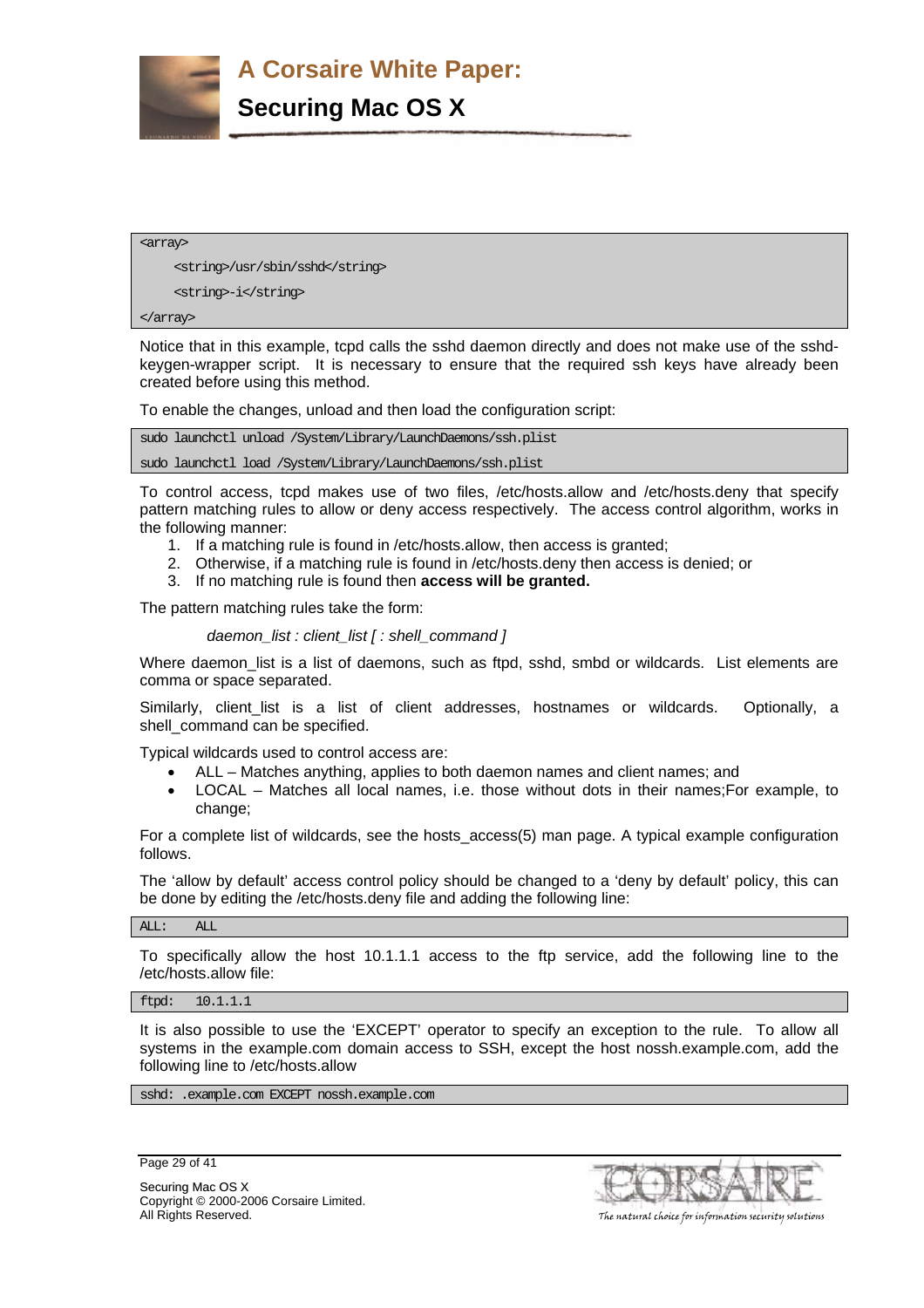

To allow the system 172.20.1.1 access to all services protected by tcpd:

#### ALL: 172.20.1.1

For more information on using TCP wrappers and its more advanced functionality see the tcpd man page.

# **4.11.3 SSH**

OS X includes the OpenSSH suite of tools to provide encrypted remote shell, copy and tunnel access to a system. It is recommended that, where possible, SSH access to a system be permitted from certain hosts only. This reduces the risk of an attacker using compromised authentication details to access a system remotely or launching brute force attacks against the SSH service.

#### **4.11.3.1 SSH Options**

The default installation of OpenSSH allows both SSH version 1 and version 2 connections. Version 1 is known to suffer from security vulnerabilities, and it is strongly recommended that only version 2 be used. To disable version 1 connections, edit the file /etc/sshd\_config and change the line that starts with:

#Protocol 2, 1

to:

Protocol 2

As is common with most configuration files on UNIX systems, the # character is used to specify a comment. When it is removed, the directive behind it becomes active. The settings specified in the rest of this section are appropriate for version 2 of the protocol only.

By default, a security feature called 'privilege separation' is enabled. This ensures that any buffer overflow bugs will only grant attackers access to an unprivileged user (sshd).

#### **4.11.3.2 Authentication**

OpenSSH has a number of authentication options including username and password, challengeresponse, Kerberos and public key authentication. Password and public key authentication, being the most popular implementations, are discussed below.

By default OS X 10.4 permits users to authenticate with their username and password or by creating a public-private key pair and placing their public key in the ~/.authorized\_keys file. Using public key authentication provides a degree of protection from brute force attacks, since users without the correct key will not be permitted to authenticate. However, when creating the key pair, it is possible for a user to specify a blank password for their private key which means that they could login to the host without entering any form of password when connecting from that particular client (or by using that private key). This could be considered a security risk in certain environments since it means that if the client host is compromised then the attacker will be able to login to the server without authentication. If public keys are used, then users should be reminded that the password used to protect the private key should comply with organisational password standards and must not be blank. To disable public key authentication, edit the /etc/sshd\_config file and add the following option:

PubkeyAuthentication no

Page 30 of 41

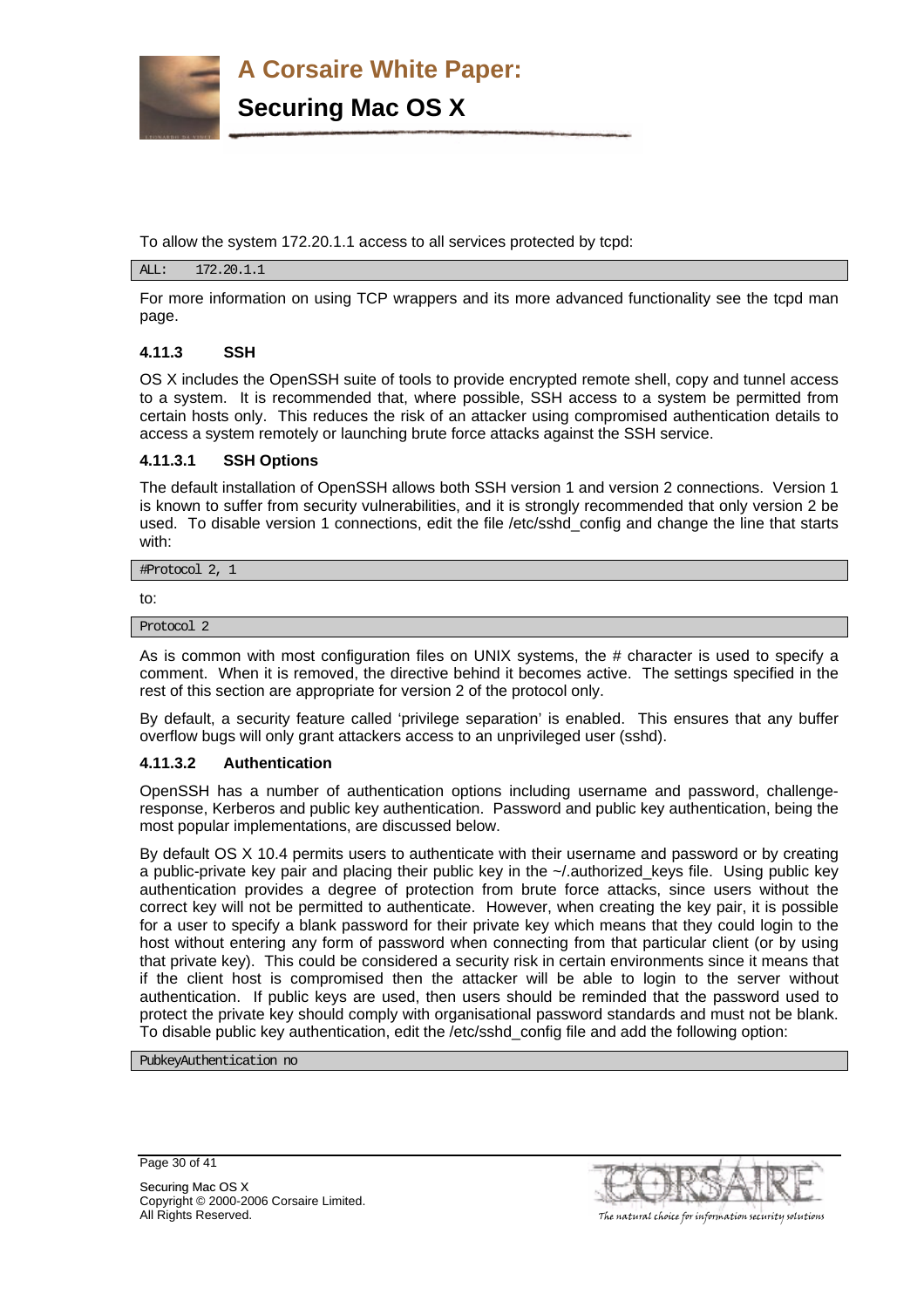

# **4.11.3.3 Cryptographic settings**

The symmetric cipher used to encrypt the SSH session is chosen by the client from the set of ciphers made available by the server. In the default installation, these are:

- aes128-cbc
- 3des-cbc
- blowfish-cbc
- cast128-cbc
- arcfour
- aes192-cbc
- aes256-cbc
- aes128-ctr
- aes192-ctr
- aes256-ctr

The organisation wide security policy may dictate which ciphers are acceptable for remote login. To change the list of available ciphers, edit the /etc/sshd\_config configuration file and change the 'Ciphers' setting to list the permitted ciphers. The ciphers should be listed on the same line and comma separated. For example, to only permit the AES algorithms with 192 or higher key length use:

Ciphers aes192-cbc,aes256-cbc,aes192-ctr,aes256-ctr

SSH also uses a message authentication code for data integrity protection. By default the following MACs are provided by the server:

- hmac-md5
- hmac-sha1
- hmac-ripemd160
- hmac-sha1-96
- hmac-md5-96

To restrict this to only approved MACs edit the 'MACs' setting in the configuration file, for example:

MACs hmac-shal-96, hmac-ripemd160

# **4.11.3.4 Login banner**

SSH should be configured to display a login banner before a user authenticates to the service. As discussed in section 4.3.2.1, a text file containing the login banner should be created in /etc/login\_banner. To display the login banner to users, edit the /etc/sshd\_config file and replace the line:

#Banner /some/path

With:

Banner /etc/login\_banner

The sshd service will have to be restarted before the changes take effect. This banner will be displayed to all users attempting to access the system through SSH.

Page 31 of 41



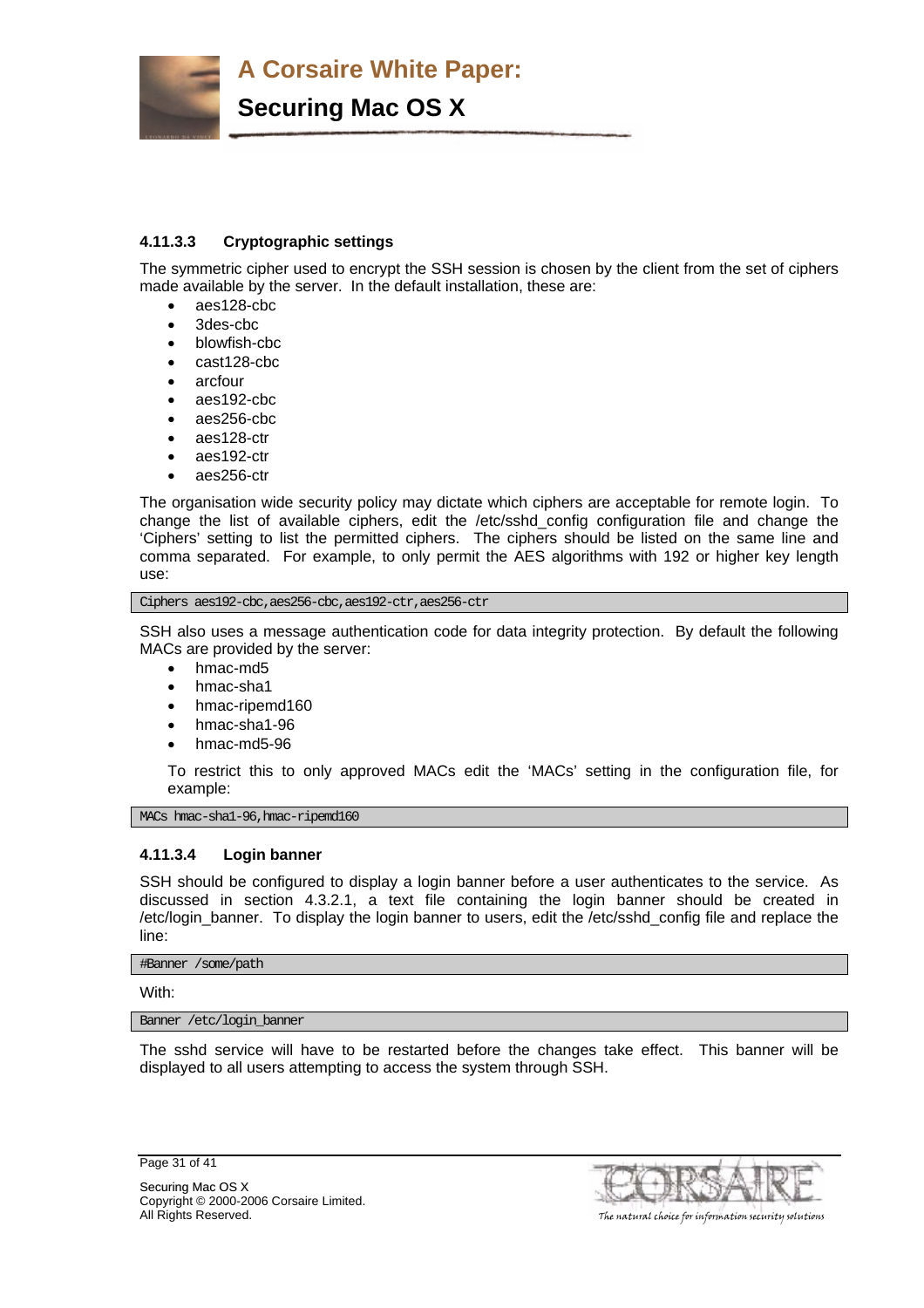

# **4.11.3.5 User access controls**

By default, all users who have local accounts on the system are permitted to login through SSH. This is often not necessary and only provides attackers with more avenues for attack. Users with permission to SSH to the systems should be clearly defined and SSH configured to only allow access to those users. To enable this, edit /etc/sshd\_config and add the following line towards the top of the file:

AllowUsers username1 username2

replacing 'username1' and 'username2' with the name of the users who should be granted access. Once the AllowUsers directive is enabled, only those users will be granted access to the system, it is not necessary to explicitly deny all other user with the DenyUsers directive – and explicitly permitting access is a better control strategy than explicitly denying it.

The AllowUsers directive can be further restricted by using the format: user@host, which will only allow access to a specific user from a specific host, for example:

AllowUsers glyn@192.168.5.3

Will allow glyn access from only the 192.168.5.3 host, and deny him access if he attempts to connect from anywhere else. For more information on controlling the access control mechanisms in SSH see the man pages for sshd\_config.

#### **Note**

Five different ways of controlling access to SSH based on the source IP address have been discussed, namely:

**-** by creating a firewall rule;

**-** by controlling access through the global options of /etc/xinetd.conf – *only if the system is using xinetd to start network services, see 4.11*;

**-** by controlling access through the SSH specific options in /etc/xinetd.d/ssh - *only if the system is using xinetd to start network services, see 4.11*;

**-** by using TCP wrappers and launchd; and

**-** by controlling access through the ssh daemon itself.

None of these methods is inherently better than any other, but the system administration procedures within your organisation will play a large role in deciding which is used. Generally, it's better to specify host based access controls in as few places as possible to avoid unnecessary administrative headaches. Since most of the access control mechanisms mentioned above are available on all UNIX systems, the configuration of Mac OS X systems may have to conform to organisation wide system administration standards.

# **4.11.4 FTP**

FTP, the File Transfer Protocol, is a well-established protocol for transferring data. It is a clear text protocol, which transmits both the authentication credentials and the data itself unencrypted between the client and server. For this reason it is susceptible to network sniffing attacks and its use on untrusted network segments should be avoided if possible.

Page 32 of 41



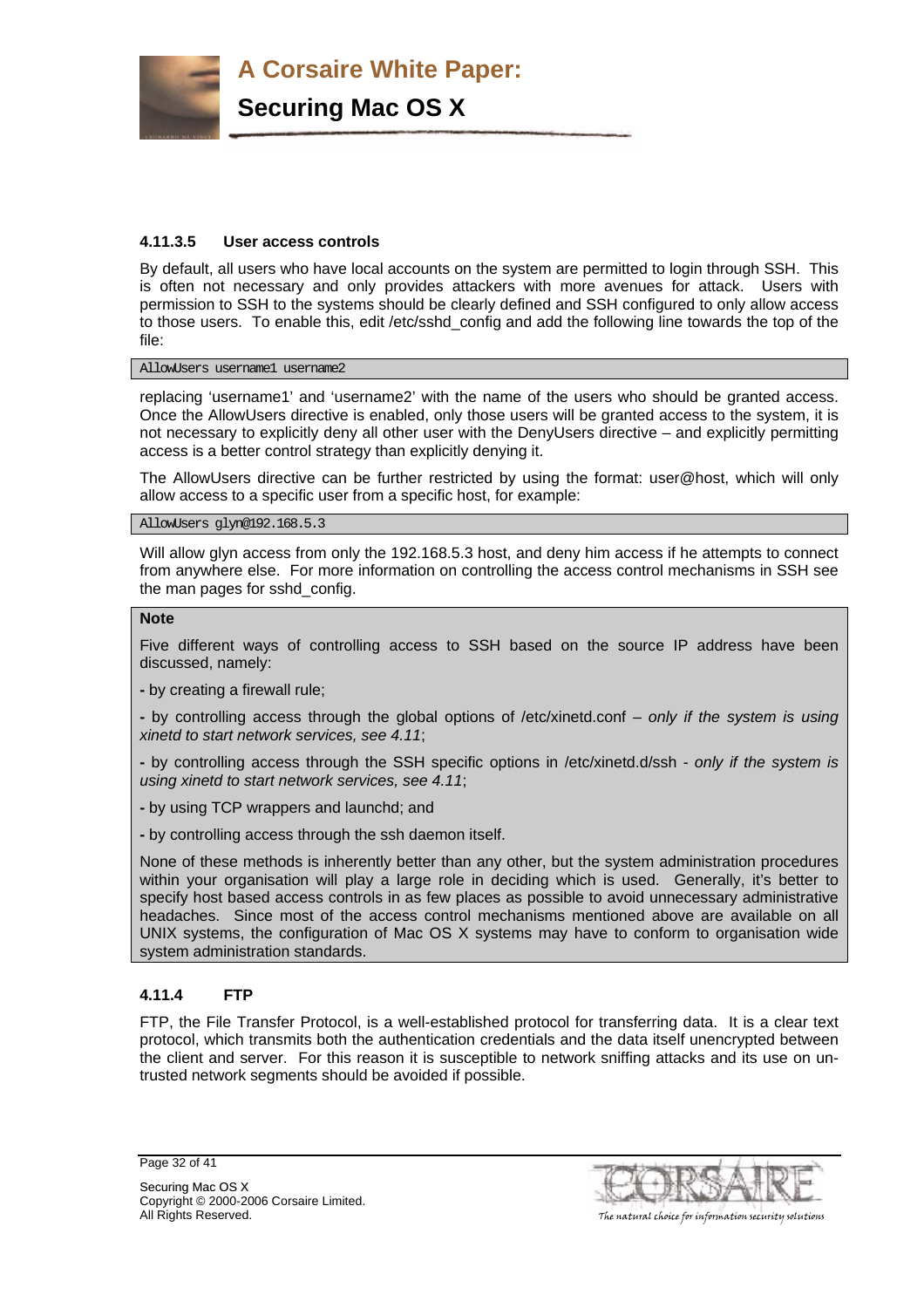

The SSH service offers file transfer mechanisms in the form of scp (secure copy) and sftp (secure file transfer) which encrypt all traffic between the client and server. However, encrypting data incurs a processing overhead which makes the SSH file transfer services slightly slower than FTP.

FTP can be enabled from the *Sharing* section of *System Preferences*.

# **4.11.4.1 Login banner**

By default, the FTP server login banner is stored in a specific file. To display the login banner defined above, it is necessary to create a link to the correct file name:

sudo ln -s /etc/login\_banner /etc/ftpwelcome

This banner will be displayed to users who attempt to connect to the ftp server.

#### **4.11.4.2 User access controls**

All users with local accounts on the system are granted ftp access by default. It is recommended that this access be further restricted so that only users with a clearly defined need for ftp are permitted access. Furthermore, the administrative user should not be permitted ftp access to the system since the clear text nature of the protocol poses too great a risk for credential theft. Other users can be restricted based on their username and/or source IP address.

To restrict access on a per user basis, create and edit the file /etc/ftpusers, an example could be:

```
tim deny 
jane allow 
glyn 
martin@192.168.0.1 allow 
martin
```
The format of the file is: 'username@host directive'. The most simple entry is a username without a directive, where FTP assumes the user is denied access. In the example above, user glyn will be denied access, along with tim; jane is permitted access. The user martin will be able to access ftp from host 192.168.0.1, but will be denied access from all other hosts.

# **4.11.4.3 Chroot jail**

Users accessing the system through ftp are allowed to move about the entire file system as if connected locally. Read, write, create and delete access to files is limited by their user access privileges and the file permissions. To further protect the system and restrict access to potentially sensitive data, it is recommended that users are only permitted ftp access to their home folders. To enable this feature, create the file /etc/ftpchroot and insert all the usernames who will be granted ftp access, but have their access limited to their home folders. The file is a simple list of usernames, such as:

| james  |  |  |
|--------|--|--|
| bob    |  |  |
| design |  |  |
|        |  |  |

Page 33 of 41



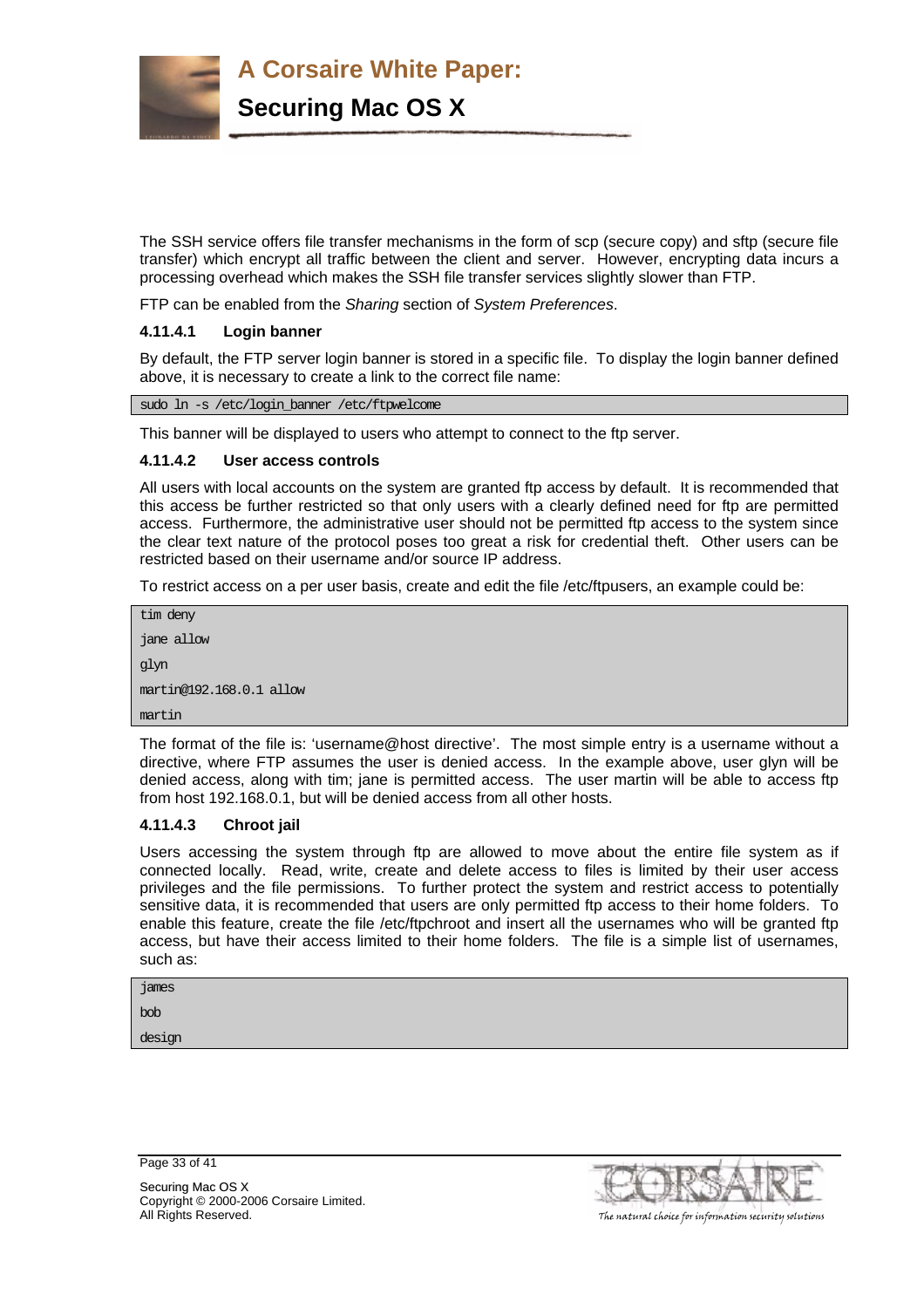

# **4.11.5 Apache (Personal web sharing)**

Personal web sharing is provided through the Apache web server, commonly used as a commercial and personal web-server throughout the Internet. Apache is a full featured, complex web server with a multitude of configurations and their associated security implications. Using Apache to share files is not recommended for most organisations, since more secure alternatives with better authentication mechanisms such as SSH are available.

This section details basic changes to the default installation to allow users to serve access-controlled web pages. A full secure web-server deployment is beyond the scope of this document.

#### **4.11.5.1 Access control**

This configuration is suitable for personal web pages where the server is to serve content from users' home directories; access to all other resources will be denied by default. Edit the /etc/httpd/httpd.conf file and find the following section:

<Directory />

Options FollowSymLinks

AllowOverride None

</Directory>

and change it to this:

| $\langle$ Directory $\rangle$                  |
|------------------------------------------------|
| Options FollowSymLinks                         |
| AllowOverride None                             |
| Order deny, allow                              |
| Deny from all                                  |
|                                                |
|                                                |
| <directory *="" sites="" users=""></directory> |
| <limit get="" post=""></limit>                 |
| $<$ $<$ Limit $>$                              |
| Order deny, allow                              |
| Deny from all                                  |
|                                                |

Access to the URL http://your.mac.system/ will now be denied for everyone. The second 'Directory' section explicitly denies access to all users' Sites directories, but this behaviour is still overridden by the user specific configuration files found in /etc/httpd/users. At the end of the general /etc/httpd/httpd.conf file is the line:

Include /private/etc/httpd/users/\*.conf

This loads individual configuration files for each user, overriding the general access controls that have previously been specified. These user files are automatically created when a new user is added to the system. It's recommended that instead of reading the configuration files of all users, only those of

Page 34 of 41

Securing Mac OS X Copyright © 2000-2006 Corsaire Limited. All Rights Reserved. The natural choice for information security solutions

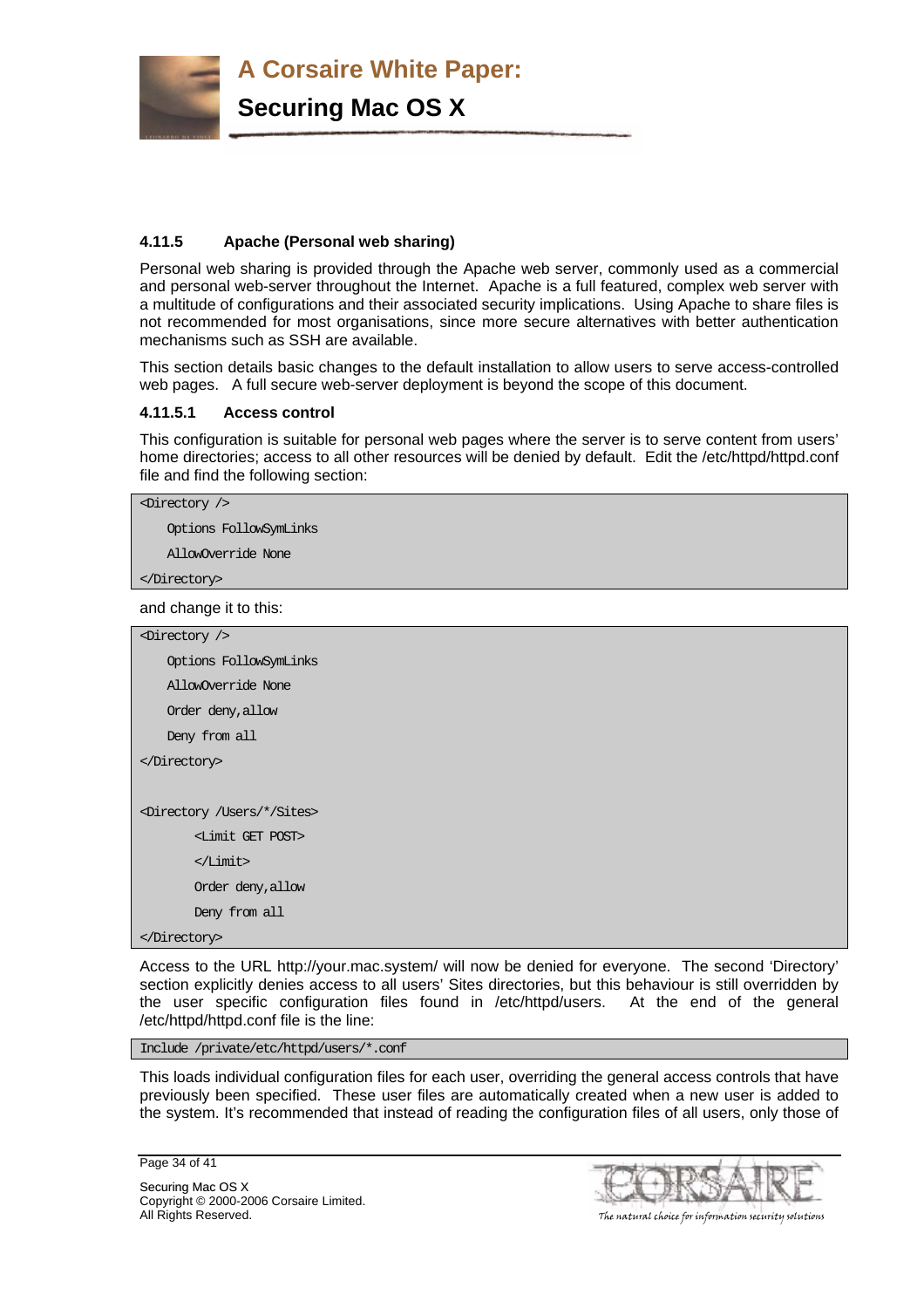

users that are authorised to use web sharing will be read. Instead of using the \* wildcard character to read all files, specify each users configuration file explicitly:

Include /private/etc/httpd/users/martin.conf Include /private/etc/httpd/users/jane.conf Include /private/etc/httpd/users/james.conf

#### **4.11.5.2 Granting access**

Once access has been denied by default, and only specific users are permitted to share their ~/Sites directories, it is now possible to edit the default configuration for each user file and secure it further. The files are merely extensions to the main configuration file, and follow the same format. A default configuration is included below:

```
<Directory "/Users/martin/Sites/"> 
     Options Indexes MultiViews 
     AllowOverride None 
     Order allow,deny 
     Allow from all 
</Directory>
```
By default, everyone is allowed access. If the source IP address(es) of the users who will be accessing this web site are known, then these can be specified to further restrict access, for example:

```
<Directory "/Users/martin/Sites/"> 
     Options Indexes MultiViews 
     AllowOverride None 
     Order deny,allow 
     Allow from 10.0.1.1 
     Allow from 192.168.0.1 
</Directory>
```
This has the effect of only allowing access to the http://your.mac.system/~martin URL to users from the 10.0.1.1 and 192.168.0.1 systems.

The default configuration of Apache on Mac OS X provides for unencrypted HTTP transport. However, the OpenSSL suite is included in the OS and can be enabled to provide full encryption of web server traffic. See http://developer.apple.com/internet/serverside/modssl.html for more information.

#### **4.11.5.3 Obfuscating server version**

As part of a standard HTTP exchange, the server sends a header used to identify itself. Under a default installation of Mac OS X this is returned as: "Apache/1.3.33 (Darwin)" which reveals both the exact version of Apache installed, and the underlying operating system. Attackers using remote scanning software frequently identify vulnerable system by their version numbers obtained from these banners. It is considered good security practice to remove such information from servers, particularly those accessible from public networks.

```
Page 35 of 41
```
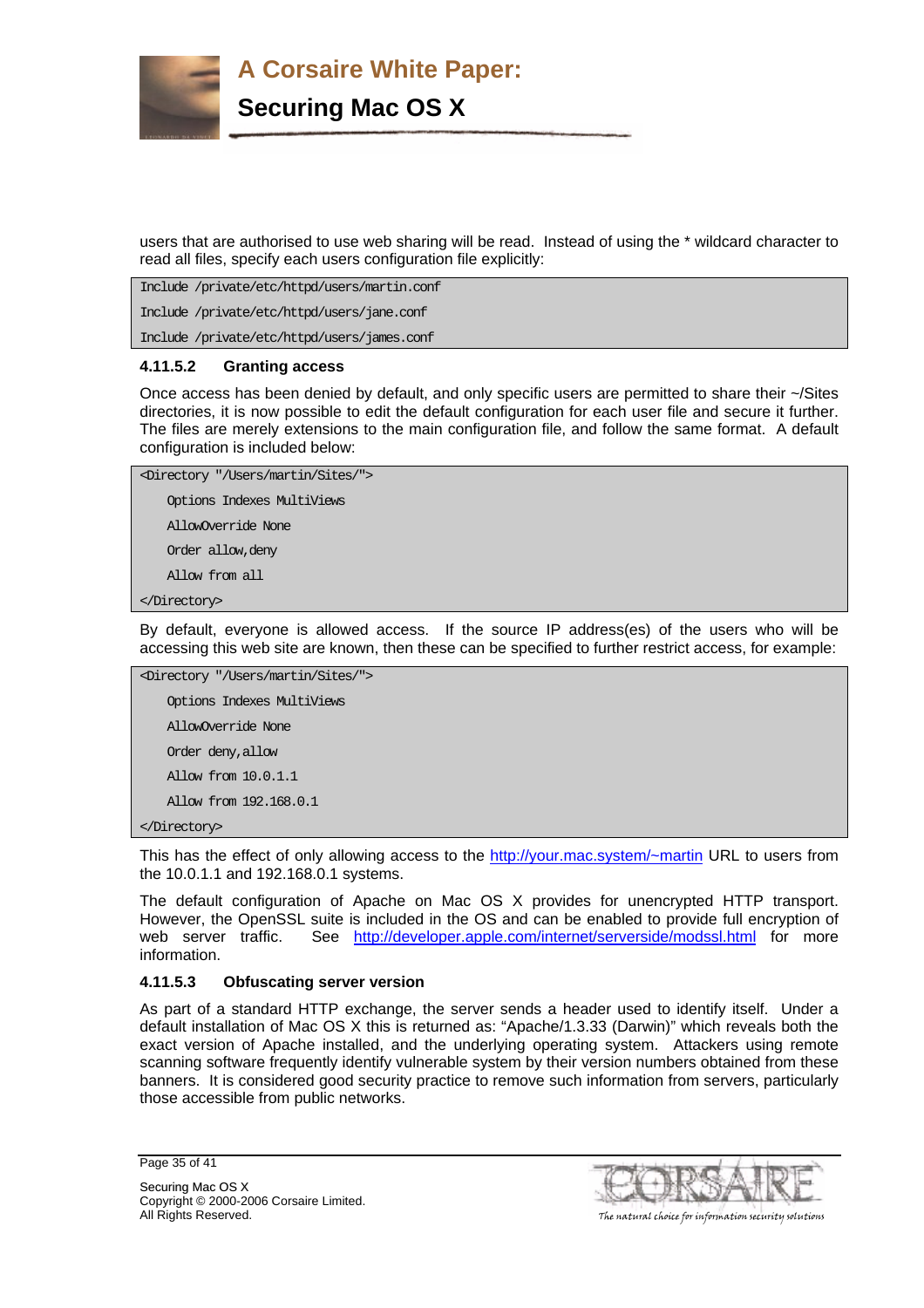

To change the HTTP server header, edit the /etc/httpd/httpd.conf file, and add the line:

ServerTokens prod

Once the server is restarted, it will return a header string of "Apache". This may be further obfuscated through the use of the mod\_header Apache component, although its use is beyond the scope of this document. See www.apache.org.

# **4.11.6 Bonjour**

Bonjour, formerly known as Rendezvous is Apple's implementation of the ZeroConf protocol. It uses network broadcasts to advertise system services on the local subnet, such as printers, iTunes, iChat, SSH and FTP etc.

Advertising the services available on a Mac OS X system could provide an attacker with additional information that may be useful when conducting an attack. In cases where the local subnet is not a trusted network, such as public WiFi access points, it is recommended that the data being broadcast to the subnet be limited.

It is possible to disable support for Bonjour in each of the affected applications (e.g. iTunes, iChat, etc.) or to disable the Bonjour service as a whole. To disable Bonjour on the Mac OS X system, issue the command:

sudo launchctl unload -w /System/Library/LaunchDaemons/com.apple.mDNSResponder.plist

It should be noted that Mac OS X was not designed to operate without Bonjour and disabling the service could have a number of adverse affects on the operation of the system such as loss of printer functionality.

# **4.12 File Sharing**

SSH provides the most secure options for sharing files, but is not always convenient for many users, however, it is possible to use SSH to create an encrypted tunnel which can be used by more familiar sharing protocols such as AFP. The file sharing services enabled should largely be dictated by the location of the Mac OS X system on the network and the sensitivity of the data transferred. As a general rule, only encrypted transfer mechanisms such as SSH and VPNs should be used over untrusted networks. Unencrypted file sharing protocols such as FTP, Microsoft's SMB, NFS and Apple's AFP should only be used on trusted networks. When unencrypted file sharing protocols are used, the authentication credentials of users' can be compromised by network sniffing. This is an added problem when the same credentials are used for remote system access.

SSH provides a secure method for transferring files across un-trusted networks and also allows the creation of VPN tunnels between an SSH server and client. Apple has used this in Mac OS X Server (>10.2) to allow users to tunnel AFP over SSH by enabling "secure connections" on the server. Even without Mac OS X Server, it is still possible to manually create a tunnel for AFP over SSH.

From the client's command line enter:

ssh username@remote.server –L 10548:127.0.0.1:548

This tells the SSH client, to connect to the SSH server and map the local port 10548 to the remote port 548. This means that all connections to the local system on port 10548 will be encrypted and forwarded to the remote host on port 548 (The port used by AFP). Once entered, SSH will prompt for

Page 36 of 41



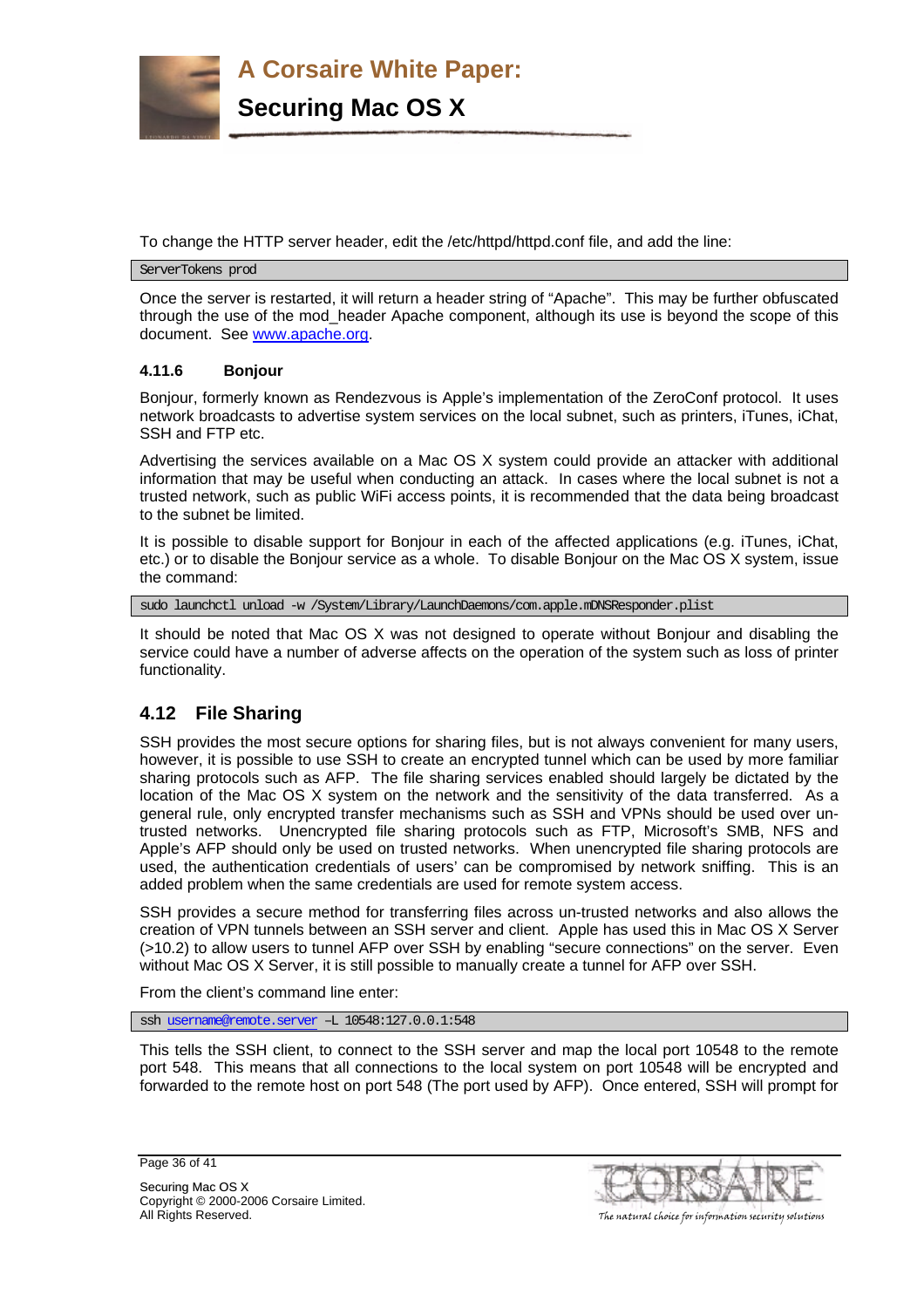

a password and then open a shell on the remote system. If the shell is closed, the tunnel will be closed too.

At this point AFP connections can be initiated to the remote server by pointing the server connection wizard at the local system, port 10548:

| 000                      | <b>Connect To Server</b> |         |
|--------------------------|--------------------------|---------|
| Server Address:          |                          |         |
| afp://localhost:10548    |                          | Э.      |
| <b>Favorite Servers:</b> |                          |         |
|                          |                          |         |
|                          |                          |         |
|                          |                          |         |
|                          |                          |         |
| Remove                   | Browse                   | Connect |
|                          |                          |         |

If the server is going to serve AFP only over SSH, then access to the AFP port from remote addresses can safely be denied by the firewall.

# **4.13 Intrusion Detection Systems (IDS)**

IDSs can assist administrators in identifying successful and attempted attacks on a system by monitoring file system integrity or by analysing network traffic for dangerous payloads. The most important consideration when it comes to IDSs is not the technology used, but the soundness of the process in which it is used. The software only *detects* attacks and alerts the administrator, it takes no corrective action. For this reason, the real value of an IDS is only seen when there are clear and defined processes for correctly managing the alerts generated by these systems. Without these processes, the resources consumed by an IDS are largely wasted.

# **4.13.1.1 File integrity checkers**

Host based intrusion detection on OS X comes mainly in the form of file integrity checking programs such as tripwire. These programs, take a snapshot of important system files and folders, sign them, and store them in a secure database. Periodic checks are then performed on the system that compares the current system files with those in the database. If any differences are noticed, in size, ownership or permissions, the designated administrator is notified.

Free software packages that provide this kind of functionality and have been updated for Tiger are:

- Tripwire is the most mature and tested version with support for almost every OS platform (A
- commercial version of this program is also available, though not for Mac OS X); Radmind – a popular program with a native OS X graphical interface;

The following software packages have been tested on a number of UNIX platforms and may work under Mac OS X:

- Samhein tested on FreeBSD; and
- Osiris supports all UNIXs.

Page 37 of 41

Securing Mac OS X Copyright © 2000-2006 Corsaire Limited. All Rights Reserved. The natural choice for information security solutions

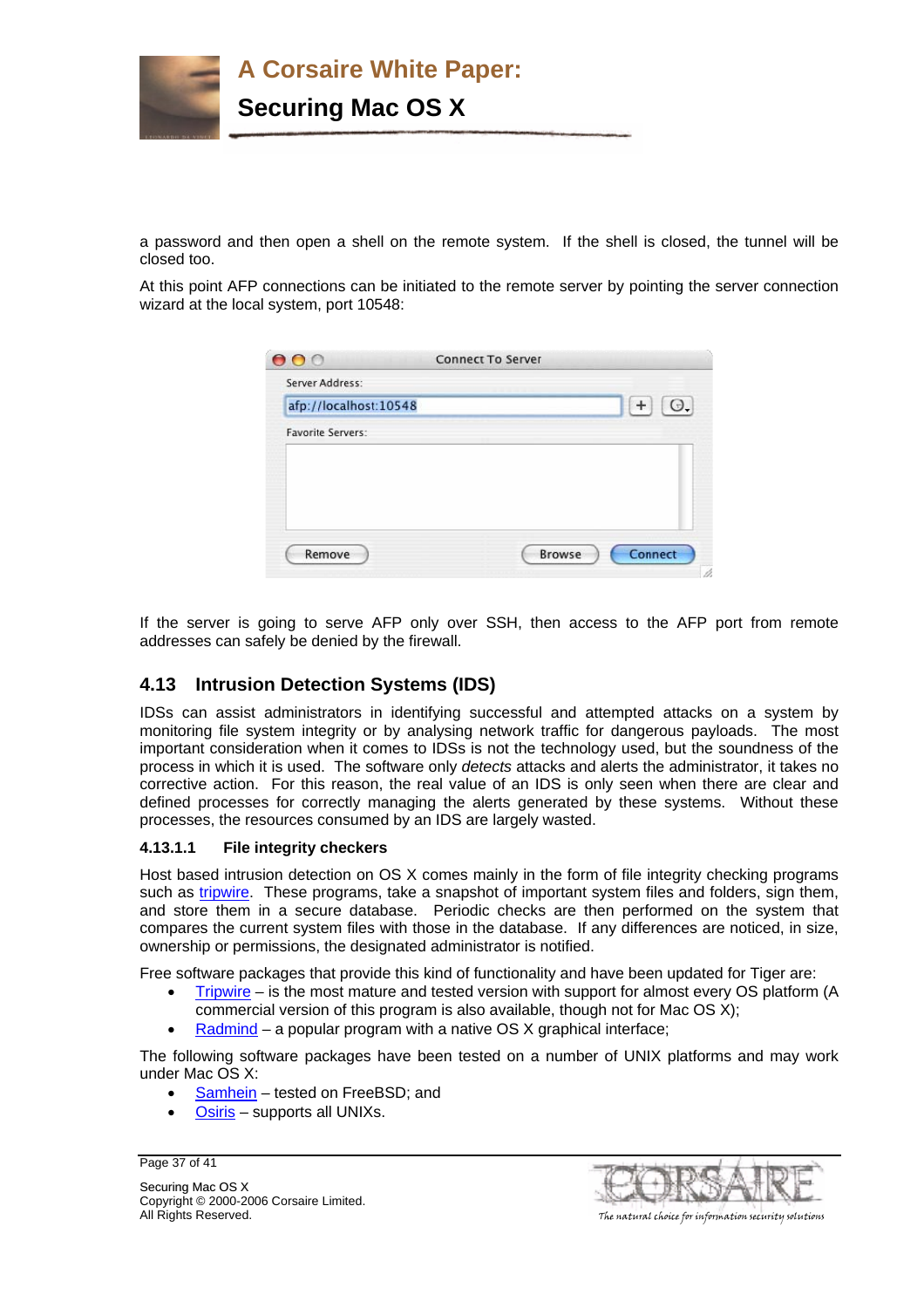

Host based IDSs provide a means of alerting administrators if an attacker has managed to gain access to a system, and is actively changing files on it. As essential as it is, this form of alerting is often not quick enough to prevent costly damage to a system. Where systems are deployed in high threat environments, it is recommended that a network based IDS be deployed.

# **4.13.2 Network IDS**

Most network IDSs are based on packet capturing technology that reads network traffic, checks it for known or suspicious payloads, and alerts the administrator if anything untoward is detected. Since they analyse traffic at the network level, it is possible to be informed of an attack in real-time. There are some systems that use anomaly detection to spot malicious traffic, but by far the most popular method in current technology is to use signature based matching, similar to anti-virus software.

A well-known and free network based IDS is snort which is available on a multitude of platforms. It is distributed in source form and will require compilation and some modification before working on Mac OS X. There is a native Mac OS X package available, that's compatible with Tiger, and makes installing and managing snort easy: http://seiryu.home.comcast.net/henwen.html

# **References**

# **Hardening guidelines for Mac OS X 10.3**

http://www.corsaire.com/white-papers/040622-securing-mac-os-x.pdf

http://www.cisecurity.org/bench\_osx.html

http://www.nsa.gov/snac/os/applemac/osx\_client\_final\_v\_1\_1.pdf

# **Open Firmware**

http://www.macdevcenter.com/pub/a/mac/2003/02/18/secure\_tibook.html

http://www.msec.net/advisories/of\_pwd\_bypass.html

http://docs.info.apple.com/article.html?artnum=106482

# **Login**

http://www.macworld.com/2003/08/secrets/macosxhints/

# **Keychain**

http://www.informit.com/articles/article.asp?p=169576&seqNum=6

#### **Firewall**

http://www.cert.org/tech\_tips/packet\_filtering.html

ipfw manual page

http://www.freebsd.org/doc/en\_US.ISO8859-1/books/handbook/firewalls.html

#### **File System**

chmod manual page

#### **Network Services**

http://www.xinetd.org/

Page 38 of 41

Securing Mac OS X Copyright © 2000-2006 Corsaire Limited. All Rights Reserved. The natural choice for information security solutions

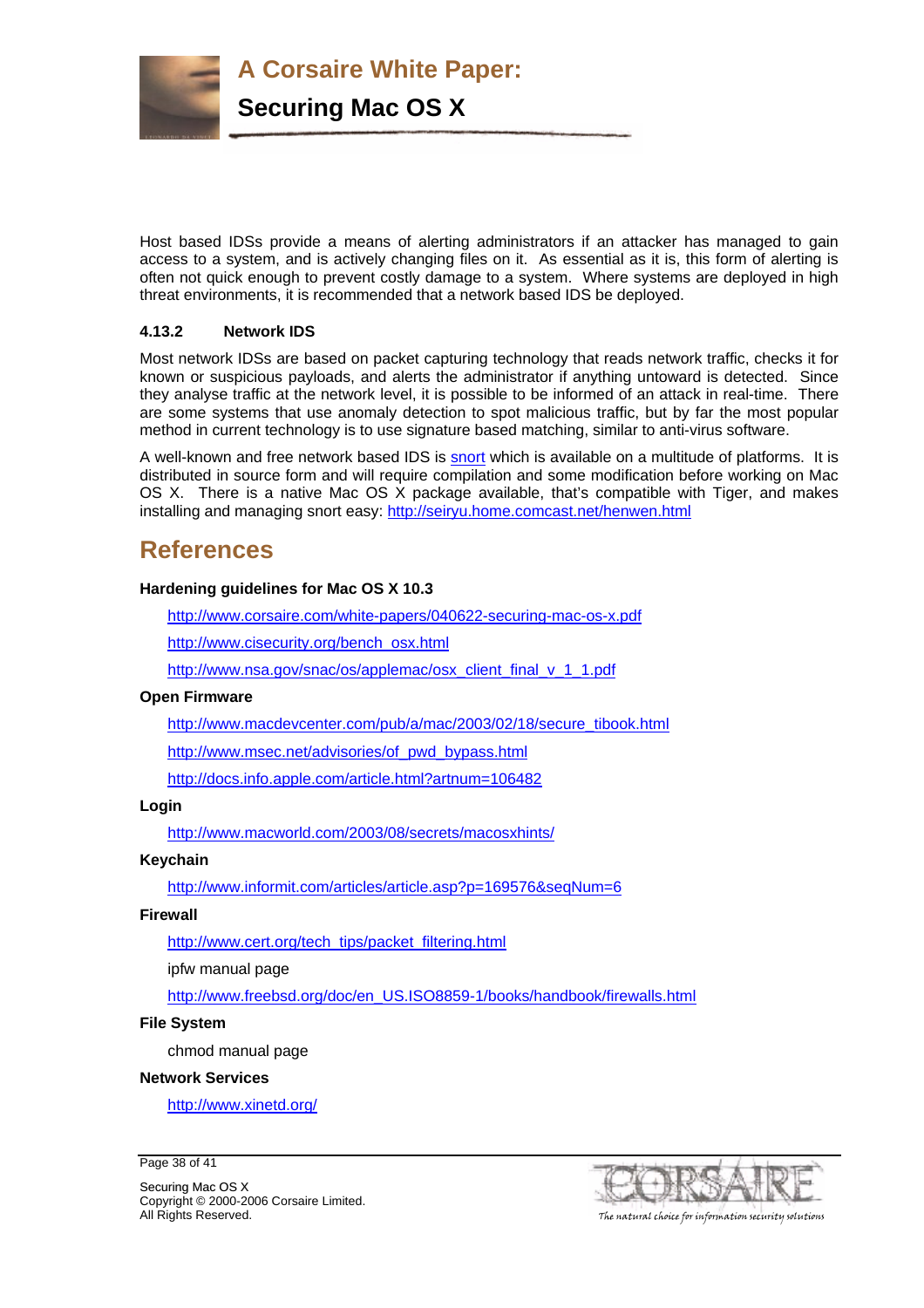

xinetd manual page

launchd manual page

http://www.openna.com/documentations/articles/xinetd/part4.php

# **File Sharing**

http://security.ucdavis.edu/MacOSXSecPaulAnnot.pdf

Page 39 of 41



Securing Mac OS X Copyright © 2000-2006 Corsaire Limited. All Rights Reserved. The natural choice for information security solutions and the natural choice for information security solutions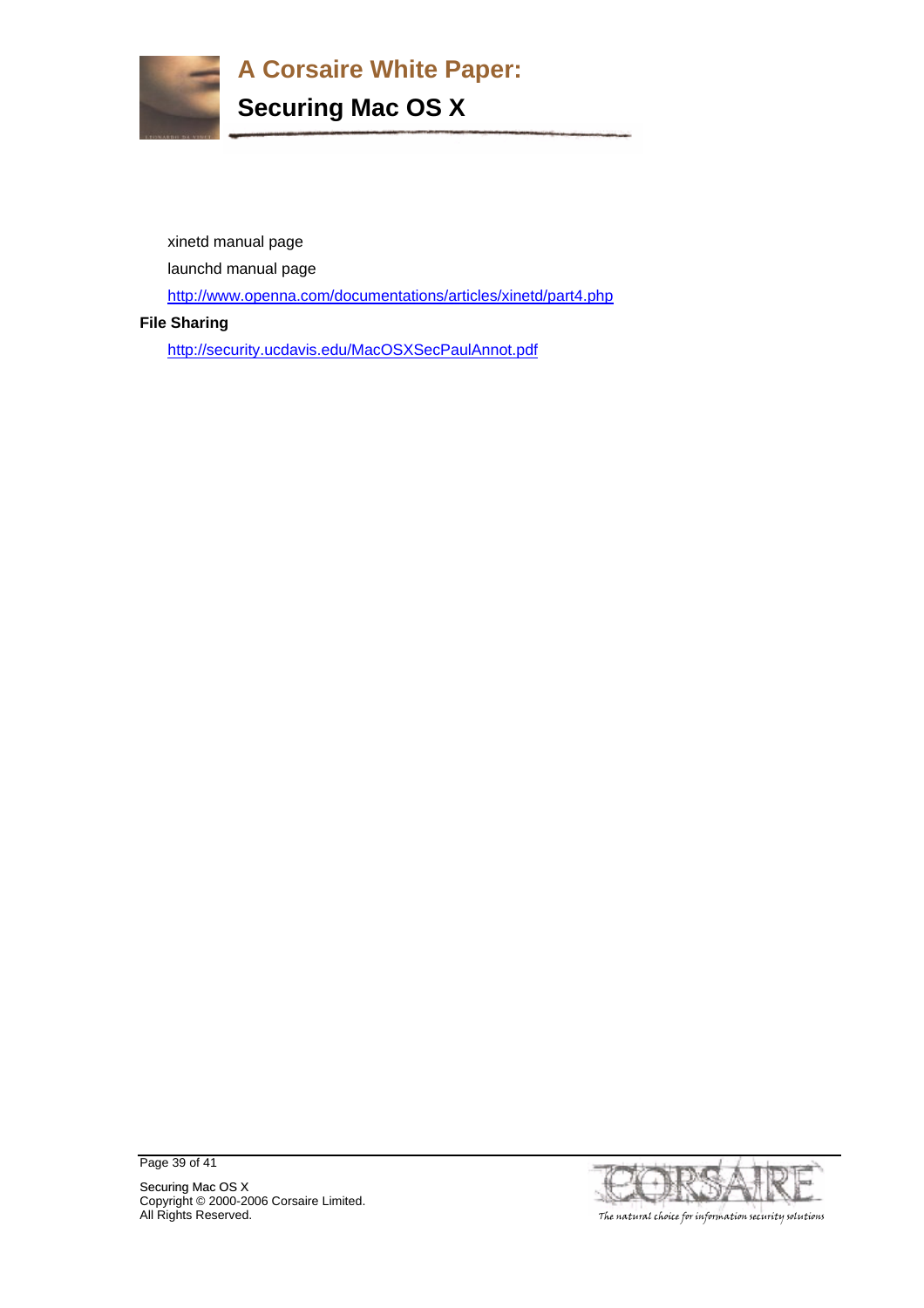

# **Acknowledgement**

This Guide was written by Stephen de Vries, Principal Consultant at Corsaire.

# **About The Author**

Stephen de Vries is a Principal Consultant in Corsaire's Security Assessment team. He has worked in IT Security since 1998, and has been programming in a commercial environment since 1997. He has spent the last four years focused on Ethical Hacking, Security Assessment and Audit at Corsaire, KPMG and Internet Security Systems. He was a contributing author and trainer on the ISS Ethical Hacking course and Technical Leader for the Automated Perimeter Scanning project.

Stephen's past roles have included that of a Security Consultant at a leading City of London Financial institution and also Security Engineer at SMC Electronic Commerce. At both positions he was involved in corporate security at many levels and was responsible for consulting on the paper security policies and procedures, conducting vulnerability assessments, designing, deploying and managing the security infrastructure of the organisation.

# **About Corsaire**

Corsaire are experts at securing information systems. Through our commitment to excellence we help organisations protect their information assets, whilst communicating more effectively. Whether they are interacting with customers, employees, business partners or shareholders, our sound advice can help our clients reduce corporate risk and achieve tangible value from their investments.

Privately founded in 1997 and with offices in the UK and Australia, Corsaire are known for our personable service delivery and an ability to combine both technical and commercial aspects into a single business solution. With over eight years experience in providing information security solutions to the UK Government's National Security Agencies, Government departments and major private and non-profit sectors, we are considered a leading specialist in the delivery of information security planning, assessment, implementation and management.

Corsaire take a holistic view to information security. We view both business and security objectives as inseparable and work in partnership with our clients to achieve a cost-effective balance between the two. Through our consultative, vendor-neutral methods we ensure that whatever solution is recommended, an organisation will never be overexposed, nor carry the burden of unnecessary technical measures.

Corsaire have one of the most respected and experienced teams of principal consultants available in the industry and have consistently brought fresh ideas and innovation to the information security arena. We take pride in being a knowledge-based organisation, but we don't just stop there. Through a culture of knowledge-share, we are also committed to improving our client's internal understanding of security principles.

It is this approach to knowledge that differentiates us from most other information security consultancies. As a mark of this, we are known globally through our active contribution to the security research community, publishing papers and advisories on a regular basis. These we share freely with our clients, providing them with immediate access to the most up-to-date information risk

Page 40 of 41



Securing Mac OS X Copyright © 2000-2006 Corsaire Limited. All Rights Reserved. The natural choice for information security solutions